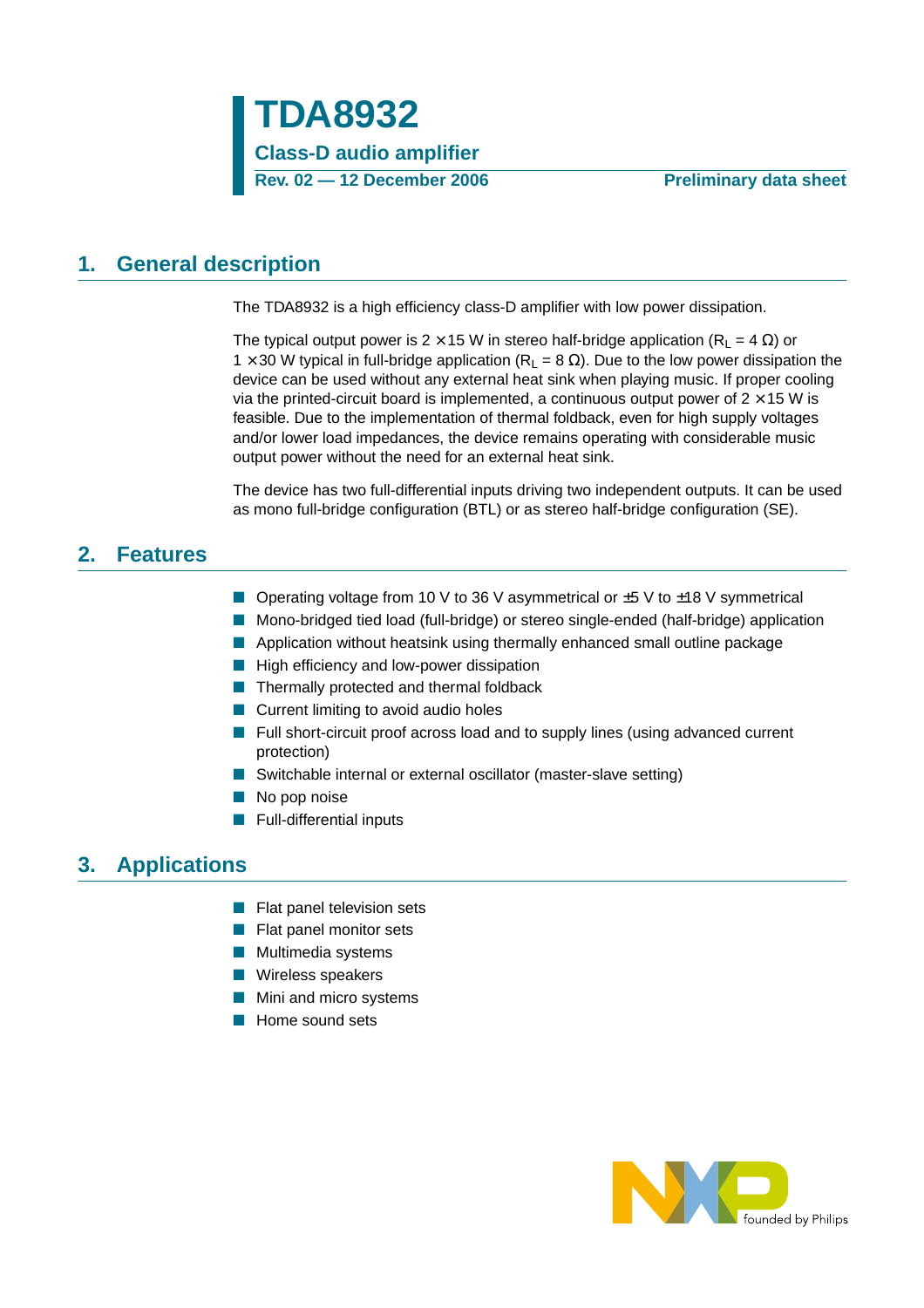## <span id="page-1-2"></span>**4. Quick reference data**

|                     | Symbol Parameter                                          | <b>Conditions</b>                                                           | Min | <b>Typ</b> | <b>Max</b>                   | <b>Unit</b> |
|---------------------|-----------------------------------------------------------|-----------------------------------------------------------------------------|-----|------------|------------------------------|-------------|
| <b>Supplies</b>     |                                                           |                                                                             |     |            |                              |             |
| $V_{\mathsf{P}}$    | supply voltage                                            | asymmetrical supply                                                         | 10  | 22         | 36                           | V           |
| Iр                  | supply current                                            | Sleep mode; no load                                                         |     | 0.6        | 1                            | mA          |
| $I_{q(tot)}$        | total quiescent<br>current                                | Operating mode; no load, no<br>snubbers and no filter<br>connected          |     | 40         | 80                           | mA          |
|                     | Stereo SE channel; $R_s < 0.1$ $\Omega$ <sup>[1][2]</sup> |                                                                             |     |            |                              |             |
| P <sub>o(RMS)</sub> | RMS output power                                          | continuous time output power<br>per channel;<br>THD+N = 10 %; $f_i$ = 1 kHz |     |            |                              |             |
|                     |                                                           | $R_1 = 4 \Omega$ ; $V_P = 22 V$                                             | 14  | 15         | $\blacksquare$               | W           |
|                     |                                                           | $R_1 = 8 \Omega$ ; $V_P = 30 V$                                             | 14  | 15         | $\blacksquare$               | W           |
|                     |                                                           | short time output power per<br>channel; $THD+N = 10 %$ ;<br>$f_i = 1$ kHz   |     |            |                              |             |
|                     |                                                           | $R_1 = 4 \Omega$ : $V_P = 29 V$                                             | 23  | 25         | -                            | W           |
|                     | Mono BTL; $R_s < 0.1$ $\Omega$ <sup>[1][2]</sup>          |                                                                             |     |            |                              |             |
| P <sub>o(RMS)</sub> | RMS output power                                          | continuous time output power;<br>THD+N = 10 %; $f_i$ = 1 kHz                |     |            |                              |             |
|                     |                                                           | $R_1 = 4 \Omega$ ; $V_P = 12 V$                                             | 14  | 15         | $\overline{\phantom{a}}$     | W           |
|                     |                                                           | $R_1 = 8 \Omega$ ; $V_P = 22 V$                                             | 28  | 30         | ÷,                           | W           |
|                     |                                                           | short time output power;<br>THD+N = 10 %; $f_i = 1$ kHz                     |     |            |                              |             |
|                     |                                                           | $R_1 = 8 \Omega$ ; $V_P = 29 V$                                             | 47  | 50         | $\qquad \qquad \blacksquare$ | W           |

<span id="page-1-0"></span>[1] Output power is measured indirectly; based on  $R_{DSon}$  measurement.

<span id="page-1-1"></span>[2]  $R_s$  is the series resistance of inductor of low-pass LC filter in the application.

# <span id="page-1-3"></span>**5. Ordering information**

| Table 2. Ordering information |                  |                                                               |                |  |  |  |  |  |
|-------------------------------|------------------|---------------------------------------------------------------|----------------|--|--|--|--|--|
| Type number                   | Package          |                                                               |                |  |  |  |  |  |
|                               | <b>Name</b>      | <b>Description</b>                                            | <b>Version</b> |  |  |  |  |  |
| <b>TDA8932T</b>               | SO <sub>32</sub> | plastic small outline package; 32 leads;<br>body width 7.5 mm | SOT287-1       |  |  |  |  |  |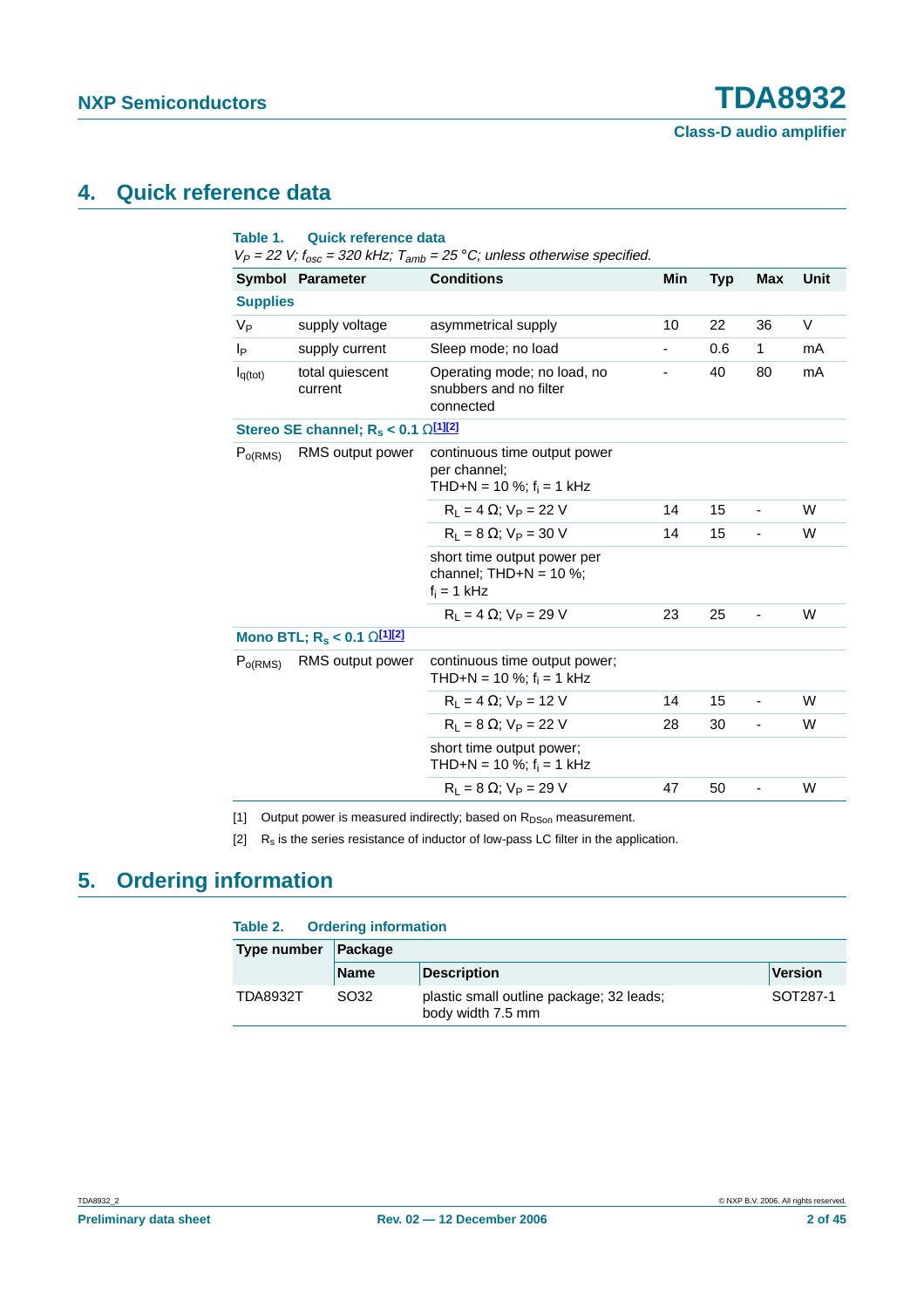# <span id="page-2-0"></span>**6. Block diagram**

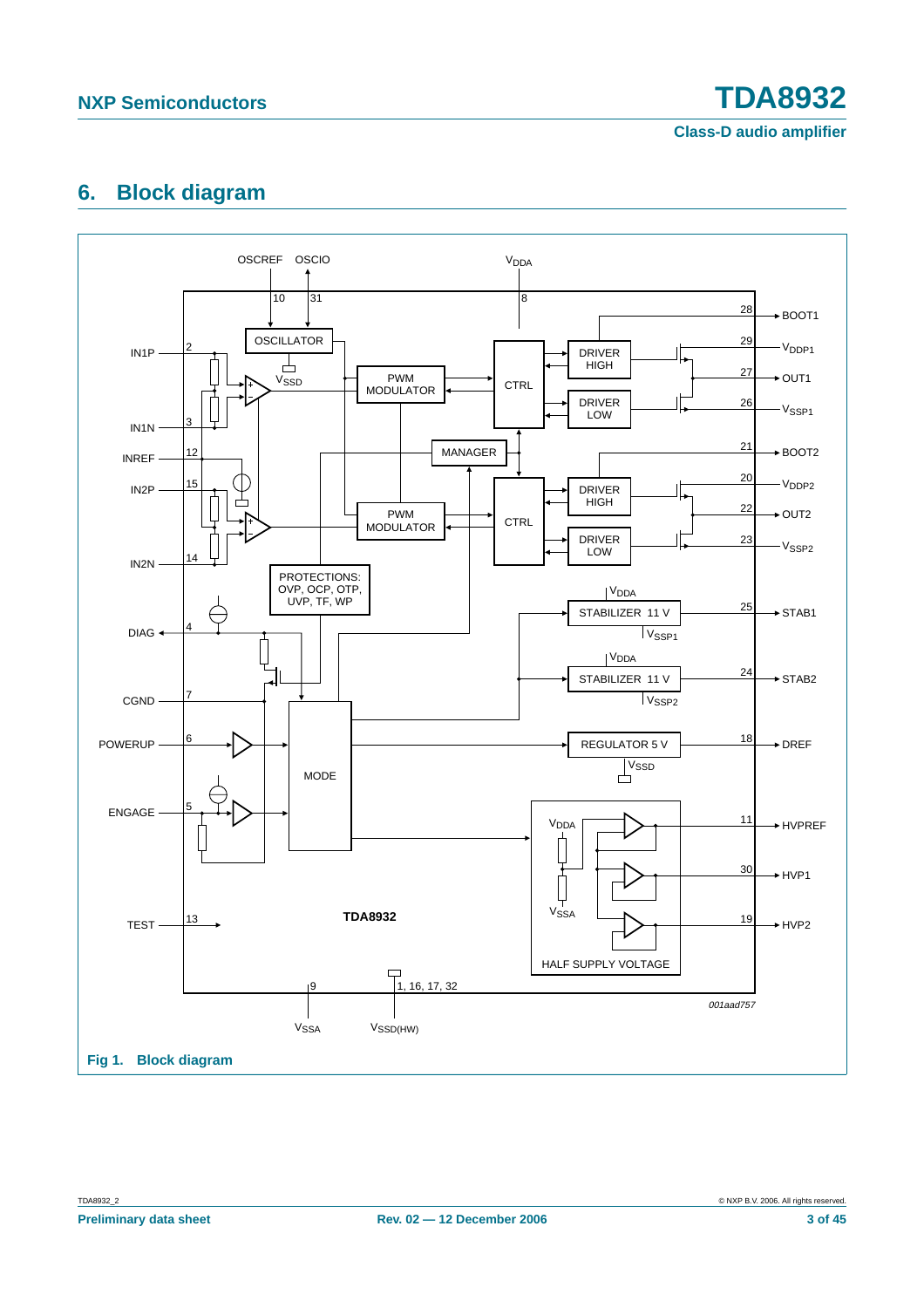# <span id="page-3-1"></span><span id="page-3-0"></span>**7. Pinning information**

### **7.1 Pinning**



### <span id="page-3-2"></span>**7.2 Pin description**

| Table 3.               | <b>Pin description</b> |                                                                   |
|------------------------|------------------------|-------------------------------------------------------------------|
| <b>Symbol</b>          | Pin                    | <b>Description</b>                                                |
| $V_{\text{SSD(HW)}}$   | 1                      | negative digital supply voltage and handle wafer connection       |
| IN <sub>1</sub> P      | $\overline{2}$         | positive audio input for channel 1                                |
| IN <sub>1</sub> N      | 3                      | negative audio input for channel 1                                |
| <b>DIAG</b>            | 4                      | diagnostic output; open-drain                                     |
| <b>ENGAGE</b>          | 5                      | engage input to switch between Mute mode and Operating mode       |
| <b>POWERUP</b>         | 6                      | power-up input to switch between Sleep mode and Mute mode         |
| <b>CGND</b>            | 7                      | control ground; reference for POWERUP, ENGAGE and DIAG            |
| <b>V<sub>DDA</sub></b> | 8                      | positive analog supply voltage                                    |
| V <sub>SSA</sub>       | 9                      | negative analog supply voltage                                    |
| <b>OSCREF</b>          | 10                     | input internal oscillator setting (only master setting)           |
| <b>HVPREF</b>          | 11                     | decoupling of internal half supply voltage reference              |
| <b>INREF</b>           | $12 \overline{ }$      | decoupling for input reference voltage                            |
| TEST                   | 13                     | test signal input; for testing purpose only                       |
| IN <sub>2</sub> N      | 14                     | negative audio input for channel 2                                |
| IN <sub>2</sub> P      | 15                     | positive audio input for channel 2                                |
| V <sub>SSD(HW)</sub>   | 16                     | negative digital supply voltage and handle wafer connection       |
| $V_{\text{SSD(HW)}}$   | 17                     | negative digital supply voltage and handle wafer connection       |
| <b>DREF</b>            | 18                     | decoupling of internal (reference) 5 V regulator for logic supply |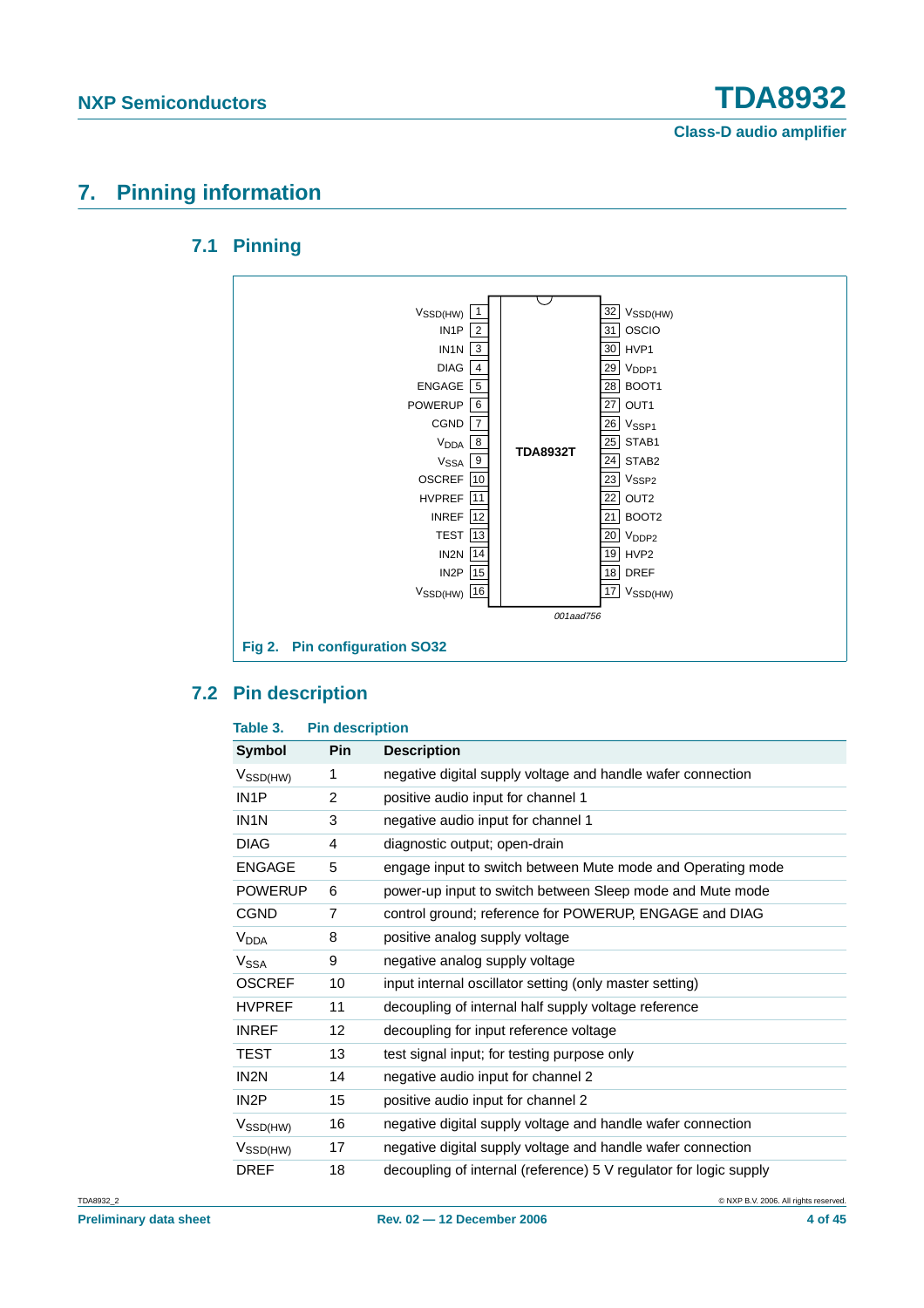| Table 3.             |            | <b>Pin description</b> continued                                                        |
|----------------------|------------|-----------------------------------------------------------------------------------------|
| Symbol               | <b>Pin</b> | <b>Description</b>                                                                      |
| HVP <sub>2</sub>     | 19         | half supply output voltage 2 for charging single-ended capacitor for<br>channel 2       |
| $V_{\text{DDP2}}$    | 20         | positive power supply voltage for channel 2                                             |
| BOOT <sub>2</sub>    | 21         | bootstrap high-side driver channel 2                                                    |
| OUT <sub>2</sub>     | 22         | PWM output channel 2                                                                    |
| V <sub>SSP2</sub>    | 23         | negative power supply voltage for channel 2                                             |
| STAB <sub>2</sub>    | 24         | decoupling of internal 11 V regulator for channel 2 drivers                             |
| STAB <sub>1</sub>    | 25         | decoupling of internal 11 V regulator for channel 1 drivers                             |
| V <sub>SSP1</sub>    | 26         | negative power supply voltage for channel 1                                             |
| OUT <sub>1</sub>     | 27         | PWM output channel 1                                                                    |
| BOOT <sub>1</sub>    | 28         | bootstrap high-side driver channel 1                                                    |
| V <sub>DDP1</sub>    | 29         | positive power supply voltage for channel 1                                             |
| HVP1                 | 30         | half supply output voltage 1 for charging single-ended capacitor for<br>channel 1       |
| OSCIO                | 31         | oscillator input in slave configuration or oscillator output in master<br>configuration |
| $V_{\text{SSD(HW)}}$ | 32         | negative digital supply voltage and handle wafer connection                             |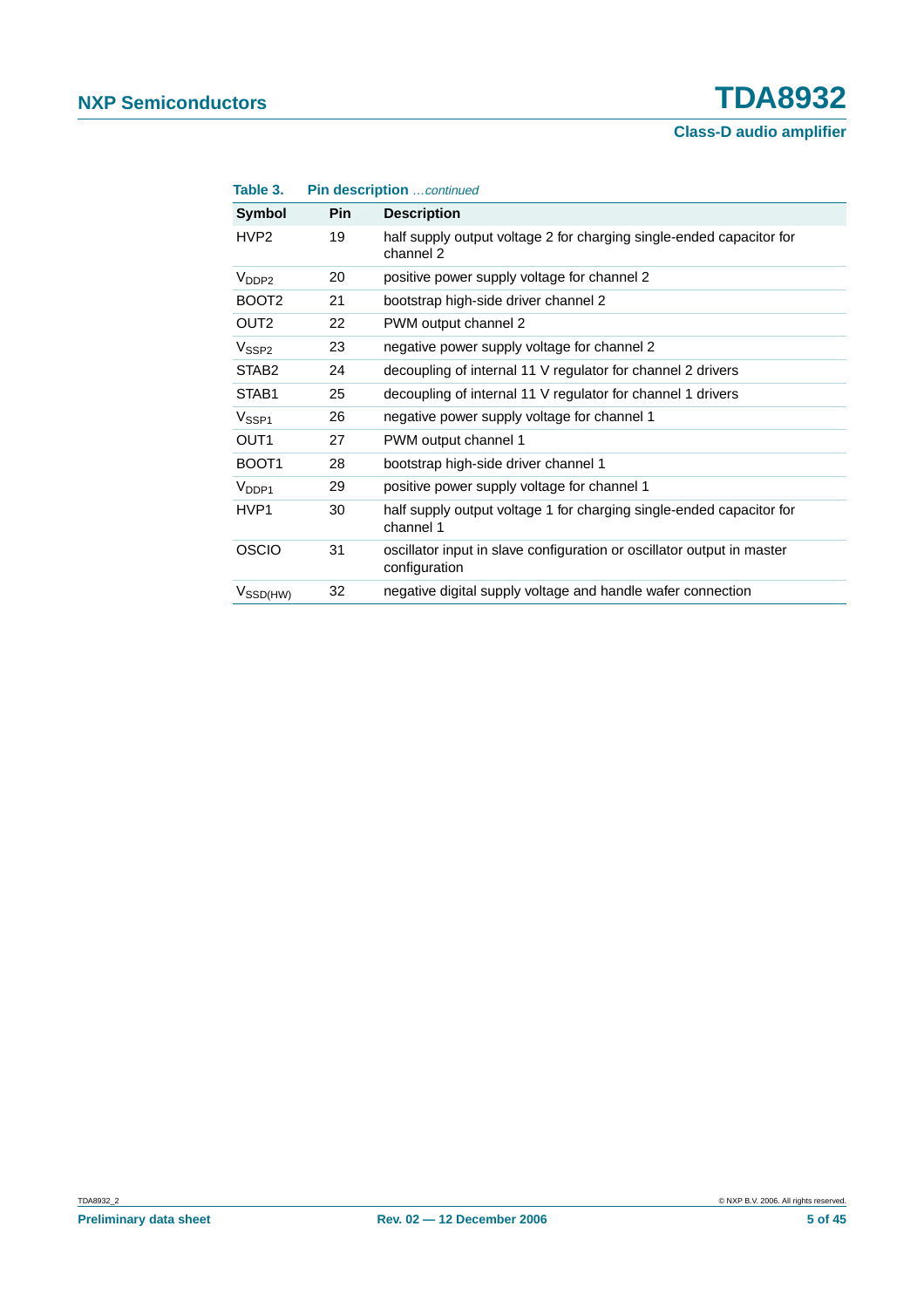## <span id="page-5-3"></span><span id="page-5-2"></span>**8. Functional description**

#### **8.1 General**

The TDA8932 is a mono full-bridge or stereo half-bridge audio power amplifier using class-D technology. The audio input signal is converted into a Pulse Width Modulated (PWM) signal via an analog input stage and PWM modulator. To enable the output power Diffusion Metal Oxide Semiconductor (DMOS) transistors to be driven, this digital PWM signal is applied to a control and handshake block and driver circuits for both the high side and low side. A 2nd-order low-pass filter converts the PWM signal to an analog audio signal across the loudspeakers.

The TDA8932 contains two independent half-bridges with full differential input stages. The loudspeakers can be connected in the following configurations:

- **•** Mono full-bridge: Bridge Tied Load (BTL)
- **•** Stereo half-bridge: Single-Ended (SE)

The TDA8932 contains common circuits to both channels such as the oscillator, all reference sources, the mode functionality and a digital timing manager. The following protections are built-in: thermal foldback, temperature, current and voltage protections.

#### <span id="page-5-4"></span>**8.2 Mode selection and interfacing**

The TDA8932 can be switched in three operating modes using pins POWERUP and ENGAGE:

- **•** Sleep mode: with low supply current.
- **•** Mute mode: the amplifiers are switching idle (50 % duty cycle), but the audio signal at the output is suppressed by disabling the Vl-converter input stages. The capacitors on pins HVP1 and HVP2 have been charged to half the supply voltage (asymmetrical supply only).
- **•** Operating mode: the amplifiers are fully operational with output signal.
- **•** Fault mode.

<span id="page-5-0"></span>**Table 4. Mode selection**

Both pins POWERUP and ENGAGE refer to pin CGND.

[Table](#page-5-0) 4 shows the different modes as a function of the voltages on the POWERUP and ENGAGE pins.

| <b>Mode</b> | <b>Pin</b>           |                          |             |  |  |  |
|-------------|----------------------|--------------------------|-------------|--|--|--|
|             | <b>POWERUP</b>       | <b>ENGAGE</b>            | <b>DIAG</b> |  |  |  |
| Sleep       | < 0.8 V              | 0.8 V                    | don't care  |  |  |  |
| Mute        | 2 V to 6.0 $V^{[1]}$ | $< 0.8$ V <sup>[1]</sup> | > 2V        |  |  |  |
| Operating   | 2 V to 6.0 $V^{[1]}$ | 3 V to 6.0 $V^{[1]}$     | > 2V        |  |  |  |
| Fault       | 2 V to 6.0 $V^{[1]}$ | don't care               | 0.8 V       |  |  |  |

<span id="page-5-1"></span>[1] In case of symmetrical supply conditions the voltage applied to pins POWERUP and ENGAGE must never exceed the supply voltage  $(V_{DDA}, V_{DDP1}$  or  $V_{DDP2}$ ).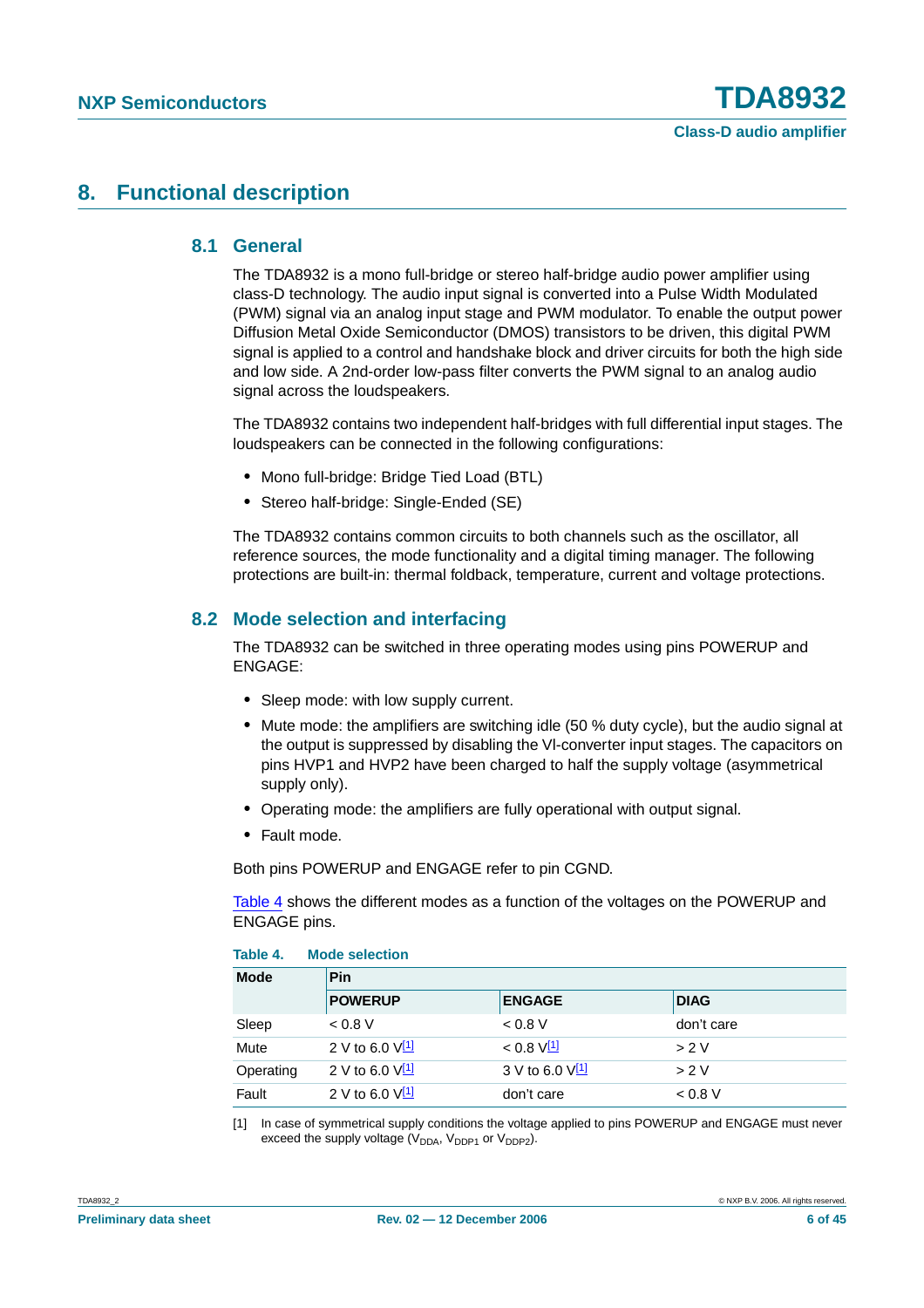If the transition between Mute mode and Operating mode is controlled via a time constant, the start-up will be pop free since the DC output offset voltage is applied gradually to the output between Mute mode and Operating mode. The bias current setting of the VI-converters is related to the voltage on pin ENGAGE:

- **•** Mute mode: the bias current setting of the VI-converters is zero (VI-converters disabled)
- **•** Operating mode: the bias current is at maximum

The time constant required to apply the DC output offset voltage gradually between Mute mode and Operating mode can be generated by applying a decoupling capacitor on pin ENGAGE. The value of the capacitor on pin ENGAGE should be 470 nF.



#### <span id="page-6-0"></span>**8.3 Pulse width modulation frequency**

The output signal of the amplifier is a PWM signal with a carrier frequency of approximately 320 kHz. Using a 2nd-order low-pass filter in the application results in an analog audio signal across the loudspeaker. The PWM switching frequency can be set by an external resistor  $R_{osc}$  connected between pins OSCREF and  $V_{SSD(HW)}$ . The carrier frequency can be set between 300 kHz and 500 kHz. Using an external resistor of 39 k $\Omega$ , the carrier frequency is set to an optimized value of 320 kHz (see [Figure](#page-7-0) 4).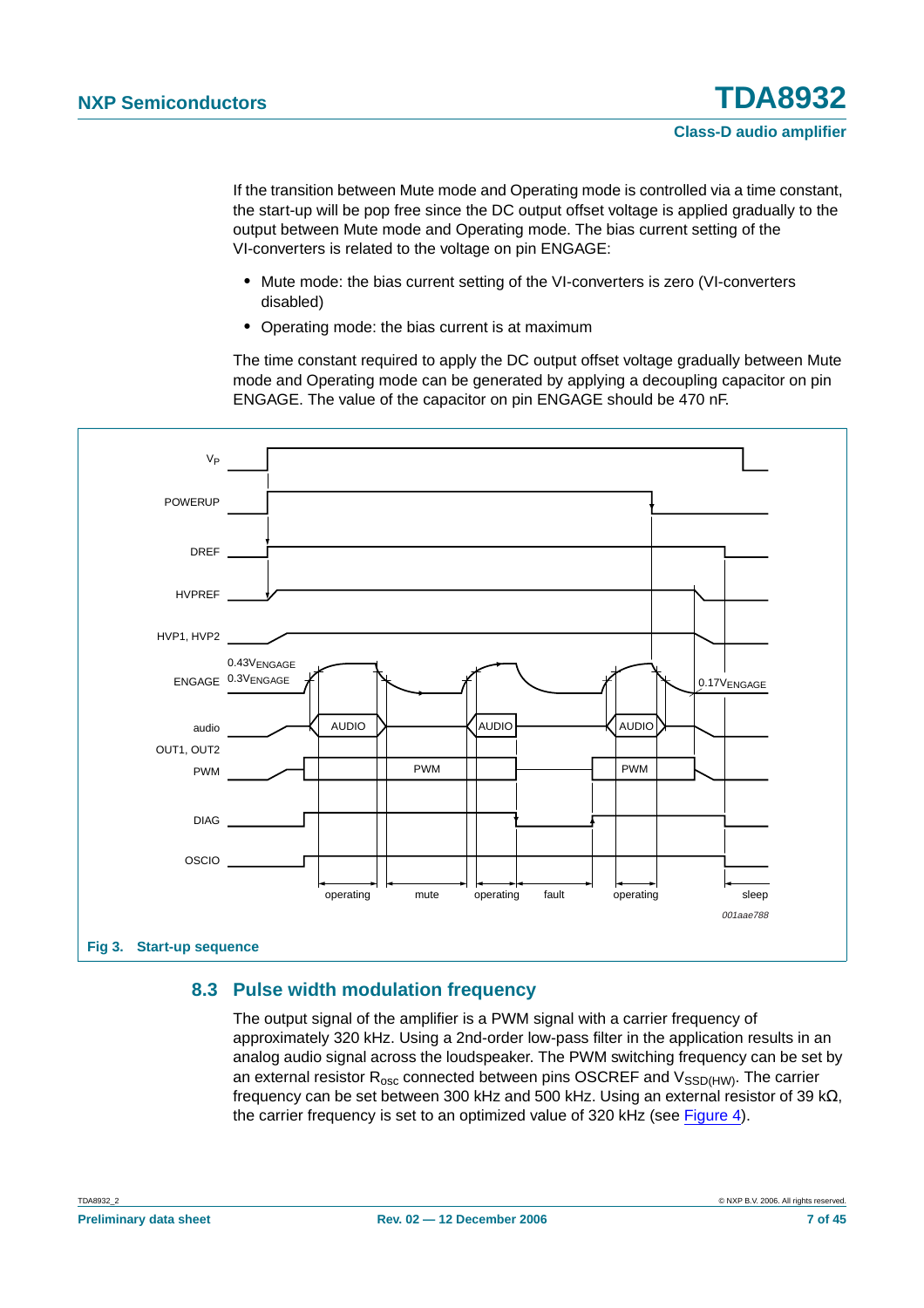If two or more TDA8932 devices are used in the same audio application, it is recommended to synchronize the switching frequency of all devices. This can be realized by connecting all pins OSCIO together and configure one of the TDA8932 in the application as clock master, while the other TDA8932 devices are configured in slave mode.

Pin OSCIO is a 3-state input or output buffer. Pin OSCIO is configured in master mode as oscillator output and in slave mode as oscillator input. Master mode is enabled by applying a resistor while slave mode is entered by connecting pin OSCREF directly to pin  $V_{SSD(HW)}$ (without any resistor).

The value of the resistor also sets the frequency of the carrier which can be estimated by the following formula:

$$
f_{osc} = \frac{12.45 \times 10^9}{R_{osc}} \tag{1}
$$

Where:

 $f_{osc}$  = oscillator frequency

 $R_{osc}$  = oscillator resistor (on pin OSCREF)



<span id="page-7-0"></span>[Table](#page-7-1) 5 summarizes how to configure the TDA8932 in master or slave configuration.

For device synchronization see [Section 14.6 "Device synchronization".](#page-26-0)

#### <span id="page-7-1"></span>**Table 5. Master or slave configuration**

| Configuration | Pin                                             |              |  |  |  |
|---------------|-------------------------------------------------|--------------|--|--|--|
|               | <b>OSCREF</b>                                   | <b>OSCIO</b> |  |  |  |
| Master        | $R_{osc}$ > 25 k $\Omega$ to $V_{SSD(HW)}$      | output       |  |  |  |
| Slave         | $R_{osc} = 0 \Omega$ ; shorted to $V_{SSD(HW)}$ | input        |  |  |  |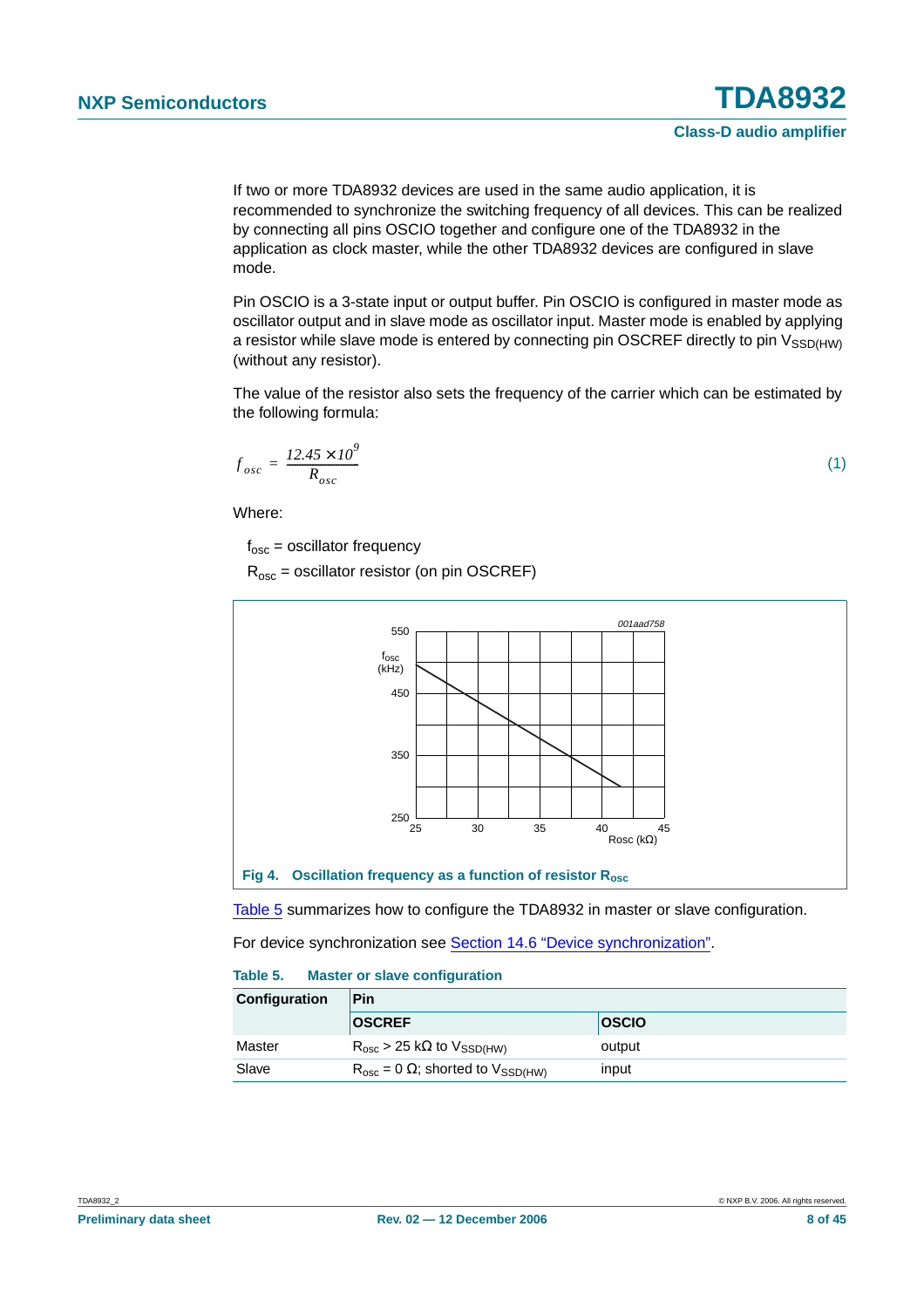#### <span id="page-8-0"></span>**8.4 Protection**

The following protection is included in the TDA8932:

- **•** Thermal Foldback (TF)
- **•** OverTemperature Protection (OTP)
- **•** OverCurrent Protection (OCP)
- **•** Window Protection (WP)
- **•** Supply voltage protection:
	- **–** UnderVoltage Protection (UVP)
	- **–** OverVoltage Protection (OVP)
	- **–** UnBalance Protection (UBP)
- **•** ESD

The reaction of the device to the different fault conditions differs per protection.

#### <span id="page-8-1"></span>**8.4.1 Thermal Foldback (TF)**

If the junction temperature of the TDA8932 exceeds the threshold level  $(T_i > 140 \degree C)$  the gain of the amplifier is decreased gradually to a level where the combination of dissipation (P) and the thermal resistance from junction to ambient  $[R<sub>th(i-a)</sub>]$  results in a junction temperature around the threshold level.

This means that the device will not completely switch off, but remains operational at lower output power levels. Especially with music output signals this feature enables high peak output power while still operating without any external heat sink other than the printed-circuit board area.

If the junction temperature still increases due to external causes, the OTP shuts down the amplifier completely.

#### <span id="page-8-2"></span>**8.4.2 OverTemperature Protection (OTP)**

If the junction temperature  $T_i > 155$  °C, then the power stage will shut down immediately.

#### <span id="page-8-3"></span>**8.4.3 OverCurrent Protection (OCP)**

When the loudspeaker terminals are short-circuited or if one of the demodulated outputs of the amplifier is short-circuited to one of the supply lines, this will be detected by the OCP.

If the output current exceeds the maximum output current  $(I<sub>O(ocp)</sub>) > 4$  A), this current will be limited by the amplifier to 4 A while the amplifier outputs remain switching (the amplifier is not shut down completely). This is called current limiting.

The amplifier can distinguish between an impedance drop of the loudspeaker and a low-ohmic short-circuit across the load or to one of the supply lines. This impedance threshold depends on the supply voltage used:

• In case of a short-circuit across the load, the audio amplifier is switched off completely and after approximately 100 ms it will try to restart again. If the short-circuit condition is still present after this time, this cycle will be repeated. The average dissipation will be low because of this low duty cycle.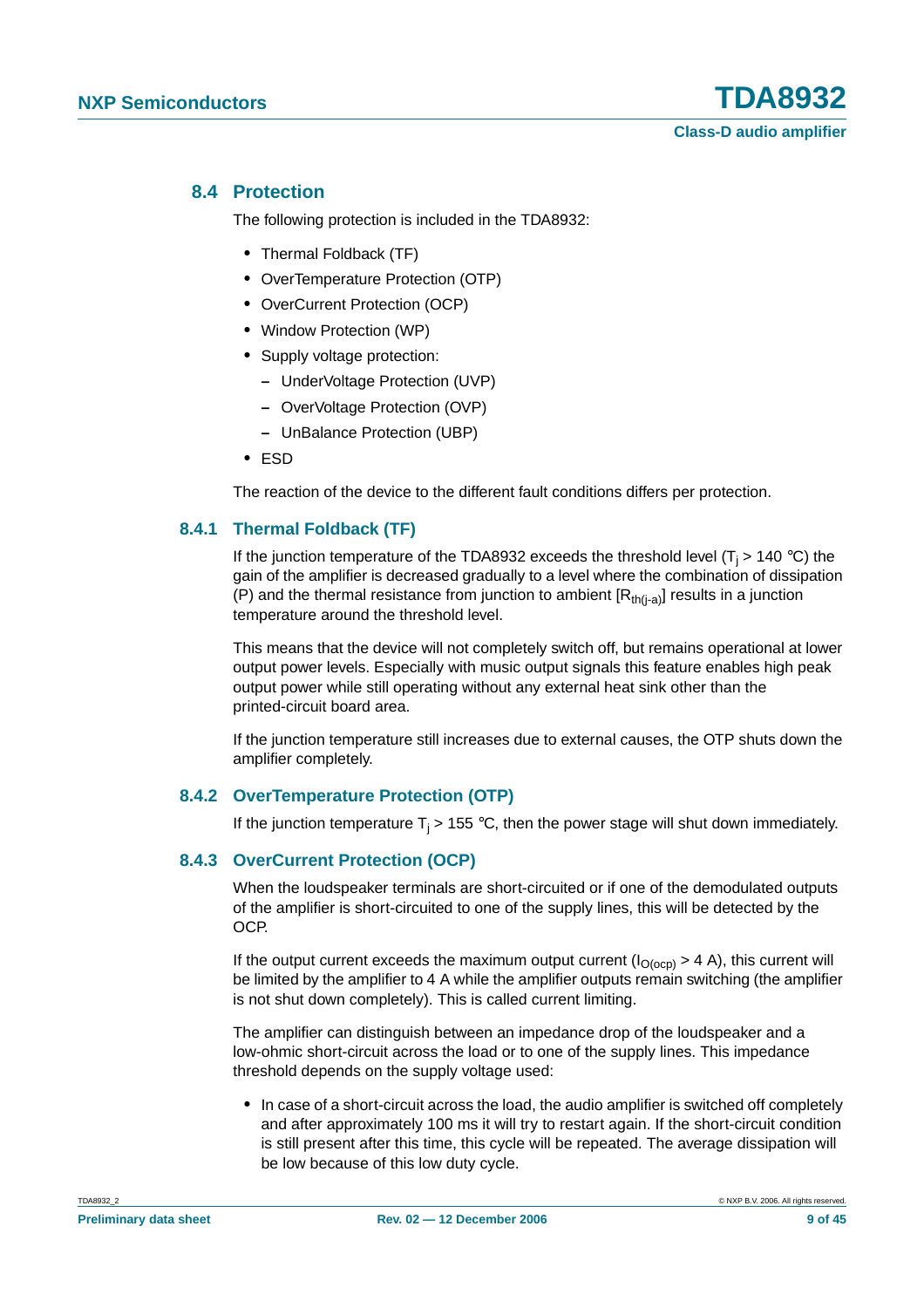- In case of a short to one of the supply lines, this will trigger the OCP and the amplifier will be shut down. During restart the window protection will be activated. As a result the amplifier will not start until 100 ms after the short to the supply lines is removed.
- **•** In case of impedance drop (e.g. due to dynamic behavior of the loudspeaker) the same protection will be activated. The maximum output current is again limited to 4 A, but the amplifier will not switch off completely (thus preventing audio holes from occurring). The result will be a clipping output signal without any artifacts.

#### <span id="page-9-0"></span>**8.4.4 Window Protection (WP)**

The WP checks the PWM output voltage before switching from Sleep mode to Mute mode (outputs switching) and is activated:

- **•** During the start-up sequence, when pin POWERUP is switched from Sleep mode to Mute mode. In the event of a short-circuit at one of the output terminals to  $V_{\text{DDP1}}$ , V<sub>SSP1</sub>, V<sub>DDP2</sub> or V<sub>SSP2</sub> the start-up procedure is interrupted and the TDA8932 waits for open-circuit outputs. Because the check is done before enabling the power stages, no large currents will flow in the event of a short-circuit.
- **•** When the amplifier is completely shut down due to activation of the OCP because a short-circuit to one of the supply lines is made, then during restart (after 100 ms) the window protection will be activated. As a result the amplifier will not start until the short-circuit to the supply lines is removed.

#### <span id="page-9-1"></span>**8.4.5 Supply voltage protection**

If the supply voltage drops below 10 V, the UnderVoltage Protection (UVP) circuit is activated and the system will shut down directly. This switch-off will be silent and without pop noise. When the supply voltage rises above the threshold level, the system is restarted again after 100 ms.

If the supply voltage exceeds 36 V the OverVoltage Protection (OVP) circuit is activated and the power stages will shut down. It is re-enabled as soon as the supply voltage drops below the threshold level. The system is restarted again after 100 ms.

It should be noted that supply voltages > 40 V may damage the TDA8932. Two conditions should be distinguished:

- 1. If the supply voltage is pumped to higher values by the TDA8932 application itself (see also [Section](#page-24-0) 14.3), the OVP is triggered and the TDA8932 is shut down. The supply voltage will decrease and the TDA8932 is protected against any overstress.
- 2. If a supply voltage > 40 V is caused by other or external causes, then the TDA8932 will shut down, but the device can still be damaged since the supply voltage will remain > 40 V in this case. The OVP protection is not a supply voltage clamp.

An additional UnBalance Protection (UBP) circuit compares the positive analog supply voltage ( $V_{\text{DDA}}$ ) and the negative analog supply voltage ( $V_{\text{SSA}}$ ) and is triggered if the voltage difference between them exceeds a certain level. This level depends on the sum of both supply voltages. The unbalance threshold levels can be defined as follows:

- $\bullet$  LOW-level threshold:  $V_{P(th)(ubp)|} < \frac{8}{5} \times V_{HVPREF}$
- $\bullet$  HIGH-level threshold:  $V_{P(th)(ubp)h} > \frac{8}{3} \times V_{HVPREF}$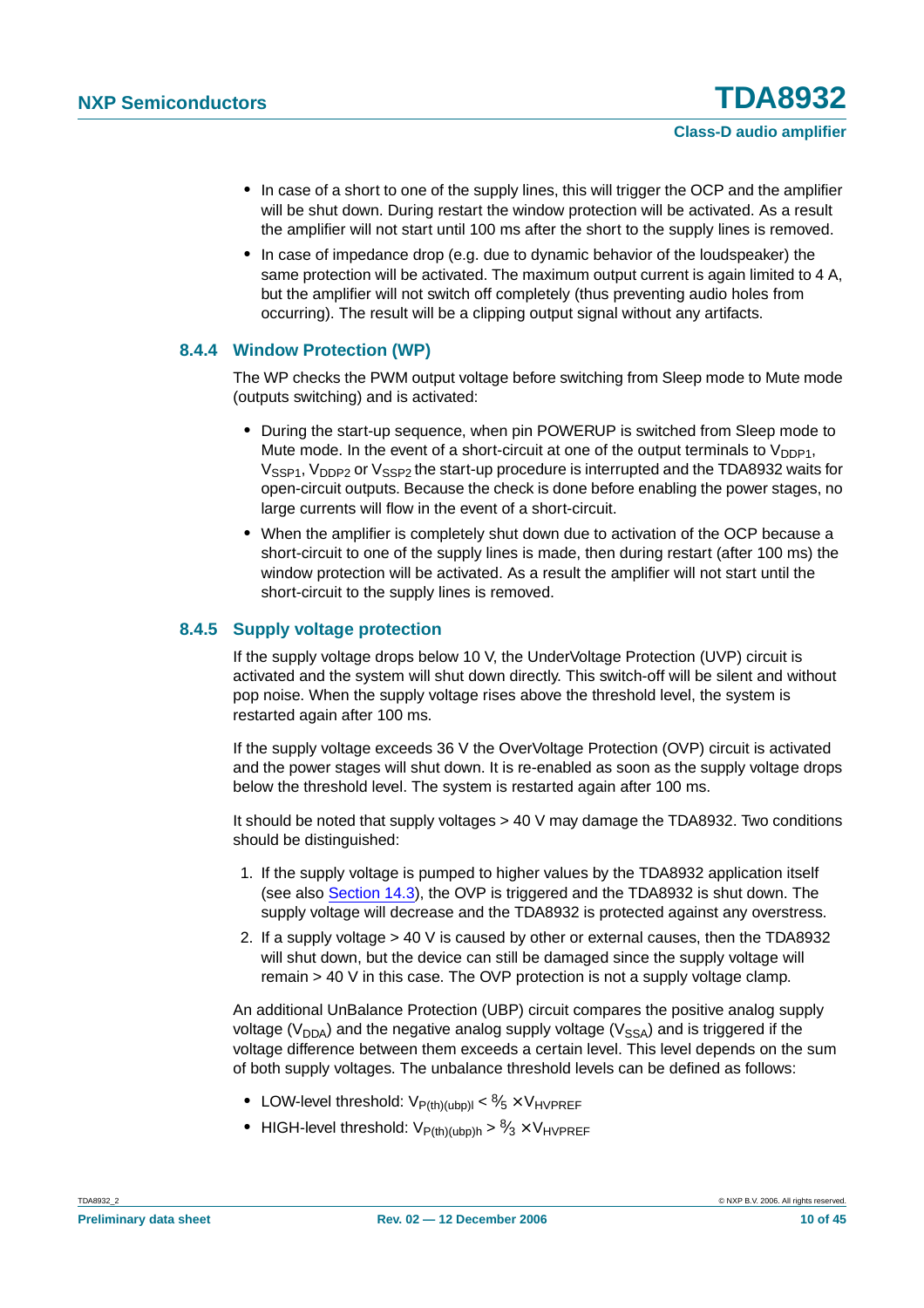In a symmetrical supply the UBP is released when the unbalance of the supply voltage is within 6 % of its starting value.

[Table](#page-10-0) 6 shows an overview of all protection and the effect on the output signal.

<span id="page-10-0"></span>

| Table 6. | <b>Protection overview</b> |  |
|----------|----------------------------|--|
|          |                            |  |

| <b>Protection</b> | <b>Restart</b>        |              |  |  |  |
|-------------------|-----------------------|--------------|--|--|--|
|                   | When fault is removed | Every 100 ms |  |  |  |
| <b>OTP</b>        | no                    | yes          |  |  |  |
| <b>OCP</b>        | yes                   | no           |  |  |  |
| <b>WP</b>         | yes                   | no           |  |  |  |
| <b>UVP</b>        | no                    | yes          |  |  |  |
| <b>OVP</b>        | no                    | yes          |  |  |  |
| <b>UBP</b>        | no                    | yes          |  |  |  |

#### <span id="page-10-2"></span>**8.5 Diagnostic input and output**

Whenever a protection is triggered, except for TF, pin DIAG is activated to LOW level (see [Table](#page-10-0) 6). An internal reference supply will pull-up the open-drain DIAG output to approximately 2.4 V. This internal reference supply can deliver approximately 50 µA. Pin DIAG refers to pin CGND. The diagnostic output signal during different short conditions is illustrated in [Figure](#page-10-1) 5. Using pin DIAG as input, a voltage  $< 0.8$  V will put the device into Fault mode.



#### <span id="page-10-3"></span><span id="page-10-1"></span>**8.6 Differential inputs**

For a high common-mode rejection ratio and a maximum of flexibility in the application, the audio inputs are fully differential. By connecting the inputs anti-parallel, the phase of one of the two channels can be inverted, so that the amplifier can operate as a mono BTL amplifier. The input configuration for a mono BTL application is illustrated in [Figure](#page-11-0) 6.

In SE configuration it is also recommended to connect the two differential inputs in anti-phase. This has advantages for the current handling of the power supply at low signal frequencies and minimizes supply pumping (see also [Section](#page-28-0) 14.8).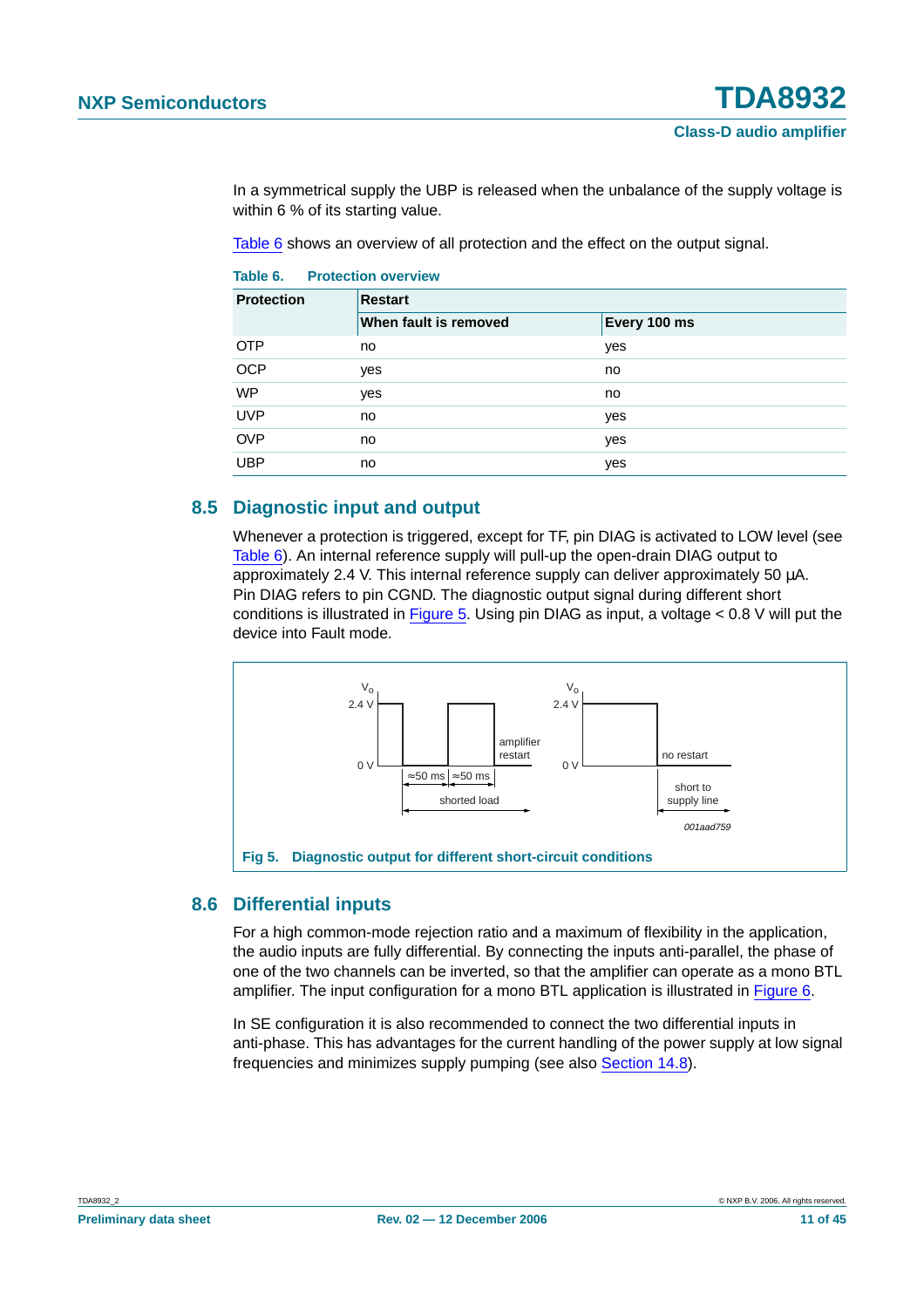

### <span id="page-11-1"></span><span id="page-11-0"></span>**8.7 Output voltage buffers**

When pin POWERUP is set HIGH, the half supply output voltage buffers are switched on in asymmetrical supply configuration. The start-up will be pop free since the device starts switching when the capacitor on pin HVPREF and the SE capacitors are completely charged.

Output voltage buffers:

- **•** Pins HVP1 and HVP2: The time required for charging the SE capacitor depends on its value. The half supply voltage output is disabled when the TDA8932 is used in a symmetrical supply application.
- **•** Pin HVPREF: This output voltage reference buffer charges the capacitor on pin HVPREF.
- **•** Pin INREF: This output voltage reference buffer charges the input reference capacitor on pin INREF. Pin INREF applies the bias voltage for the inputs.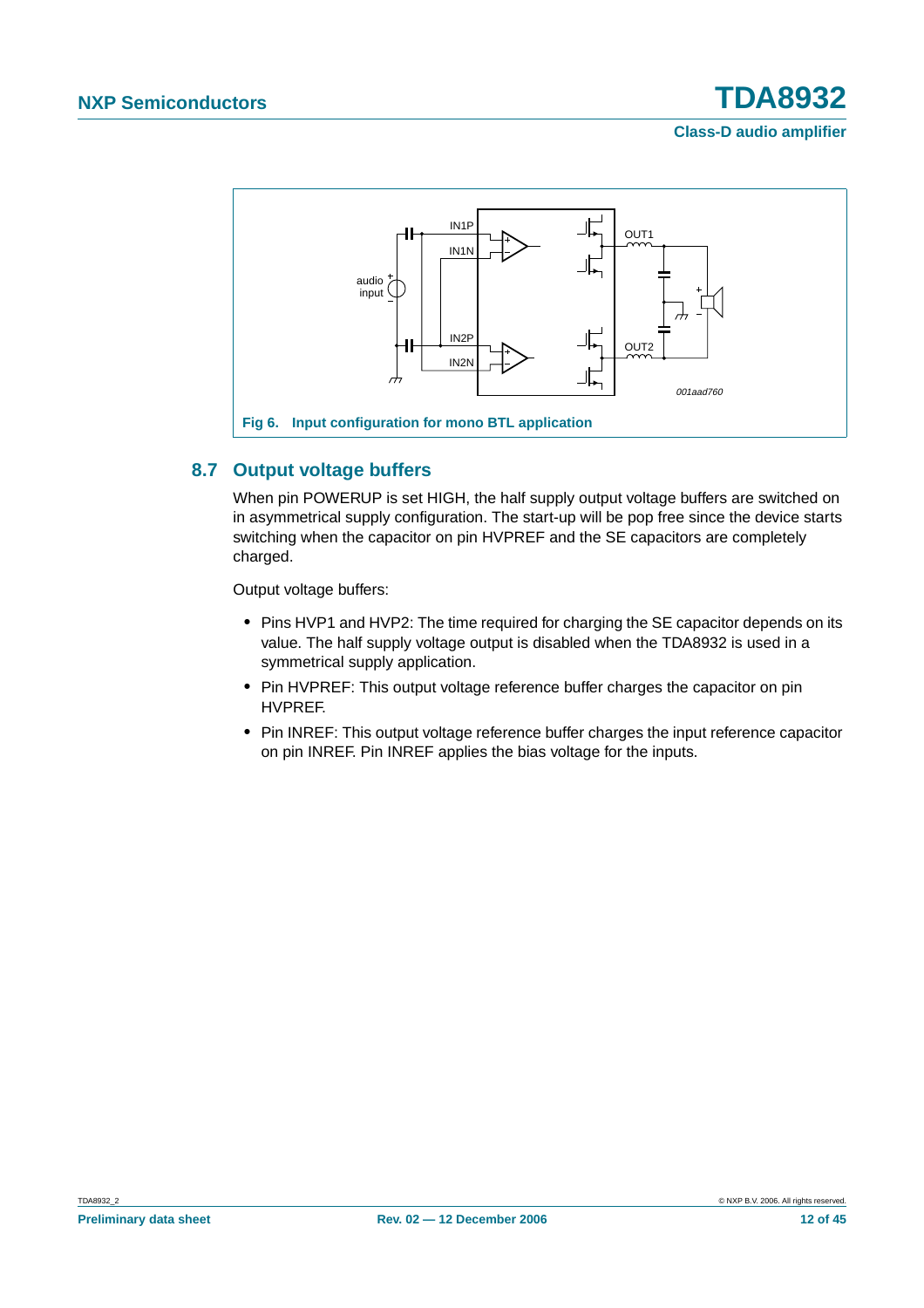# <span id="page-12-0"></span>**9. Internal circuitry**

| Pin                     | <b>Symbol</b>        | <b>Equivalent circuit</b>                                             |
|-------------------------|----------------------|-----------------------------------------------------------------------|
| $\mathbf 1$             | $V_{\text{SSD(HW)}}$ |                                                                       |
| 16                      | V <sub>SSD(HW)</sub> | $1, 16,$<br>17, 32<br>V <sub>DDA</sub>                                |
| $17\,$                  | $V_{\text{SSD(HW)}}$ |                                                                       |
| 32                      | $V_{\text{SSD(HW)}}$ |                                                                       |
|                         |                      | - V <sub>SSA</sub><br>001aad784                                       |
| $\boldsymbol{2}$        | IN1P                 |                                                                       |
| $\mathbf{3}$            | IN1N                 | V <sub>DDA</sub>                                                      |
| 12                      | <b>INREF</b>         | 本<br>Δ<br>∧<br>$2 k\Omega$<br>$\pm 20 \%$                             |
| 14                      | IN2N                 | $2, 15 \cdot$                                                         |
| 15                      | IN <sub>2</sub> P    | $\begin{array}{l} 48 \; \mathrm{k}\Omega \\ \pm 20 \; \% \end{array}$ |
|                         |                      |                                                                       |
|                         |                      | HVPREF<br>$12 -$<br>ÐI                                                |
|                         |                      |                                                                       |
|                         |                      | $\begin{array}{l} 48 \; \text{k}\Omega \\ \pm 20 \; \% \end{array}$   |
|                         |                      | $\begin{array}{l} 2\;k\Omega\\ \pm\;20\;\% \end{array}$<br>3, 14      |
|                         |                      | 本<br>本                                                                |
|                         |                      | V <sub>SSA</sub><br>001aad785                                         |
| $\overline{\mathbf{4}}$ | <b>DIAG</b>          |                                                                       |
|                         |                      | 2.4V<br>V <sub>DDA</sub>                                              |
|                         |                      | $50 \mu A$                                                            |
|                         |                      |                                                                       |
|                         |                      | 4                                                                     |
|                         |                      | $\frac{5 k\Omega}{\pm 20 \%}$                                         |
|                         |                      |                                                                       |
|                         |                      |                                                                       |
|                         |                      | V <sub>SSA</sub><br>CGND<br>001aad786                                 |
| 5                       | ENGAGE               |                                                                       |
|                         |                      | 4.6 V<br>V <sub>DDA</sub>                                             |
|                         |                      | 本<br>$I_{ref} = 20 \mu A$                                             |
|                         |                      | $5 -$                                                                 |
|                         |                      |                                                                       |
|                         |                      | ${226\ \text{k}\Omega\atop\pm\ 20}$ %<br>本<br>丕                       |
|                         |                      |                                                                       |

V<sub>SSA</sub> CGND

001aad787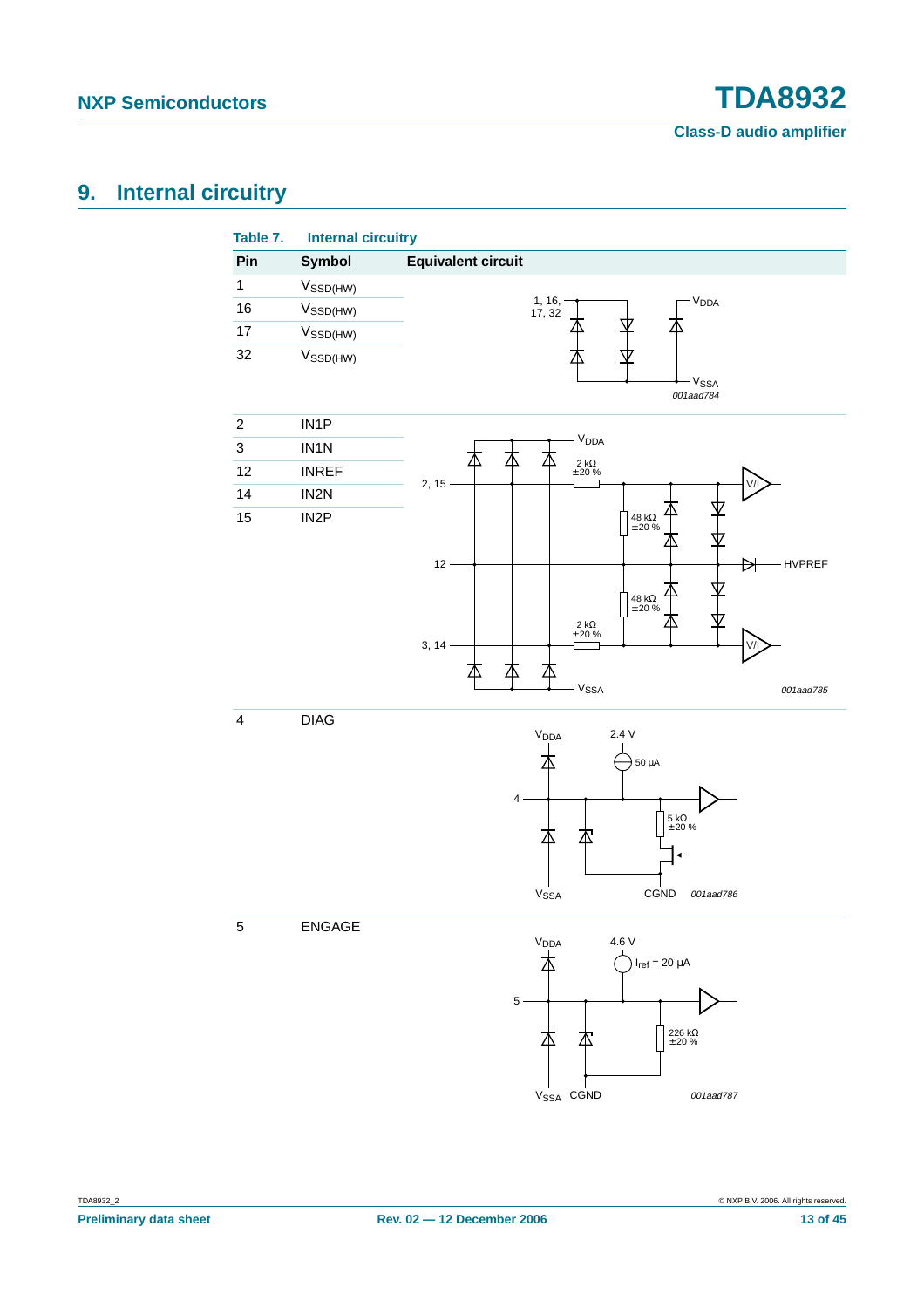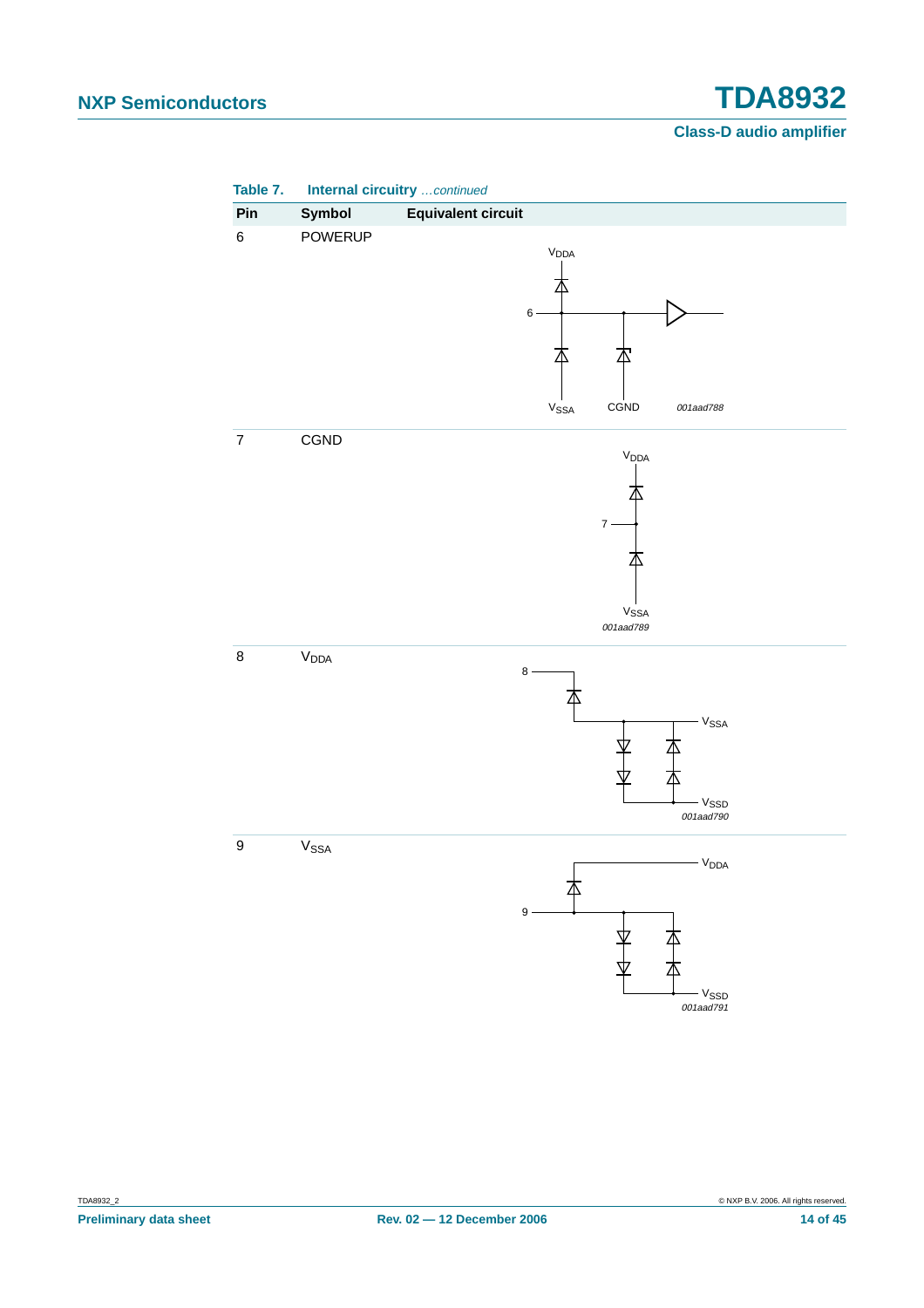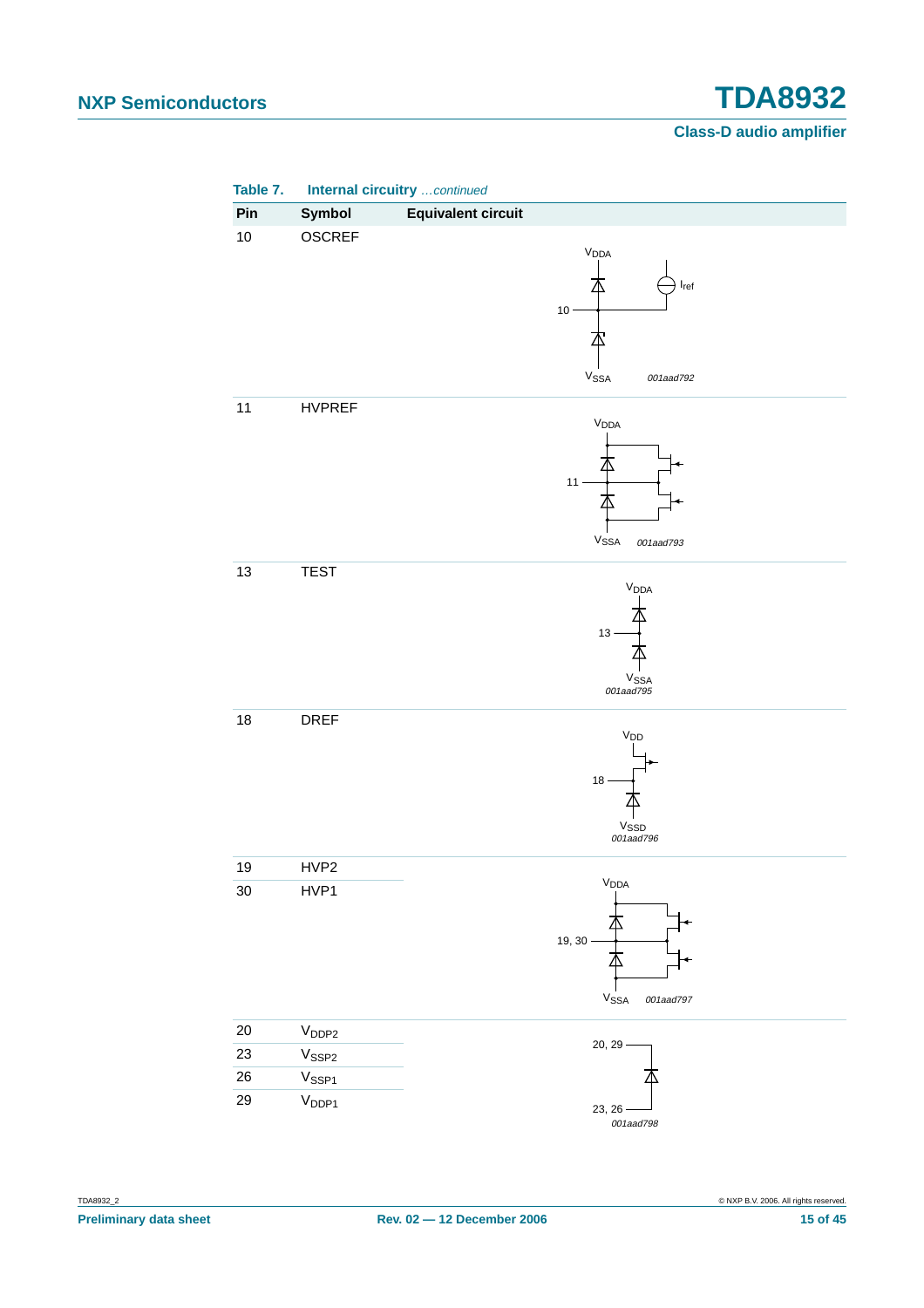| Table 7. | Internal circuitry continued |                                                                                                             |
|----------|------------------------------|-------------------------------------------------------------------------------------------------------------|
| Pin      | Symbol                       | <b>Equivalent circuit</b>                                                                                   |
| 21       | BOOT <sub>2</sub>            |                                                                                                             |
| 28       | BOOT1                        | $21, 28 -$<br>OUT1, OUT2<br>001aad799                                                                       |
| 22       | OUT <sub>2</sub>             |                                                                                                             |
| 27       | OUT1                         | V <sub>DDP1</sub> ,<br>$V_{\text{DDP2}}$<br>22, 27<br>V <sub>SSP1</sub> ,<br>V <sub>SSP2</sub><br>001aad800 |
| 24       | STAB2                        |                                                                                                             |
| 25       | STAB1                        | V <sub>DDA</sub><br>24, 25<br>V <sub>SSP1,</sub><br>V <sub>SSP2</sub><br>001aad801                          |
| 31       | OSCIO                        | <b>DREF</b><br>$31 -$<br>V <sub>SSD</sub><br>001aad802                                                      |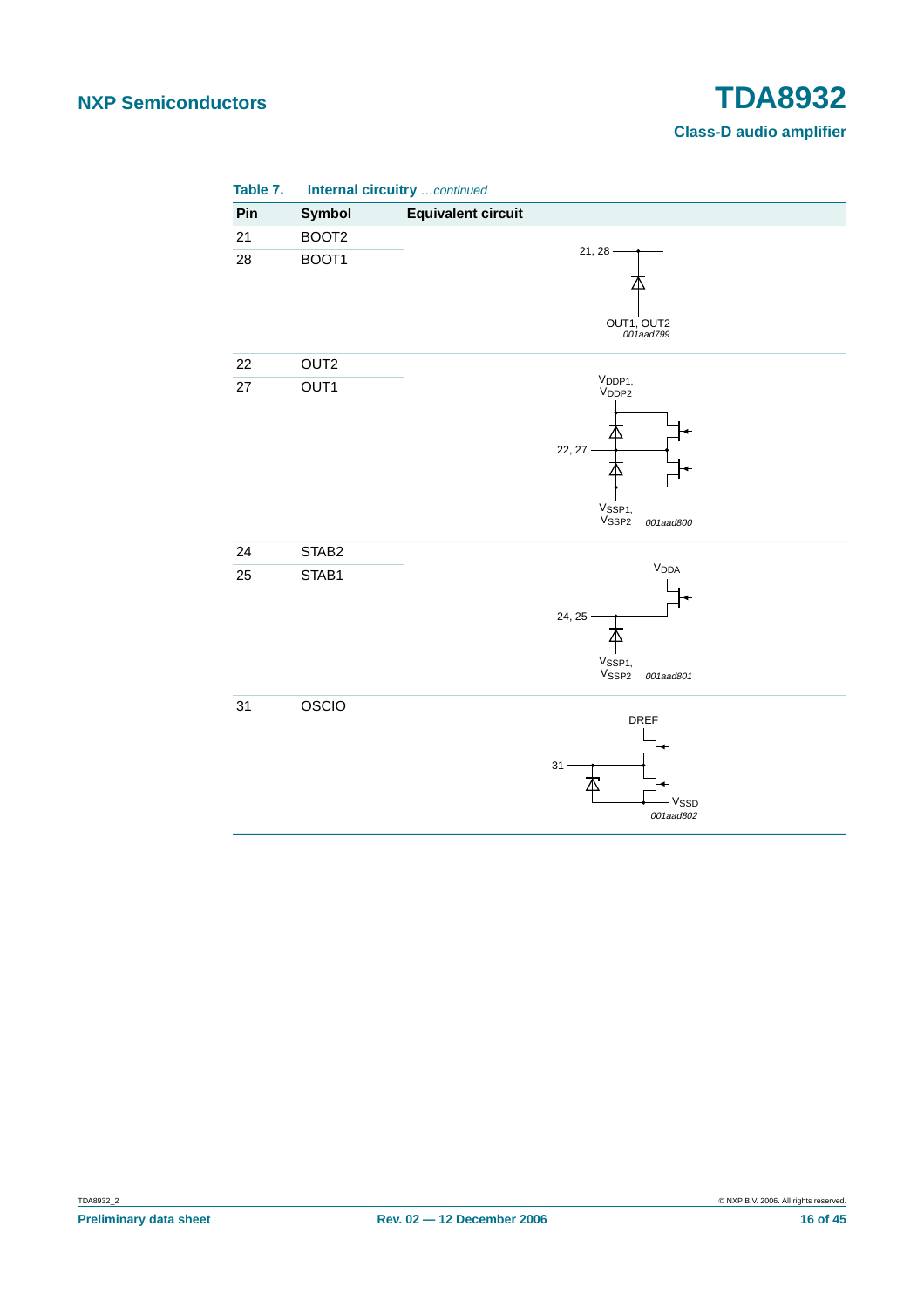## <span id="page-16-9"></span>**10. Limiting values**

|                  | <b>Symbol Parameter</b>           | <b>Conditions</b>                        |         | Min                                        | <b>Max</b>       | Unit        |
|------------------|-----------------------------------|------------------------------------------|---------|--------------------------------------------|------------------|-------------|
| V <sub>Р</sub>   | supply voltage                    | asymmetrical supply $\frac{[1]}{2}$ -0.3 |         |                                            | $+40$            | V           |
| $V_{x}$          | voltage on pin x                  |                                          |         |                                            |                  |             |
|                  | IN1P, IN1N, IN2P, IN2N            |                                          |         | $\boxed{2}$ -5                             | $+5$             | V           |
|                  | OSCREF, OSCIO, TEST               |                                          |         | $\frac{3}{2}$ V <sub>SSD(HW)</sub> – 0.3 5 |                  | V           |
|                  | POWERUP, ENGAGE,<br><b>DIAG</b>   |                                          |         | $\frac{[4]}{2}$ V <sub>CGND</sub> – 0.3    | 6                | $\vee$      |
|                  | all other pins                    |                                          |         | $\frac{5}{2}$ V <sub>SS</sub> – 0.3        | $V_{DD} + 0.3$ V |             |
| <b>I</b> ORM     | repetitive peak output<br>current | maximum output<br>current limiting       | $[6]$ 4 |                                            |                  | A           |
| $T_i$            | junction temperature              |                                          |         |                                            | 150              | °C          |
| $T_{\text{stg}}$ | storage temperature               |                                          |         | $-55$                                      | $+150$           | $^{\circ}C$ |
| $T_{amb}$        | ambient temperature               |                                          |         | $-40$                                      | $+85$            | °C          |
| P                | power dissipation                 |                                          |         |                                            | 5                | W           |

<span id="page-16-0"></span> $[V_P = V_{DDP1} - V_{SSP1} = V_{DDP2} - V_{SSP2}].$ 

<span id="page-16-1"></span>[2] Measured with respect to pin INREF;  $V_x < V_{DD} + 0.3$  V.

<span id="page-16-2"></span>[3] Measured with respect to pin  $V_{\text{SSD(HW)}}$ ;  $V_x < V_{\text{DD}} + 0.3$  V.

<span id="page-16-3"></span>[4] Measured with respect to pin CGND;  $V_x < V_{DD} + 0.3$  V.

<span id="page-16-4"></span> $[V_{SS} = V_{SSP1} = V_{SSP2}; V_{DD} = V_{DDP1} = V_{DDP2}$ .

<span id="page-16-5"></span>[6] Current limiting concept.

# <span id="page-16-10"></span>**11. Thermal characteristics**

<span id="page-16-8"></span>

| Table 9.                 | <b>Thermal characteristics</b>                                           |                             |               |                |            |     |      |
|--------------------------|--------------------------------------------------------------------------|-----------------------------|---------------|----------------|------------|-----|------|
| <b>Symbol</b>            | <b>Parameter</b>                                                         | <b>Conditions</b>           |               | Min            | <b>Typ</b> | Max | Unit |
| $R_{th(j-a)}$            | thermal resistance from<br>junction to ambient                           | free air natural convection |               |                |            |     |      |
|                          |                                                                          | JEDEC test board            | $\boxed{1}$ . |                | 41         | 44  | K/W  |
|                          |                                                                          | 2 layer application board   |               | $\blacksquare$ | 44         | ٠   | K/W  |
| $\Psi$ <sub>j-lead</sub> | thermal characterization<br>parameter from junction<br>to lead           |                             |               |                | ٠          | 30  | K/W  |
| $\Psi$ <sub>j-top</sub>  | thermal characterization<br>parameter from junction<br>to top of package |                             | $\boxed{2}$ - |                | ٠          | 8   | K/W  |

<span id="page-16-6"></span>[1] Measured on a JEDEC high K-factor test board (standard EIA/JESD 51-7) in free air with natural convection.

<span id="page-16-7"></span>[2] Strongly depends on where you measure on the package.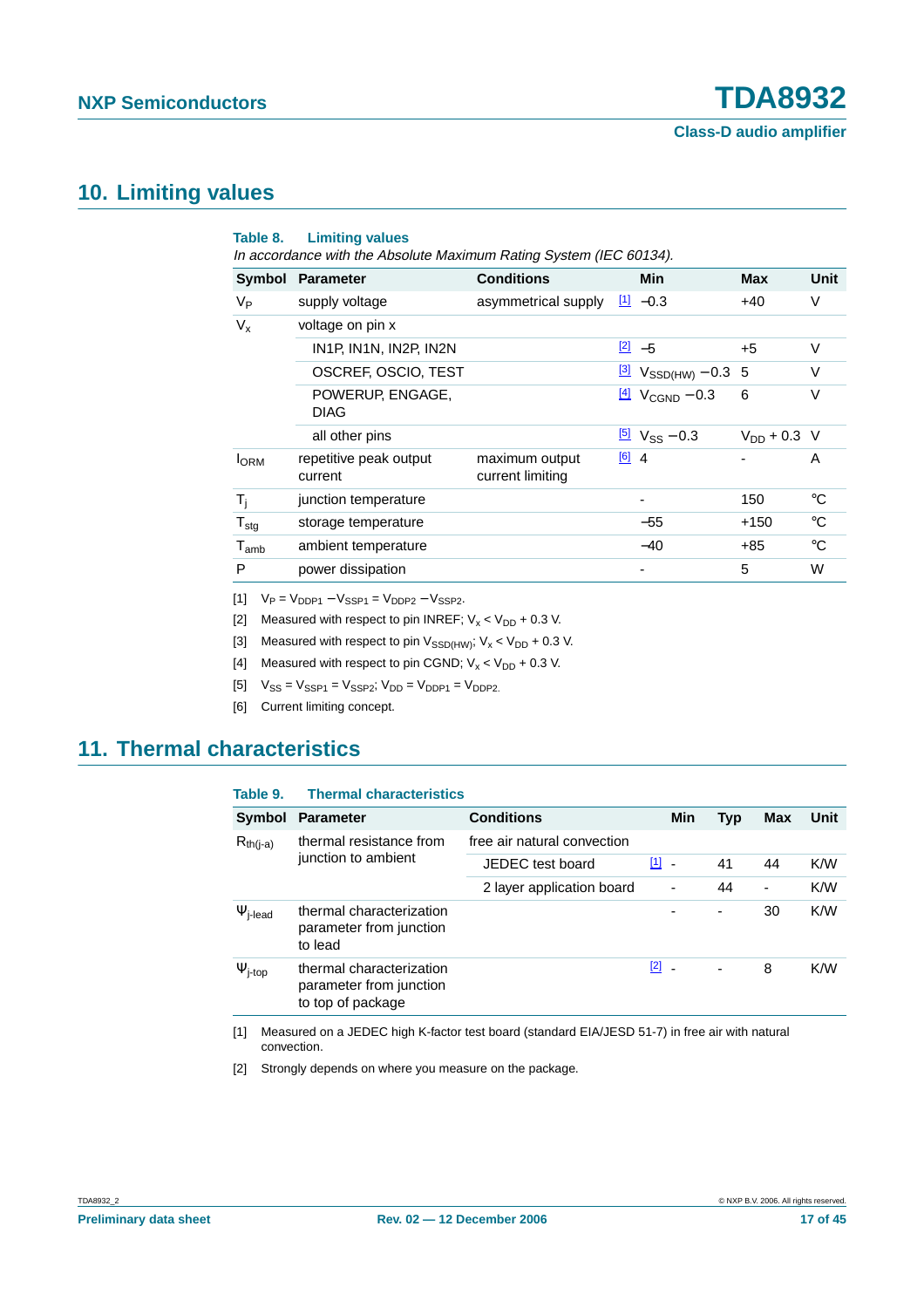# <span id="page-17-0"></span>**12. Static characteristics**

#### **Table 10. Static characteristics**

 $V_P = 22$  V;  $f_{osc} = 320$  kHz;  $T_{amb} = 25$  °C; unless otherwise specified.

| <b>Symbol</b>              | <b>Parameter</b>                               | <b>Conditions</b>                                               | Min               | <b>Typ</b>               | <b>Max</b>            | <b>Unit</b> |
|----------------------------|------------------------------------------------|-----------------------------------------------------------------|-------------------|--------------------------|-----------------------|-------------|
| <b>Supply</b>              |                                                |                                                                 |                   |                          |                       |             |
| $V_{P}$                    | supply voltage                                 | asymmetrical supply                                             | 10                | 22                       | 36                    | V           |
|                            |                                                | symmetrical supply                                              | ±5                | ±11                      | ±18                   | $\vee$      |
| Ιp                         | supply current                                 | Sleep mode; no load                                             | $\blacksquare$    | 0.6                      | 1                     | mA          |
| $I_{q(tot)}$               | total quiescent current                        | Operating mode; no load, no<br>snubbers and no filter connected |                   | 40                       | 80                    | mA          |
|                            | Series resistance output power switches        |                                                                 |                   |                          |                       |             |
| R <sub>DSon</sub>          | drain-source on-state                          | $T_i = 25 °C$                                                   | ۰.                | 150                      | $\blacksquare$        | $m\Omega$   |
|                            | resistance                                     | $T_i = 125 °C$                                                  |                   | 234                      |                       | $m\Omega$   |
|                            | Power-up input: pin POWERUP[1]                 |                                                                 |                   |                          |                       |             |
| $V_{I}$                    | input voltage                                  |                                                                 | $\mathbf 0$       | $\blacksquare$           | 6.0                   | V           |
| ı,                         | input current                                  | $V_1 = 3 V$                                                     | $\blacksquare$    | 1                        | 20                    | μA          |
| $V_{IL}$                   | LOW-level input voltage                        |                                                                 | 0                 |                          | 0.8                   | V           |
| V <sub>IH</sub>            | HIGH-level input voltage                       |                                                                 | $\overline{c}$    | $\blacksquare$           | 6.0                   | V           |
|                            | Engage input: pin ENGAGE[1]                    |                                                                 |                   |                          |                       |             |
| $V_{\rm O}$                | output voltage                                 |                                                                 | 4.2               | 4.6                      | 5.0                   | V           |
| $V_{I}$                    | input voltage                                  |                                                                 | 0                 |                          | 6.0                   | V           |
| $I_{\rm O}$                | output current                                 | $V_1 = 3 V$                                                     | $\blacksquare$    | 20                       | 40                    | μA          |
| $V_{IL}$                   | LOW-level input voltage                        |                                                                 | 0                 | $\overline{\phantom{0}}$ | 0.8                   | $\mathsf V$ |
| V <sub>IH</sub>            | HIGH-level input voltage                       |                                                                 | 3                 | -                        | 6.0                   | V           |
|                            | Diagnostic output: pin DIAG <sup>[1]</sup>     |                                                                 |                   |                          |                       |             |
| $V_{\rm O}$                | output voltage                                 | protection activated; see Table 6                               | $\blacksquare$    | ÷.                       | 0.8                   | V           |
|                            |                                                | Operating mode                                                  | 2                 | 2.5                      | 3.3                   | V           |
|                            | <b>Bias voltage for inputs: pin INREF</b>      |                                                                 |                   |                          |                       |             |
| $V_{O(bias)}$              | bias output voltage                            | with respect to pin V <sub>SSA</sub>                            |                   | 2.1                      |                       | V           |
| <b>Half supply voltage</b> |                                                |                                                                 |                   |                          |                       |             |
| Pins HVP1 and HVP2         |                                                |                                                                 |                   |                          |                       |             |
| $V_{\rm O}$                | output voltage                                 | half supply voltage to charge SE<br>capacitor                   | $0.5V_P -$<br>0.2 | $0.5V_P$                 | $0.5V_P +$<br>0.2     | $\vee$      |
| $I_{\rm O}$                | output current                                 | $V_{HVP1} = V_O - 1 V;$<br>$V_{HVP2} = V_0 - 1 V$               |                   | 50                       |                       | mA          |
| Pin HVPREF                 |                                                |                                                                 |                   |                          |                       |             |
| $V_{\rm O}$                | output voltage                                 | half supply reference voltage in<br>Mute mode                   | $0.5V_P -$<br>0.2 | $0.5V_P$                 | $0.5V_{P} + V$<br>0.2 |             |
|                            | Reference voltage for internal logic: pin DREF |                                                                 |                   |                          |                       |             |
| $V_{\rm O}$                | output voltage                                 |                                                                 | 4.5               | 4.8                      | 5.1                   | V           |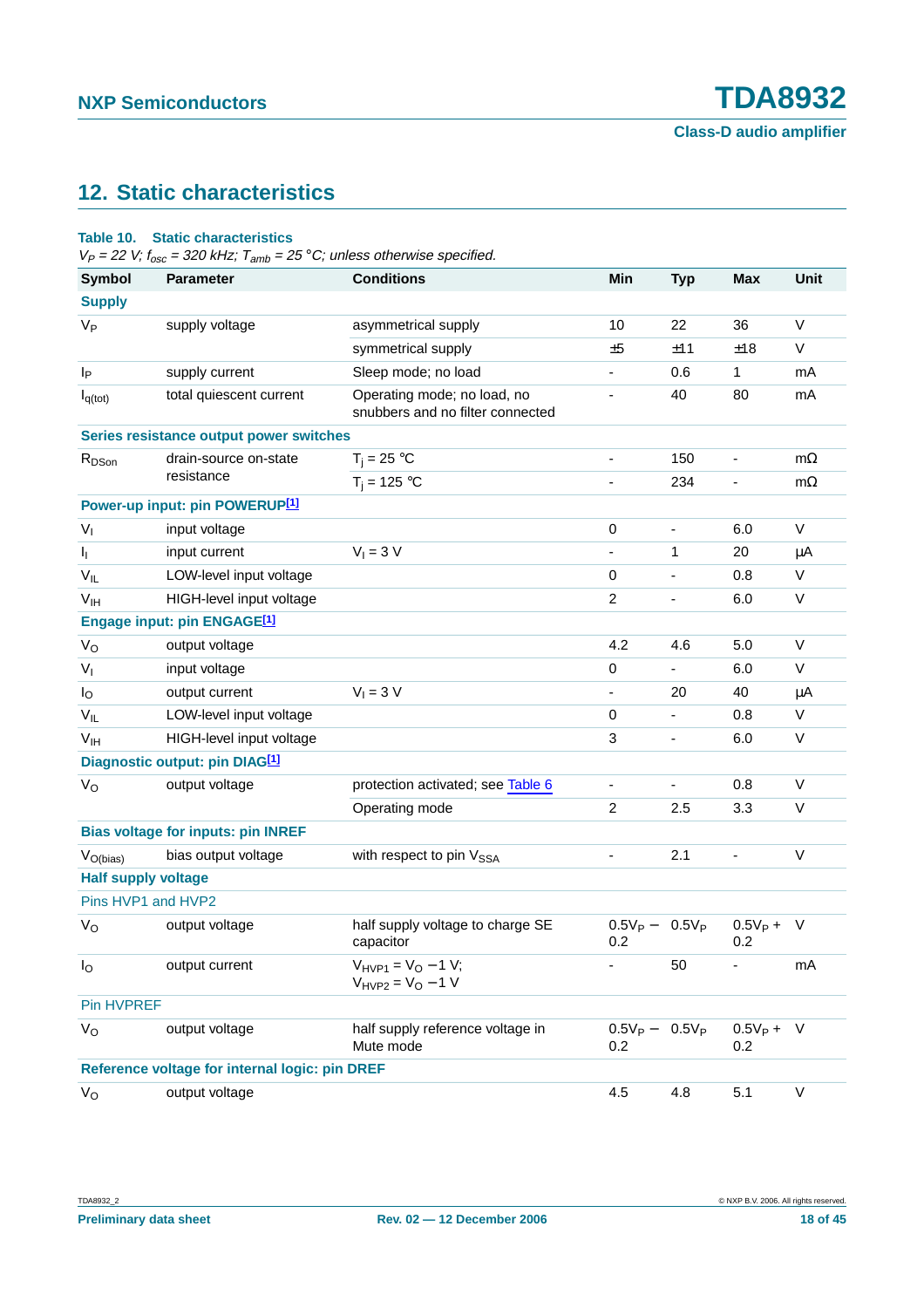#### **Table 10. Static characteristics** …continued

 $V_P = 22$  V;  $f_{\text{osc}} = 320$  kHz;  $T_{\text{amb}} = 25$  °C; unless otherwise specified.

| ,, , osc<br><b>Symbol</b>      | <b>Parameter</b>                                      | <b>Conditions</b>                                                                                | Min | <b>Typ</b> | <b>Max</b> | Unit         |
|--------------------------------|-------------------------------------------------------|--------------------------------------------------------------------------------------------------|-----|------------|------------|--------------|
|                                | Amplifier outputs: pins OUT1 and OUT2                 |                                                                                                  |     |            |            |              |
| $ V_{O{\text{(offset)}}} $     | output offset voltage                                 | SE; with respect to pin HVPREF                                                                   |     |            |            |              |
|                                |                                                       | Mute mode                                                                                        | L,  | ÷,         | 15         | mV           |
|                                |                                                       | Operating mode                                                                                   |     |            | 100        | mV           |
|                                |                                                       | <b>BTL</b>                                                                                       |     |            |            |              |
|                                |                                                       | Mute mode                                                                                        | L,  |            | 20         | mV           |
|                                |                                                       | Operating mode                                                                                   |     |            | 150        | mV           |
|                                | <b>Stabilizer output: pins STAB1 and STAB2</b>        |                                                                                                  |     |            |            |              |
| $V_{\rm O}$                    | output voltage                                        | Mute mode and Operating mode;<br>with respect to pins V <sub>SSP1</sub> and<br>V <sub>SSP2</sub> | 10  | 11         | 12         | $\vee$       |
| <b>Voltage protection</b>      |                                                       |                                                                                                  |     |            |            |              |
| $V_{P(uvp)}$                   | undervoltage protection<br>supply voltage             |                                                                                                  | 8.0 | 9.5        | 10         | $\vee$       |
| $V_{P(ovp)}$                   | overvoltage protection<br>supply voltage              |                                                                                                  | 36  | 38.5       | 40         | $\sf V$      |
| $V_{P(th)(ubp)I}$              | low unbalance protection<br>threshold supply voltage  | $V_{HVPREF}$ = 11 V                                                                              |     |            | 18         | V            |
| $V_{P(th)(ubp)h}$              | high unbalance protection<br>threshold supply voltage | $V_{HVPREF}$ = 11 V                                                                              | 29  |            |            | $\vee$       |
| <b>Current protection</b>      |                                                       |                                                                                                  |     |            |            |              |
| $I_{O(0CP)}$                   | overcurrent protection<br>output current              | current limiting                                                                                 | 4   | 5          |            | $\mathsf{A}$ |
|                                | <b>Temperature protection</b>                         |                                                                                                  |     |            |            |              |
| $T_{act(th\_prot)}$            | thermal protection activation<br>temperature          |                                                                                                  | 155 |            | 160        | $\circ$ C    |
| $T_{act(th_fold)}$             | thermal foldback activation<br>temperature            |                                                                                                  | 140 |            | 150        | $^{\circ}C$  |
|                                | Oscillator reference; pin OSCIO <sup>[2]</sup>        |                                                                                                  |     |            |            |              |
| V <sub>IH</sub>                | HIGH-level input voltage                              |                                                                                                  | 4.0 | L.         | 5          | V            |
| $V_{IL}$                       | LOW-level input voltage                               |                                                                                                  | 0   |            | 0.8        | $\vee$       |
| V <sub>OH</sub>                | HIGH-level output voltage                             |                                                                                                  | 4.0 |            | 5          | $\mathsf V$  |
| $V_{OL}$                       | LOW-level output voltage                              |                                                                                                  | 0   |            | 0.8        | $\mathsf V$  |
| $N_{\text{slave}(\text{max})}$ | maximum number of slaves                              | driven by one master                                                                             | 12  |            | ä,         |              |

<span id="page-18-0"></span>[1] Measured with respect to pin CGND.

<span id="page-18-1"></span>[2] Measured with respect to pin  $V_{\text{SSD(HW)}}$ .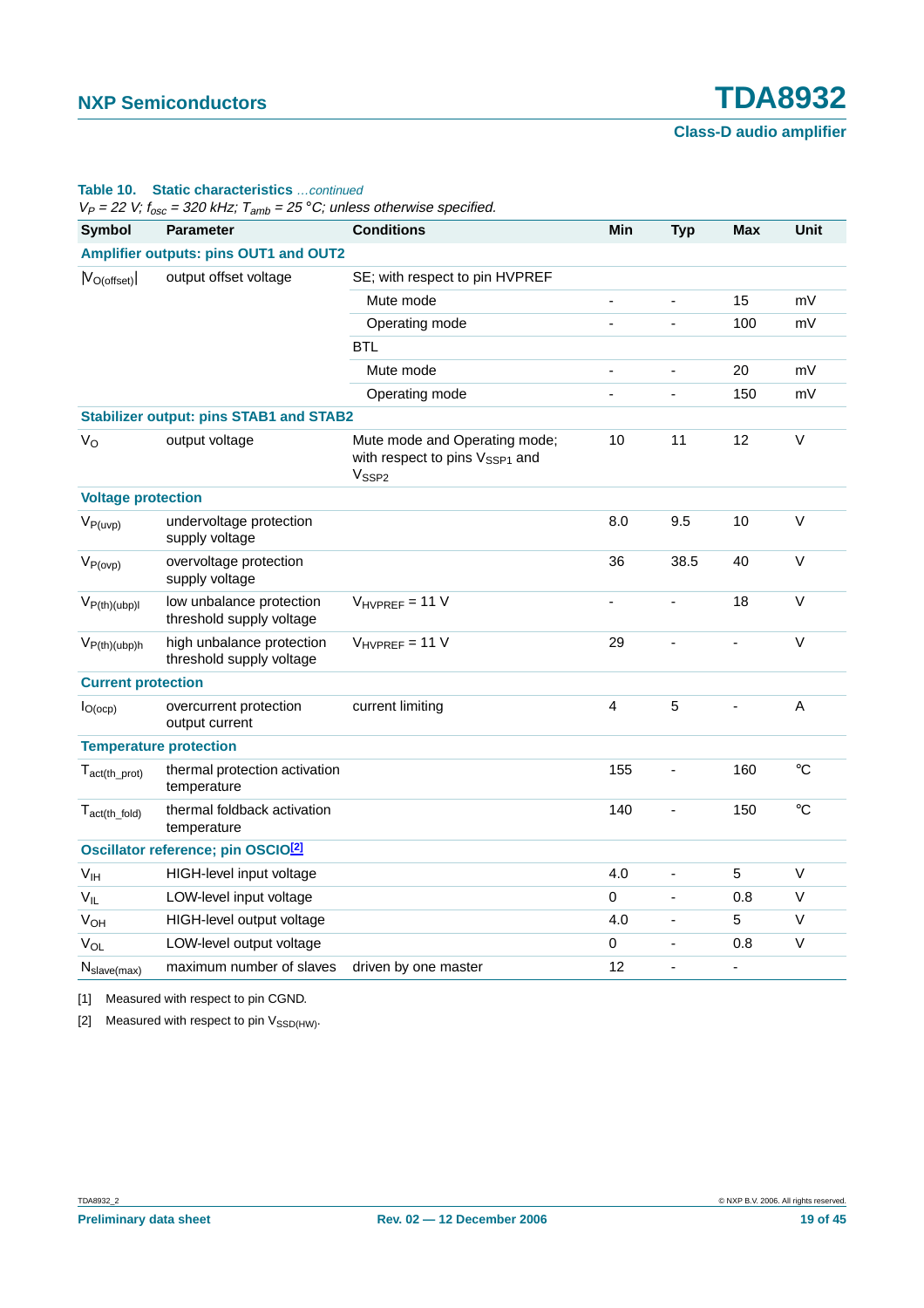# <span id="page-19-0"></span>**13. Dynamic characteristics**

#### **Table 11. Switching characteristics**

 $V_P = 22$  V;  $T_{amb} = 25$  °C; unless otherwise specified.

| Symbol        | <b>Parameter</b>                      | <b>Conditions</b>         | Min                      | <b>Typ</b> | <b>Max</b>               | Unit |  |  |
|---------------|---------------------------------------|---------------------------|--------------------------|------------|--------------------------|------|--|--|
|               | <b>Internal oscillator</b>            |                           |                          |            |                          |      |  |  |
| $f_{\rm osc}$ | oscillator frequency                  | $R_{osc}$ = 39 k $\Omega$ | $\overline{\phantom{0}}$ | 320        | $\overline{\phantom{a}}$ | kHz  |  |  |
|               |                                       | range                     | 300                      | ٠          | 500                      | kHz  |  |  |
|               | Timing PWM output: pins OUT1 and OUT2 |                           |                          |            |                          |      |  |  |
| $t_{r}$       | rise time                             | $I_{\rm O} = 0$ A         | $\blacksquare$           | 10         | $\overline{\phantom{a}}$ | ns   |  |  |
| tf            | fall time                             | $I_{\rm O} = 0$ A         | ۰                        | 10         | ٠                        | ns   |  |  |
| $t_{w(min)}$  | minimum pulse width                   | $I_{\rm O} = 0$ A         | $\overline{\phantom{0}}$ | 80         | $\overline{\phantom{a}}$ | ns   |  |  |

#### **Table 12. SE characteristics**

 $V_P = 22$  V;  $R_L = 2 \times 4 \Omega$ ;  $f_i = 1$  kHz;  $f_{osc} = 320$  kHz;  $R_s < 0.1 \Omega^{[1]}$  $R_s < 0.1 \Omega^{[1]}$  $R_s < 0.1 \Omega^{[1]}$ ;  $T_{amb} = 25$  °C; unless otherwise specified.

| <b>Symbol</b>        | <b>Parameter</b>                         | <b>Conditions</b>                           | Min                      | <b>Typ</b> | <b>Max</b>                   | Unit       |
|----------------------|------------------------------------------|---------------------------------------------|--------------------------|------------|------------------------------|------------|
| $P_{o(RMS)}$         | RMS output power                         | continuous time output power per<br>channel | $[2]$                    |            |                              |            |
|                      |                                          | $R_L = 4 \Omega$ ; $V_P = 22 V$             |                          |            |                              |            |
|                      |                                          | THD+N = $0.5 \%$ , $f_i = 1$ kHz            | 11                       | 12         | $\blacksquare$               | W          |
|                      |                                          | THD+N = $0.5 \%$ , $f_i = 100 Hz$           | $\blacksquare$           | 12         | $\qquad \qquad \blacksquare$ | W          |
|                      |                                          | THD+N = 10 %, $f_i$ = 1 kHz                 | 14                       | 15         | $\qquad \qquad \blacksquare$ | W          |
|                      |                                          | THD+N = 10 %, $f_i$ = 100 Hz                | $\blacksquare$           | 15         | $\blacksquare$               | W          |
|                      |                                          | $R_L = 8 \Omega$ ; $V_P = 30 V$             |                          |            |                              |            |
|                      |                                          | THD+N = $0.5 \%$ , $f_i = 1$ kHz            | 11                       | 12         | $\blacksquare$               | W          |
|                      |                                          | THD+N = $0.5 \%$ , $f_i = 100 Hz$           | $\blacksquare$           | 12         | $\blacksquare$               | W          |
|                      |                                          | THD+N = 10 %, $f_i$ = 1 kHz                 | 14                       | 15         | $\qquad \qquad \blacksquare$ | W          |
|                      |                                          | THD+N = 10 %, $f_i$ = 100 Hz                | $\blacksquare$           | 15         | $\blacksquare$               | W          |
|                      |                                          | short time output power per channel         | $[2]$                    |            |                              |            |
|                      |                                          | $R_L = 4 \Omega$ ; $V_P = 29 V$             |                          |            |                              |            |
|                      |                                          | THD+N = $0.5 \%$                            | 19                       | 20         | $\blacksquare$               | W          |
|                      |                                          | THD+N = $10\%$                              | 23                       | 25         | $\blacksquare$               | W          |
| THD+N                | total harmonic distortion-plus-<br>noise | $P_0 = 1 W$                                 | $[3]$                    |            |                              |            |
|                      |                                          | $f_i = 1$ kHz                               | ÷,                       | 0.015      | 0.05                         | $\%$       |
|                      |                                          | $f_i = 6$ kHz                               | ٠                        | 0.08       | 0.10                         | %          |
| $G_{\nu(cl)}$        | closed-loop voltage gain                 | $V_i = 100$ mV; no load                     | 29                       | 30         | 31                           | dB         |
| $ \Delta G_{\rm V} $ | voltage gain difference                  |                                             | ÷,                       | 0.5        | 1                            | dB         |
| $\alpha_{\rm cs}$    | channel separation                       | $P_0 = 1 W$ ; $f_i = 1 kHz$                 | 70                       | 80         | $\blacksquare$               | dB         |
| <b>SVRR</b>          | supply voltage ripple rejection          | Operating mode                              | $[4]$                    |            |                              |            |
|                      |                                          | $f_i = 100$ Hz                              | $\overline{\phantom{a}}$ | 60         | $\overline{\phantom{0}}$     | dB         |
|                      |                                          | $f_i = 1$ kHz                               | 40                       | 50         | $\blacksquare$               | dB         |
| $ Z_i $              | input impedance                          | differential                                | 70                       | 100        | $\blacksquare$               | k $\Omega$ |
| $V_{n(o)}$           | noise output voltage                     | Operating mode; $R_s = 0 \Omega$            | $\boxed{5}$ .            | 100        | 150                          | $\mu$ V    |
|                      |                                          | Mute mode                                   | $[5]$ .                  | 70         | 100                          | $\mu V$    |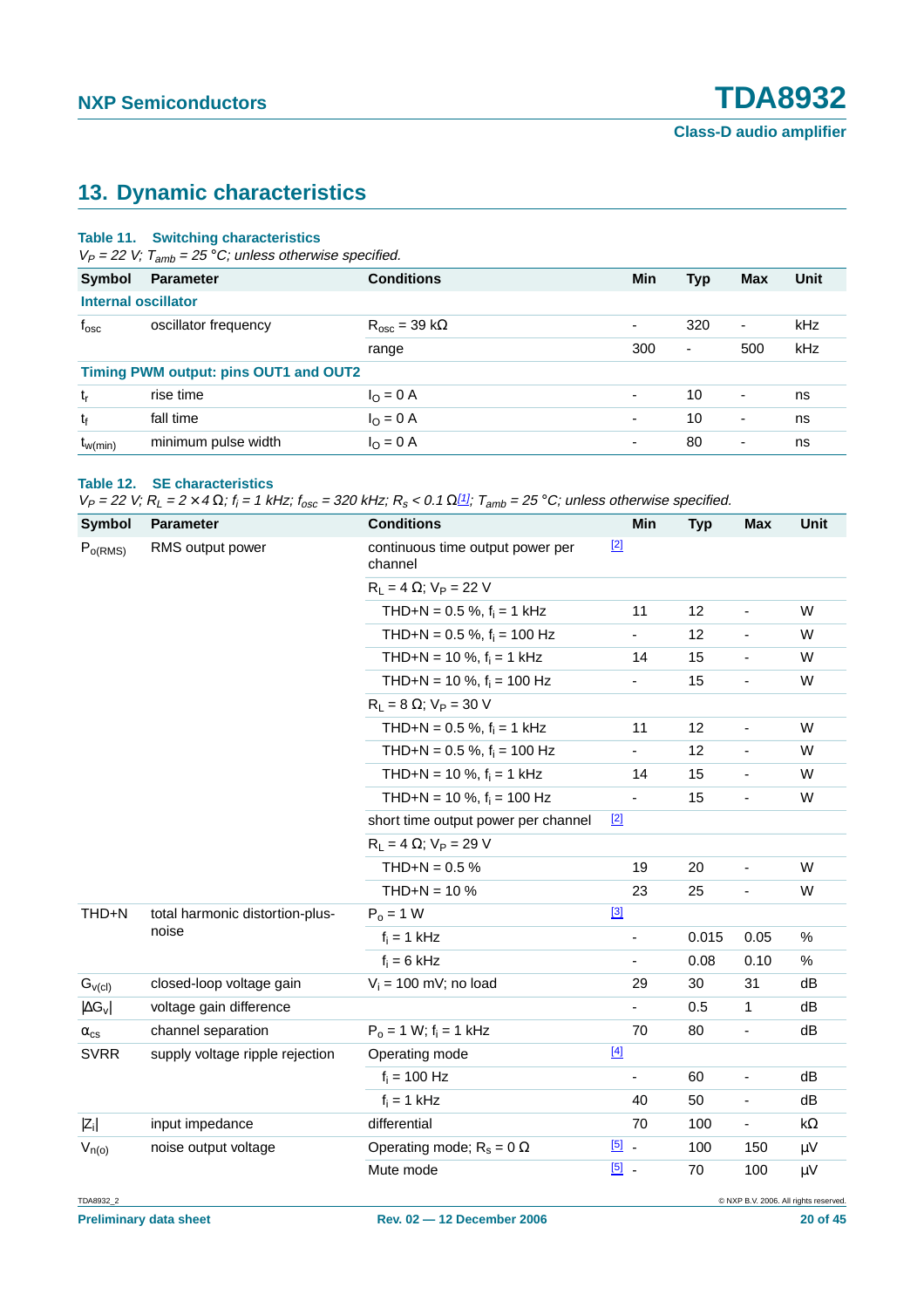| $V_P = Z Z V$ , $K_I = Z \times 4 \Omega$ , $I_i = T K H Z$ , $I_{osc} = 3 Z U K H Z$ , $K_S < 0.1 \Omega L T$ , $I_{amb} = Z S^{\circ} C$ , unless otherwise specified. |                             |                                                   |     |     |                          |      |
|--------------------------------------------------------------------------------------------------------------------------------------------------------------------------|-----------------------------|---------------------------------------------------|-----|-----|--------------------------|------|
| Symbol                                                                                                                                                                   | <b>Parameter</b>            | <b>Conditions</b>                                 | Min | Typ | Max                      | Unit |
| $V_{O(mute)}$                                                                                                                                                            | mute output voltage         | Mute mode; $V_i = 1$ V (RMS) and<br>$f_i = 1$ kHz |     | 100 | ٠                        | μV   |
| <b>CMRR</b>                                                                                                                                                              | common mode rejection ratio | $V_{i(cm)} = 1 V (RMS)$                           | 56  | 75  | ٠                        | dB   |
| $\eta_{\mathsf{po}}$                                                                                                                                                     | output power efficiency     | $P_0 = 15 W$                                      |     |     |                          |      |
|                                                                                                                                                                          |                             | $V_P = 22 V$ ; R <sub>1</sub> = 4 $\Omega$        | 90  | 92  | ٠                        | %    |
|                                                                                                                                                                          |                             | $V_P = 30 V$ ; R <sub>1</sub> = 8 $\Omega$        | 91  | 93  | $\overline{\phantom{0}}$ | %    |

# **Table 12. SE characteristics** …*continued*<br> $V = 23V(B - 2 \times 4 \text{O} \cdot f - 4 \text{kHz} \cdot f = 27$

 $\frac{22}{220}$  kHz; R  $>$  0.1 Q[1]; T = 25 °C; unless otherwise specified.

<span id="page-20-0"></span> $\begin{bmatrix} 1 \end{bmatrix}$  R<sub>s</sub> is the series resistance of inductor of low-pass LC filter in the application.

<span id="page-20-1"></span>[2] Output power is measured indirectly; based on  $R_{DSon}$  measurement.

<span id="page-20-2"></span>[3] THD+N is measured in a bandwidth of 20 Hz to 20 kHz, AES17 brick wall.

<span id="page-20-3"></span>[4] Maximum V<sub>ripple</sub> = 2 V (p-p); R<sub>s</sub> = 0  $\Omega$ .

<span id="page-20-4"></span> $[5]$  B = 20 Hz to 20 kHz, AES17 brick wall.

#### **Table 13. BTL characteristics**

 $V_P = 22$  V;  $R_L = 8 \Omega$ ;  $f_i = 1$  kHz;  $f_{osc} = 320$  kHz;  $R_s < 0.1 \Omega^{[1]}$  $R_s < 0.1 \Omega^{[1]}$  $R_s < 0.1 \Omega^{[1]}$ ;  $T_{amb} = 25$  °C; unless otherwise specified.

| <b>Symbol</b>       | <b>Parameter</b>                | <b>Conditions</b>                 | Min                      | <b>Typ</b> | <b>Max</b>                   | Unit                                  |
|---------------------|---------------------------------|-----------------------------------|--------------------------|------------|------------------------------|---------------------------------------|
| P <sub>o(RMS)</sub> | RMS output power                | continuous time output power      | $[2]$                    |            |                              |                                       |
|                     |                                 | $R_L = 4 \Omega$ ; $V_P = 12 V$   |                          |            |                              |                                       |
|                     |                                 | THD+N = 0.5 %; $f_i$ = 1 kHz      | 11                       | 12         | $\overline{\phantom{a}}$     | W                                     |
|                     |                                 | THD+N = $0.5 \%$ ; $f_i = 100 Hz$ | ÷                        | 12         | $\blacksquare$               | W                                     |
|                     |                                 | THD+N = 10 %; $f_i$ = 1 kHz       | 14                       | 15         | $\overline{\phantom{a}}$     | W                                     |
|                     |                                 | THD+N = 10 %; $f_i$ = 100 Hz      | ۰.                       | 15         | $\qquad \qquad \blacksquare$ | W                                     |
|                     |                                 | $R_L = 8 \Omega$ ; $V_P = 22 V$   |                          |            |                              |                                       |
|                     |                                 | THD+N = 0.5 %; $f_i = 1$ kHz      | 23                       | 24         | $\blacksquare$               | W                                     |
|                     |                                 | THD+N = 0.5 %; $f_i$ = 100 Hz     | ۰                        | 24         | $\qquad \qquad \blacksquare$ | W                                     |
|                     |                                 | THD+N = 10 %; $f_i = 1$ kHz       | 28                       | 30         | $\blacksquare$               | W                                     |
|                     |                                 | THD+N = 10 %; $f_i$ = 100 Hz      | ÷,                       | 30         | $\blacksquare$               | W                                     |
|                     |                                 | short time output power           | $[2]$                    |            |                              |                                       |
|                     |                                 | $R_L = 4 \Omega$ ; $V_P = 15 V$   |                          |            |                              |                                       |
|                     |                                 | THD+N = $0.5\%$                   | 19                       | 20         | $\blacksquare$               | W                                     |
|                     |                                 | THD+N = $10\%$                    | 23                       | 25         | $\overline{\phantom{a}}$     | W                                     |
|                     |                                 | $R_L = 8 \Omega$ ; $V_P = 29 V$   |                          |            |                              |                                       |
|                     |                                 | THD+N = $0.5%$                    | 38                       | 40         | $\blacksquare$               | W                                     |
|                     |                                 | THD+N = $10\%$                    | 47                       | 50         | $\qquad \qquad \blacksquare$ | W                                     |
| THD+N               | total harmonic distortion-plus- | $P_0 = 1 W$                       | $[3]$                    |            |                              |                                       |
|                     | noise                           | $f_i = 1$ kHz                     | $\overline{\phantom{a}}$ | 0.04       | 0.1                          | %                                     |
|                     |                                 | $f_i = 6$ kHz                     |                          | 0.04       | 0.1                          | %                                     |
| $G_{\nu(cl)}$       | closed-loop voltage gain        |                                   | 35                       | 36         | 37                           | dB                                    |
| <b>SVRR</b>         | supply voltage ripple rejection | Operating mode                    | $[4]$                    |            |                              |                                       |
|                     |                                 | $f_i = 100$ Hz                    | -                        | 75         | $\overline{\phantom{a}}$     | dB                                    |
|                     |                                 | $f_i = 1000$ Hz                   | 70                       | 75         | $\overline{\phantom{a}}$     | dB                                    |
|                     |                                 | sleep; $f_i = 100$ Hz             | $[4]$ .                  | 80         |                              | dB                                    |
| TDA8932_2           |                                 |                                   |                          |            |                              | C NXP B.V. 2006. All rights reserved. |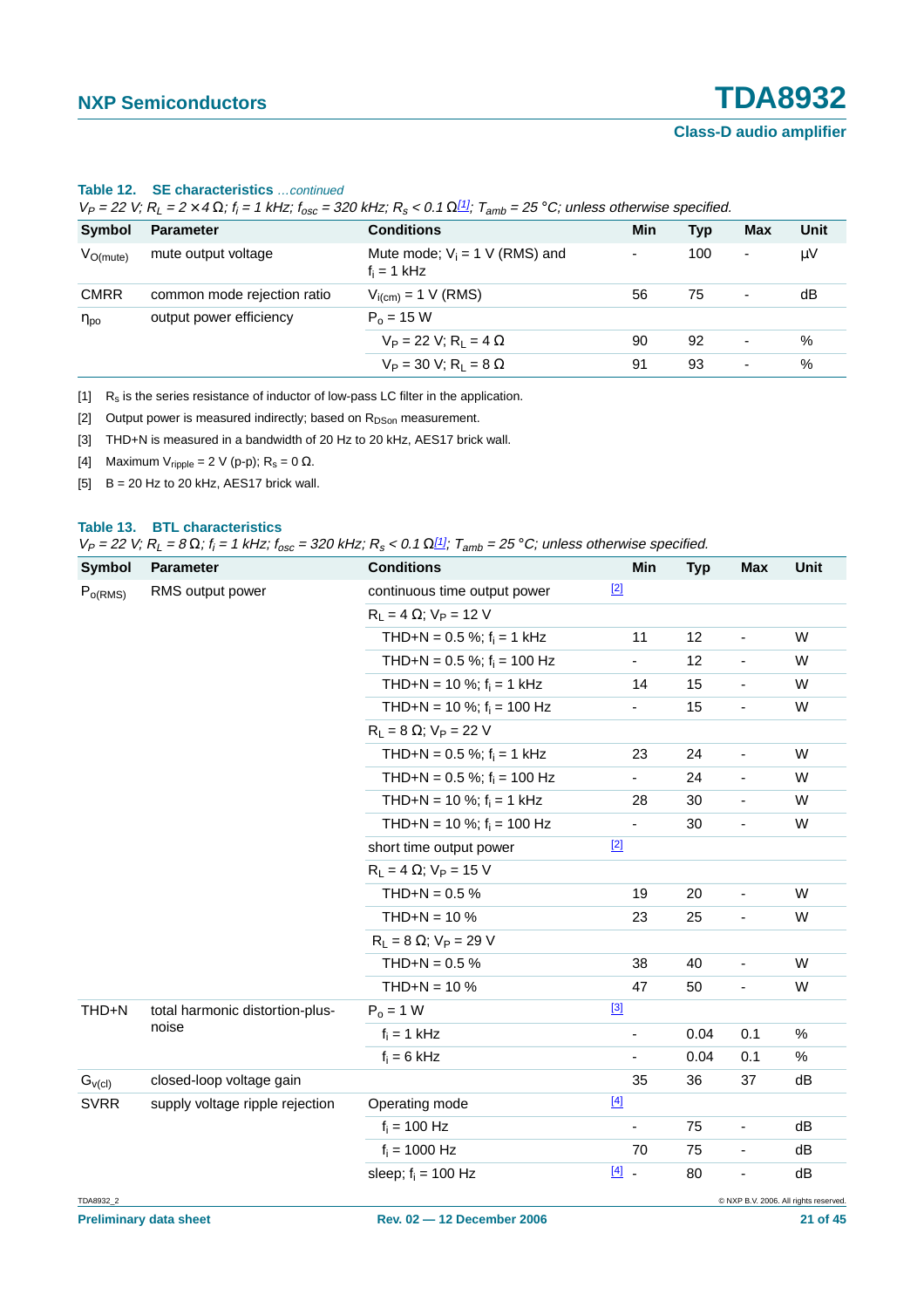|                      | $V_P$ = 22 V; R <sub>L</sub> = 8 $\Omega$ ; f <sub>i</sub> = 1 kHz; f <sub>osc</sub> = 320 kHz; R <sub>s</sub> < 0.1 $\Omega^{11}$ ; T <sub>amb</sub> = 25 °C; unless otherwise specified. |                                                              |               |            |                          |           |  |
|----------------------|--------------------------------------------------------------------------------------------------------------------------------------------------------------------------------------------|--------------------------------------------------------------|---------------|------------|--------------------------|-----------|--|
| Symbol               | <b>Parameter</b>                                                                                                                                                                           | <b>Conditions</b>                                            | Min           | <b>Typ</b> | Max                      | Unit      |  |
| $ Z_i $              | input impedance                                                                                                                                                                            | differential                                                 | 35            | 50         | -                        | $k\Omega$ |  |
| $V_{n(o)}$           | noise output voltage                                                                                                                                                                       | $R_s = 0 \Omega$                                             |               |            |                          |           |  |
|                      |                                                                                                                                                                                            | Operating mode                                               | $\boxed{5}$ . | 100        | 150                      | μV        |  |
|                      |                                                                                                                                                                                            | Mute mode                                                    | $\boxed{5}$ . | 70         | 100                      | μV        |  |
| $V_{O(mute)}$        | mute output voltage                                                                                                                                                                        | Mute mode; $V_i = 1$ V (RMS) and<br>$f_i = 1$ kHz            | -             | 100        | $\overline{\phantom{a}}$ | μV        |  |
| <b>CMRR</b>          | common mode rejection ratio                                                                                                                                                                | $V_{i(cm)} = 1 V (RMS)$                                      | 56            | 75         | -                        | dB        |  |
| $\eta_{\mathsf{po}}$ | output power efficiency                                                                                                                                                                    | $P_0$ = 15 W; V <sub>P</sub> = 12 V and R <sub>L</sub> = 4 Ω | 88            | 90         | -                        | $\%$      |  |
|                      |                                                                                                                                                                                            | $P_0 = 30$ W; $V_P = 22$ V and R <sub>1</sub> = 8 $\Omega$   | 90            | 92         | -                        | $\%$      |  |

#### **Table 13. BTL characteristics** …continued

 $V_P$  = 22 V;  $R_L$  = 8  $\Omega$ ;  $f_i$  = 1 kHz;  $f_{osc}$  = 320 kHz;  $R_s$  < 0.1  $\Omega_{11}^{[1]}$ ;  $T_{amb}$  = 25 °C; unless otherwise specified.

<span id="page-21-0"></span> $[1]$  R<sub>s</sub> is the series resistance of inductor of low-pass LC filter in the application.

<span id="page-21-1"></span>[2] Output power is measured indirectly; based on  $R_{DSon}$  measurement.

<span id="page-21-2"></span>[3] THD+N is measured in a bandwidth of 20 Hz to 20 kHz, AES17 brick wall.

<span id="page-21-3"></span>[4] Maximum V<sub>ripple</sub> = 2 V (p-p);  $R_s = 0 \Omega$ .

<span id="page-21-4"></span> $[5]$  B = 20 Hz to 20 kHz, AES17 brick wall.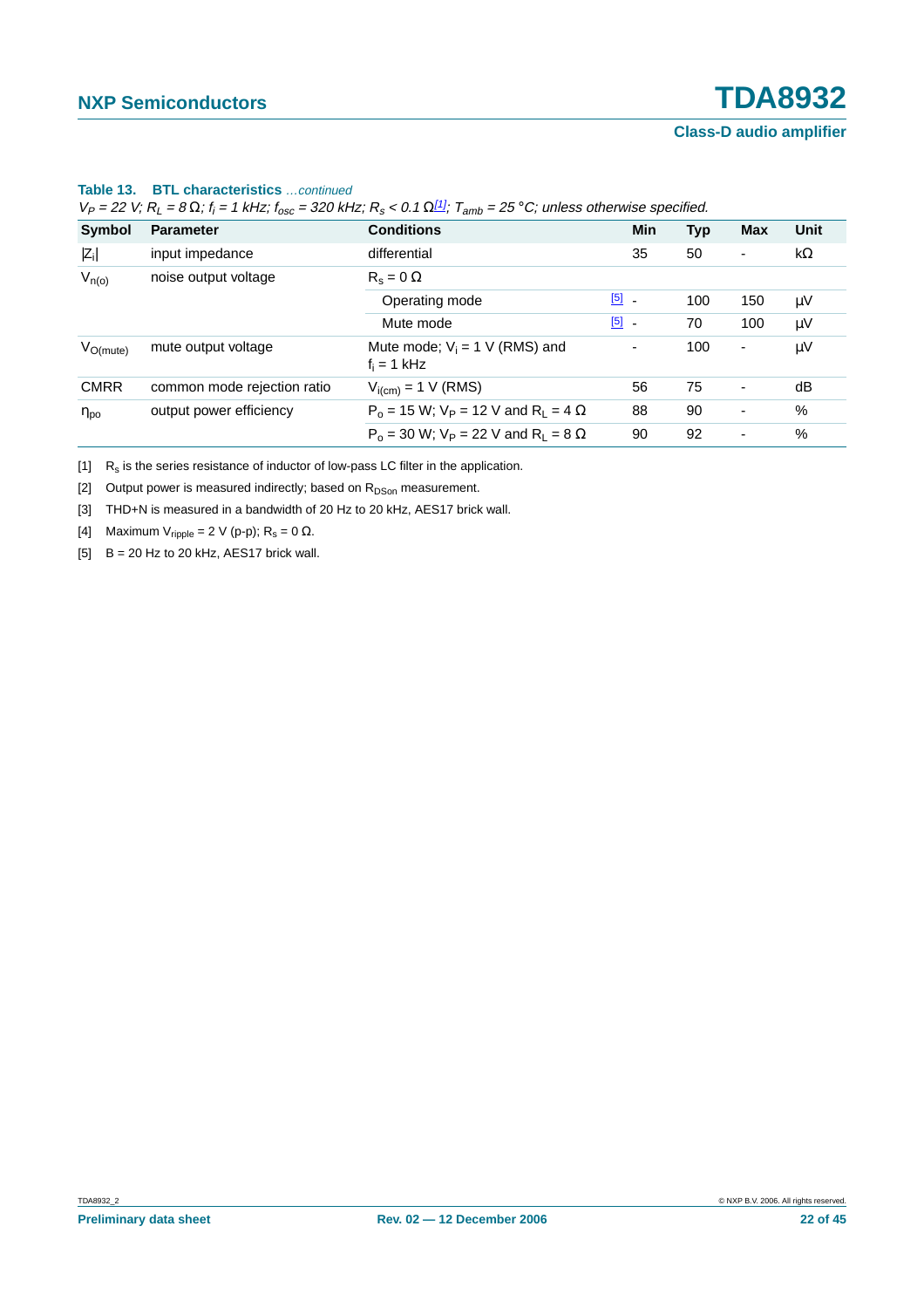## <span id="page-22-3"></span><span id="page-22-2"></span>**14. Application information**

#### **14.1 Output power estimation**

The output power  $P_0$  at THD+N = 0.5 %, just before clipping, for the SE and BTL configuration can be estimated using [Equation](#page-22-0) 2 and [Equation](#page-22-1) 3.

<span id="page-22-0"></span>SE configuration:

$$
P_{o(0.5\%)} = \frac{\left[ \left( \frac{R_L}{R_L + R_{DSon} + R_s + R_{ESR}} \right) \times (1 - t_{w(min)} \times f_{osc}) \times V_P \right]^2}{8 \times R_L}
$$
(2)

<span id="page-22-1"></span>BTL configuration:

$$
P_{o(0.5\%)} = \frac{\left[ \left( \frac{R_L}{R_L + 2 \times (R_{DSon} + R_s)} \right) \times (1 - t_{w(min)} \times f_{osc}) \times V_P \right]^2}{2 \times R_L}
$$
(3)

Where:

 $V_P$  = supply voltage  $V_{DDP1} - V_{SSP1}$  [V] or  $V_{DDP2} - V_{SSP2}$  [V]

 $R_1$  = load impedance  $[\Omega]$ 

 $R_{DSon}$  = on-resistance power switch [ $\Omega$ ]

 $R_s$  = series resistance output inductor [ $\Omega$ ]

 $R_{ESR}$  = equivalent series resistance SE capacitor [ $\Omega$ ]

 $t_{w(min)}$  = minimum pulse width [s]; 80 ns typical

 $f_{\text{osc}}$  = oscillator frequency [Hz]; 320 kHz typical with  $R_{\text{osc}}$  = 39 k $\Omega$ 

The output power  $P_0$  at THD+N = 10 % can be estimated by:

$$
P_{o(10\%)} = 1.25 \times P_{o(0.5\%)} \tag{4}
$$

[Figure](#page-23-1) 7 and Figure 8 show the estimated output power at THD+N =  $0.5$  % and THD+N = 10 % as a function of the supply voltage for SE and BTL configurations at different load impedances. The output power is calculated with:  $R_{DSon} = 0.15 \Omega$  (at  $T_i = 25 \text{ }^{\circ}\text{C}$ ),  $R_s = 0.05 \Omega$ ,  $R_{ESR} = 0.05 \Omega$  and  $I_{O(ocp)} = 4$  A (minimum).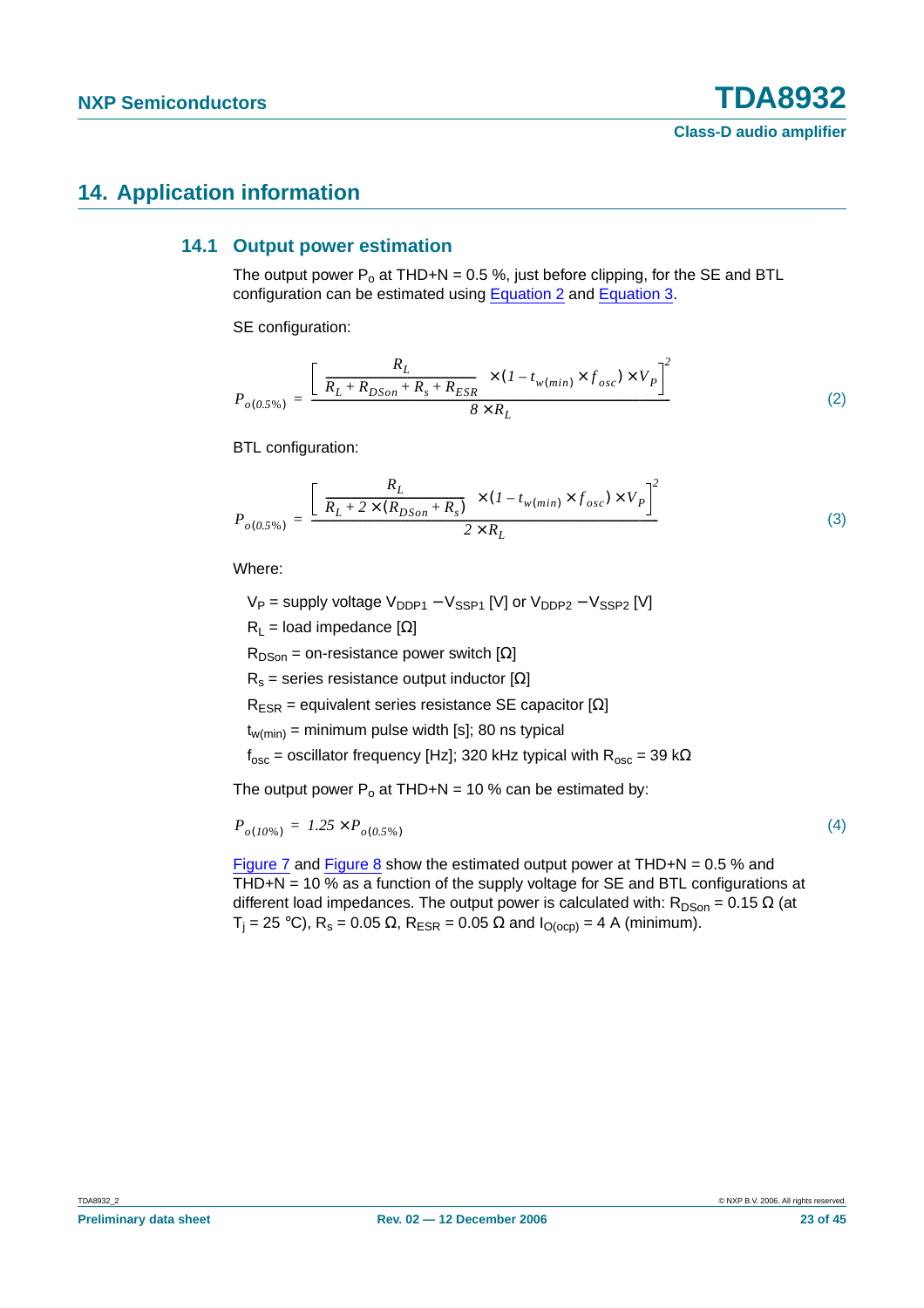

<span id="page-23-1"></span><span id="page-23-0"></span>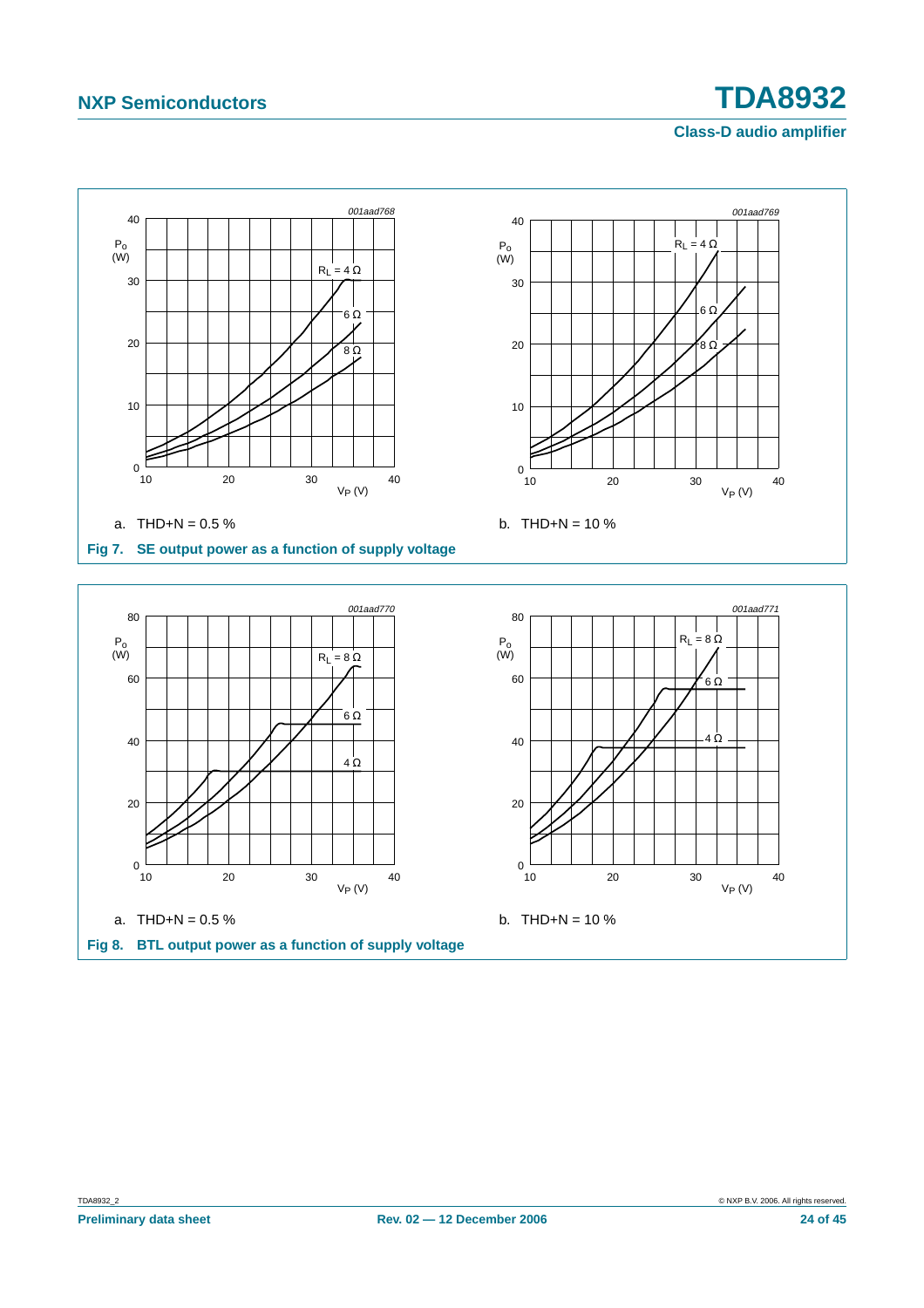#### <span id="page-24-4"></span>**14.2 Output current limiting**

The peak output current  $I_{O(max)}$  is internally limited above a level of 4 A (minimum). During normal operation the output current should not exceed this threshold level of 4 A otherwise the output signal is distorted. The peak output current in SE or BTL configurations can be estimated using [Equation](#page-24-1) 5 and [Equation](#page-24-2) 6.

<span id="page-24-1"></span>SE configuration:

$$
I_{O(max)} \le \frac{0.5 \times V_P}{R_L + R_{DSon} + R_s + R_{ESR}} \le 4 \text{ A}
$$
\n<sup>(5)</sup>

<span id="page-24-2"></span>BTL configuration:

$$
I_{O(max)} \le \frac{V_P}{R_L + 2 \times (R_{DSon} + R_s)} \le 4 \text{ A}
$$
 (6)

Where:

 $V_P$  = supply voltage  $V_{DDP1} - V_{SSP1}$  [V] or  $V_{DDP2} - V_{SSP2}$  [V]

 $R_1$  = load impedance  $[\Omega]$ 

 $R_{DSon}$  = on-resistance power switch [ $\Omega$ ]

 $R_s$  = series resistance output inductor  $[\Omega]$ 

 $R<sub>FSR</sub>$  = equivalent series resistance SE capacitor [ $\Omega$ ]

#### **Example:**

A 4  $\Omega$  speaker in the BTL configuration can be used up to a supply voltage of 18 V without running into current limiting. Current limiting (clipping) will avoid audio holes but it causes a comparable distortion like voltage clipping.

#### <span id="page-24-0"></span>**14.3 Speaker configuration and impedance**

For a flat frequency response (second-order Butterworth filter) it is necessary to change the low-pass filter components Llc and Clc according to the speaker configuration and impedance. [Table](#page-24-3) 14 shows the practical required values.

| TURNS THE THING COMPONISHE VAID CO. |               |                  |            |
|-------------------------------------|---------------|------------------|------------|
| Configuration                       | $R_L(\Omega)$ | $Llc$ ( $\mu$ H) | $Clc$ (nF) |
| <b>SE</b>                           | 4             | 22               | 680        |
|                                     | 6             | 33               | 470        |
|                                     | 8             | 47               | 330        |
| <b>BTL</b>                          | 4             | 10               | 1500       |
|                                     | 6             | 15               | 1000       |
|                                     | 8             | 22               | 680        |

#### <span id="page-24-3"></span>**Table 14. Filter component values**

#### <span id="page-24-5"></span>**14.4 Single-ended capacitor**

The SE capacitor forms a high-pass filter with the speaker impedance. So the frequency response will roll-off with 20 dB per decade below  $f_{-3dB}$  (3 dB cut-off frequency).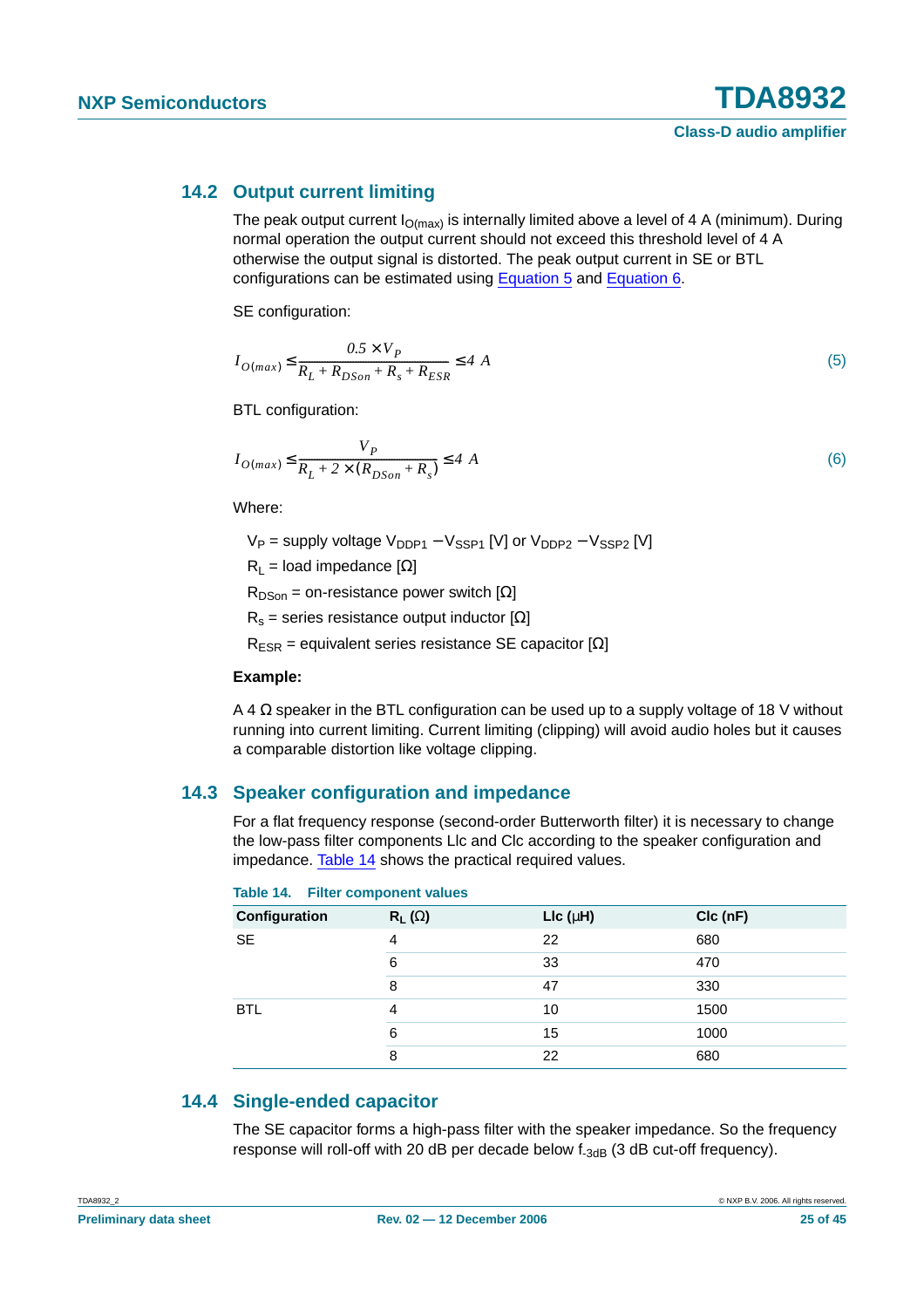(7)

The 3 dB cut-off frequency is equal to:

$$
f_{-3dB} = \frac{1}{2\pi \times R_L \times Cse}
$$

Where:

 $f_{-3dB}$  = 3 dB cut-off frequency [Hz]

 $R_1$  = load impedance  $[\Omega]$ 

Cse = single-ended capacitance [F]; see [Figure](#page-34-0) 28

[Table](#page-25-0) 15 shows an overview of the required SE capacitor values in case of 60 Hz, 40 Hz or 20 Hz 3 dB cut-off frequency.

| Impedance $(\Omega)$ | $Cse(\mu F)$       |                    |                    |  |  |
|----------------------|--------------------|--------------------|--------------------|--|--|
|                      | $f_{-3dB} = 60 Hz$ | $f_{-3dB} = 40 Hz$ | $f_{-3dB} = 20 Hz$ |  |  |
| 4                    | 680                | 1000               | 2200               |  |  |
| 6                    | 470                | 680                | 1500               |  |  |
| 8                    | 330                | 470                | 1000               |  |  |

### <span id="page-25-0"></span>**Table 15. SE capacitor values**

#### <span id="page-25-3"></span>**14.5 Gain reduction**

The gain of the TDA8932 is internally fixed at 30 dB for SE (or 36 dB for BTL). The gain can be reduced by a resistive voltage divider at the input (see [Figure](#page-25-1) 9).



<span id="page-25-1"></span>**Fig 9. Input configuration for reducing gain**

When applying a resistive divider, the total closed-loop gain  $G_{v(tot)}$  can be calculated by [Equation](#page-25-2) 8 and [Equation](#page-26-1) 9:

<span id="page-25-2"></span>
$$
G_{v(tot)} = G_{v(cl)} + 20log \left[ \frac{R_{EQ}}{R_{EQ} + (RI + R2)} \right]
$$
 (8)

Where:

 $G<sub>v(tot)</sub> = total closed-loop voltage gain [dB]$  $G_{\text{V(cl)}}$  = closed-loop voltage gain, fixed at 30 dB for SE [dB]

 $R_{\text{EQ}}$  = equivalent resistance, R3 and Z<sub>i</sub> [Ω]

 $R1$  = series resistor [Ω]

R2 = series resistor  $[Ω]$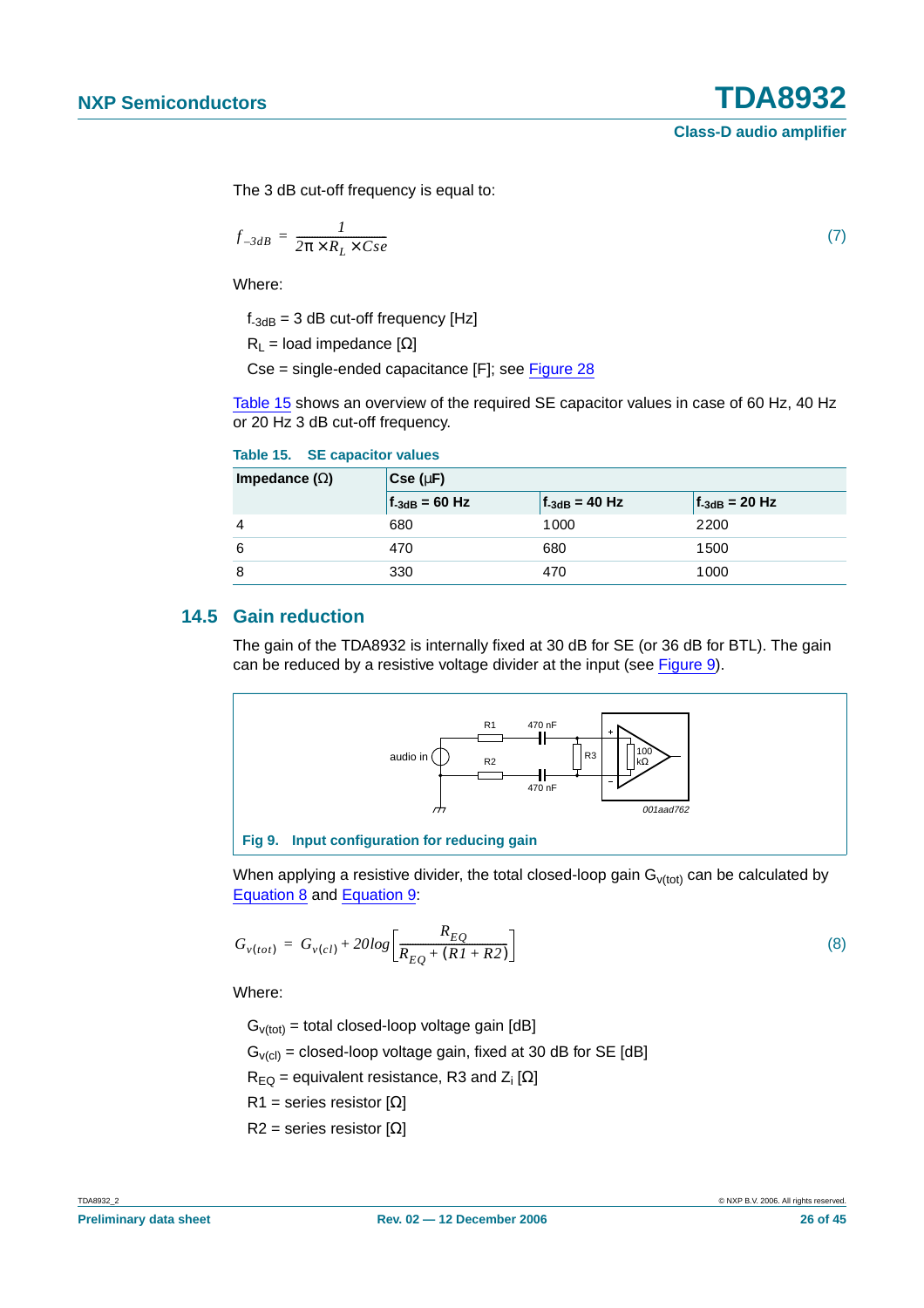<span id="page-26-1"></span>
$$
R_{EQ} = \frac{R3 \times Z_i}{R3 + Z_i}
$$

Where:

 $R_{FO}$  = equivalent resistance [ $\Omega$ ]

R3 = parallel resistor  $[\Omega]$ 

 $Z_i$  = internal input impedance

#### **Example:**

Substituting R1 = R2 = 4.7 kΩ, Z<sub>i</sub> = 100 kΩ and R3 = 22 kΩ in [Equation](#page-26-1) 8 and Equation 9 results in a gain of  $G<sub>v(tot)</sub> = 26.3 dB$ .

#### <span id="page-26-0"></span>**14.6 Device synchronization**

If two or more TDA8932 devices are used in one application it is recommended that all devices are synchronized running at the same switching frequency to avoid beat tones. Synchronization can be realized by connecting all OSCIO pins together and configure one of the TDA8932 devices as master, while the other TDA8932 devices are configured as slaves (see [Figure](#page-26-2) 10).

A device is configured as master by connecting a resistor between pins OSCREF and V<sub>SSD(HW)</sub> setting the carrier frequency. Pin OSCIO of the master is then configured as an oscillator output for synchronization. The OSCREF pins of the slave devices should be shorted to  $V_{\text{SSD(HW)}}$  configuring pin OSCIO as an input.



#### <span id="page-26-3"></span><span id="page-26-2"></span>**14.7 Thermal behavior (printed-circuit board considerations)**

The heatsink in the application with the TDA8932 is made with the copper on the Printed-Circuit Board (PCB). The TDA8932 uses the four corner leads (pins 1, 16, 17 and 32) for heat transfer from the die to the PCB. The thermal foldback will limit the maximum junction temperature to 140 °C.

(9)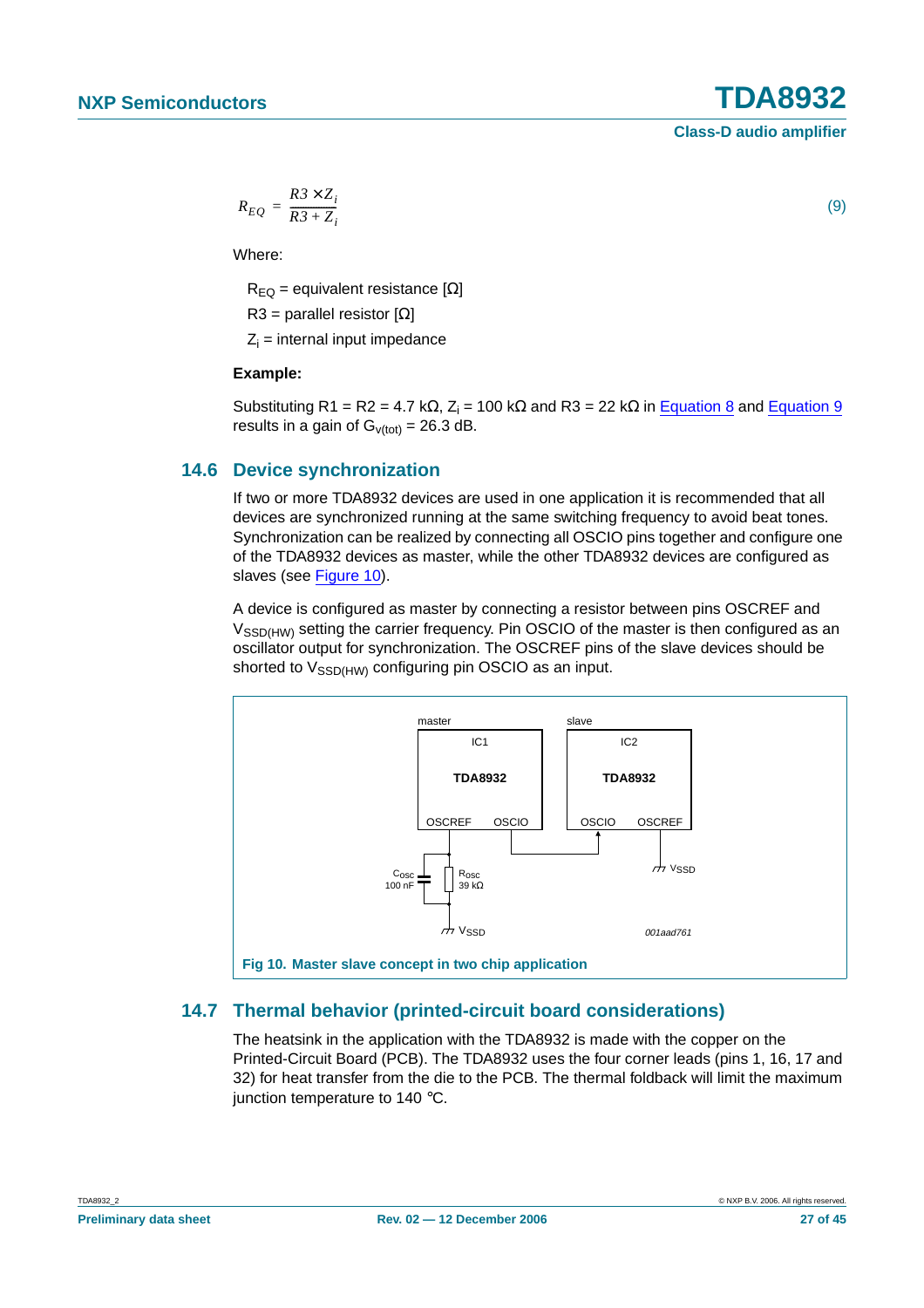[Equation](#page-27-0) 10 shows the relation between the maximum allowable power dissipation P and the thermal resistance from junction to ambient.

<span id="page-27-0"></span>
$$
R_{th(j-a)} = \frac{T_{j(max)} - T_{amb}}{P}
$$
\n(10)

Where:

 $R_{th(i-a)}$  = thermal resistance from junction to ambient

 $T_{j(max)}$  = maximum junction temperature

 $T<sub>amb</sub>$  = ambient temperature

P = power dissipation which is determined by the efficiency of the TDA8932

The power dissipation is shown in [Figure](#page-31-0) 20 (SE) and [Figure](#page-33-0) 27 (BTL).

The thermal resistance as a function of the PCB area (35  $\mu$ m copper) is shown in [Figure](#page-27-1) 11.



#### <span id="page-27-1"></span>**Example 1**

- At  $V_P = 30$  V and  $P_0 = 2 \times 15$  W into 8  $\Omega$  (THD+N = 10 % continuous), the power dissipation  $P = 2.3 W$  at  $P_0 = 15 W$  (see [Figure](#page-31-0) 20).
- $\mathsf{T}_{\mathsf{j}(\mathsf{max})}$  = 125 °C and  $\mathsf{T}_{\mathsf{amb}}$  = 25 °C.

The required thermal resistance  $R_{th(i-a)} = 100 / 2.3 = 43$  K/W.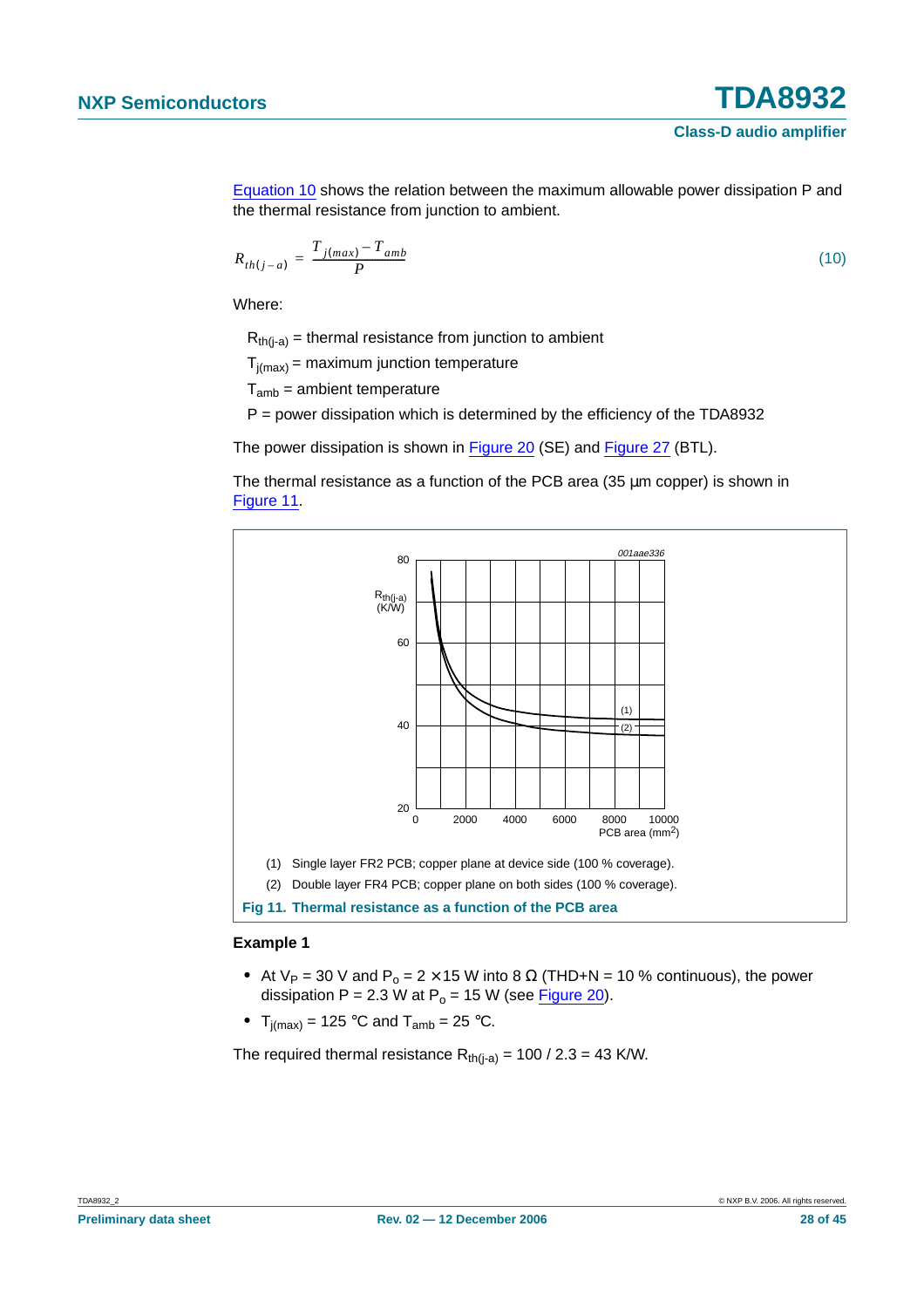#### **Example 2**

In case of music output power at 25 % of the rated power, the  $T_{i(max)}$  is much lower.

- At  $V_P = 30$  V and  $P_o = 2 \times (0.25 \times 15) = 2 \times 3.75$  W into 8  $\Omega$ , the power dissipation  $P = 1.6 W$  at  $P_0 = 3.75 W$  (see [Figure](#page-31-0) 20)
- $R_{th(i-a)} = 43$  K/W

The maximum junction temperature  $T_{i(max)} = 25 + 1.6 \times 43 = 93.8$  °C.

#### <span id="page-28-0"></span>**14.8 Pumping effects**

When the amplifier is used in a SE configuration, a so-called 'pumping effect' can occur. During one switching interval, energy is taken from one supply (e.g.  $V_{DDP1}$ ), while a part of that energy is delivered back to the other supply line (e.g.  $V_{SSP1}$ ) and visa versa. When the power supply cannot sink energy, the voltage across the output capacitors of that power supply will increase.

The voltage increase caused by the pumping effect depends on:

- **•** Speaker impedance
- **•** Supply voltage
- **•** Audio signal frequency
- **•** Value of decoupling capacitors on supply lines
- **•** Source and sink currents of other channels

The pumping effect should not cause a malfunction of either the audio amplifier and/or the power supply. For instance, this malfunction can be caused by triggering of the undervoltage or overvoltage protection of the amplifier.

Pumping effects in a SE configuration can be minimized by connecting audio inputs in anti-phase and change the polarity of one speaker. This is illustrated in [Figure](#page-28-1) 12.

<span id="page-28-1"></span>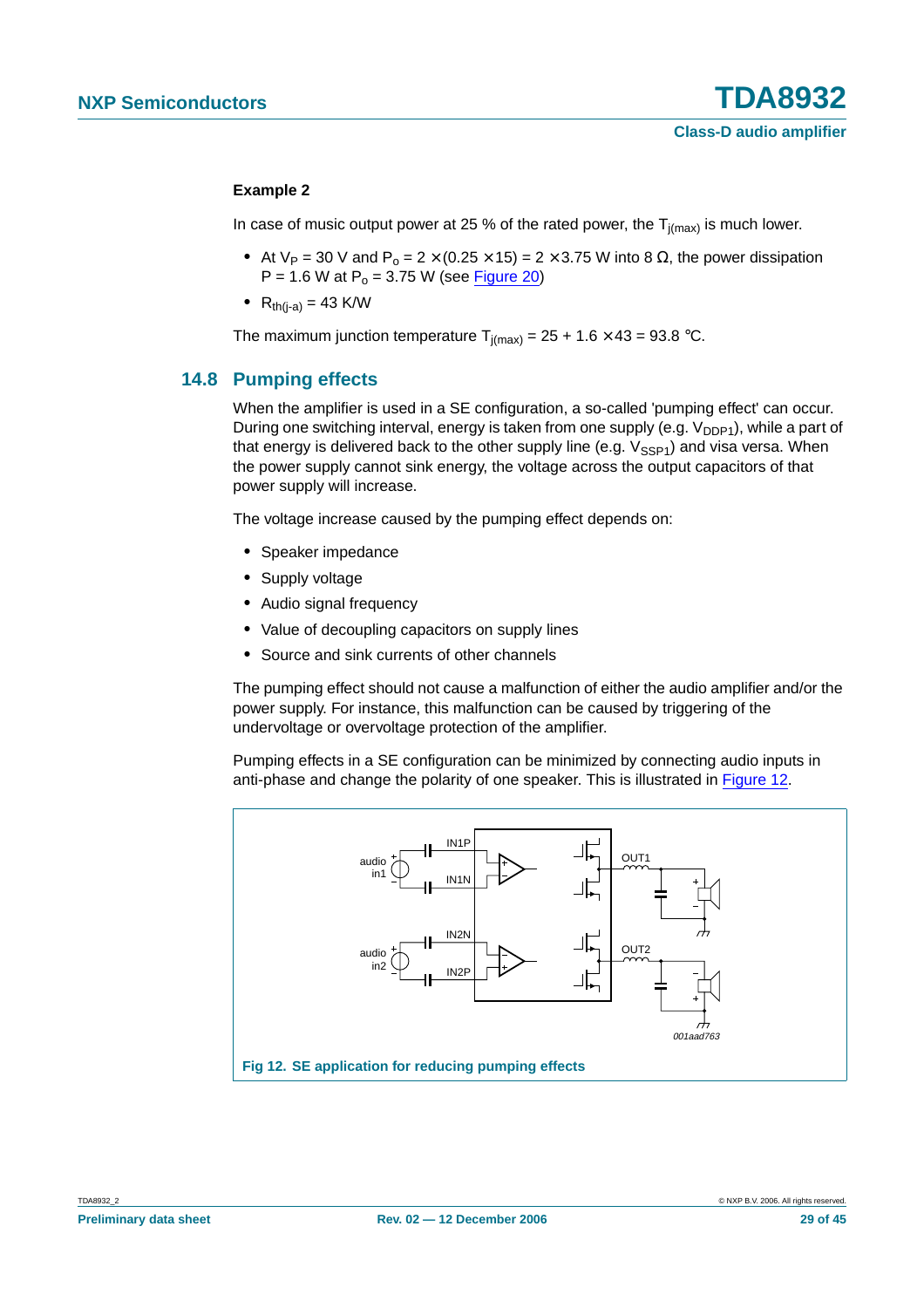<span id="page-29-0"></span>

### **14.9 SE curves measured in reference design**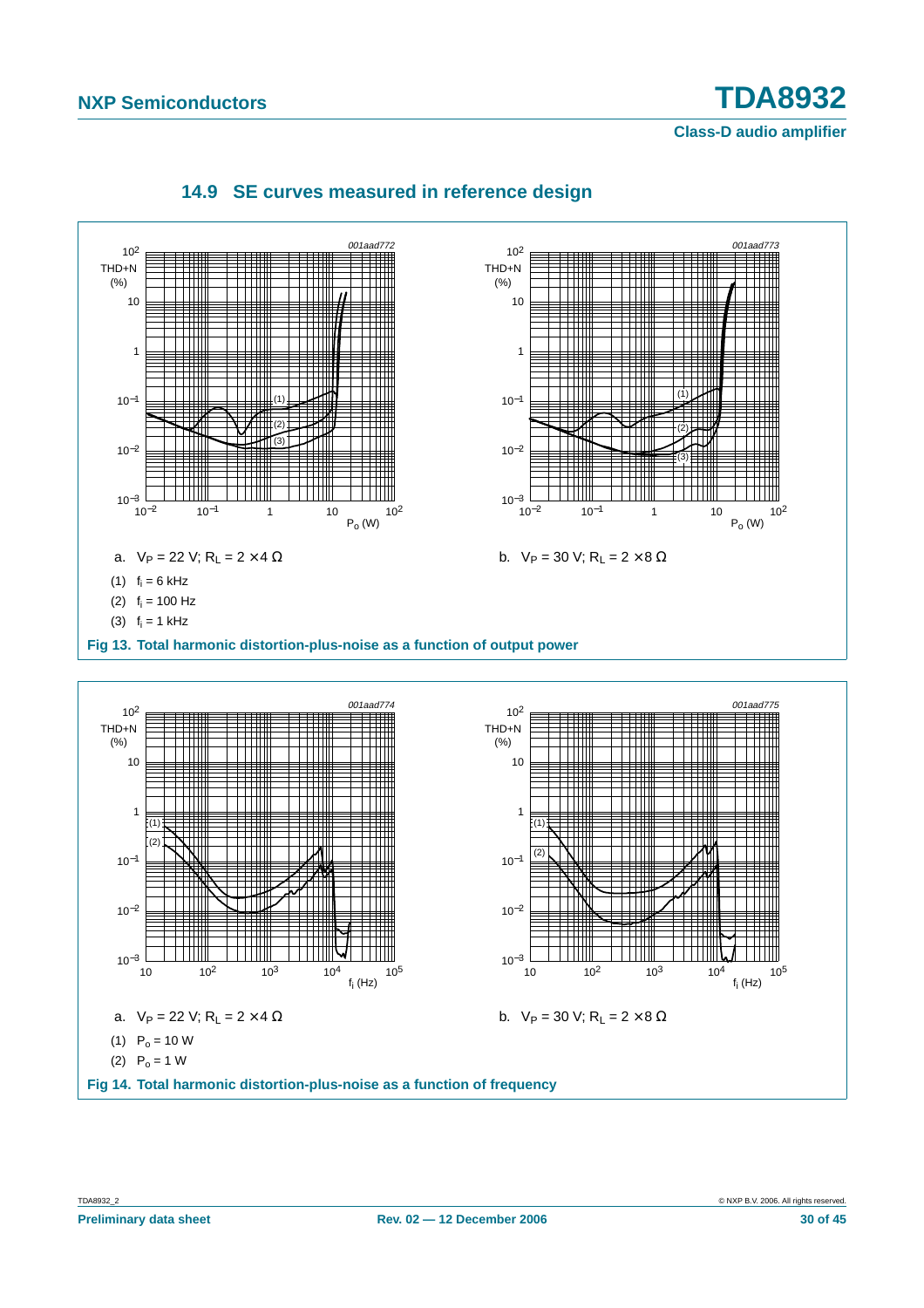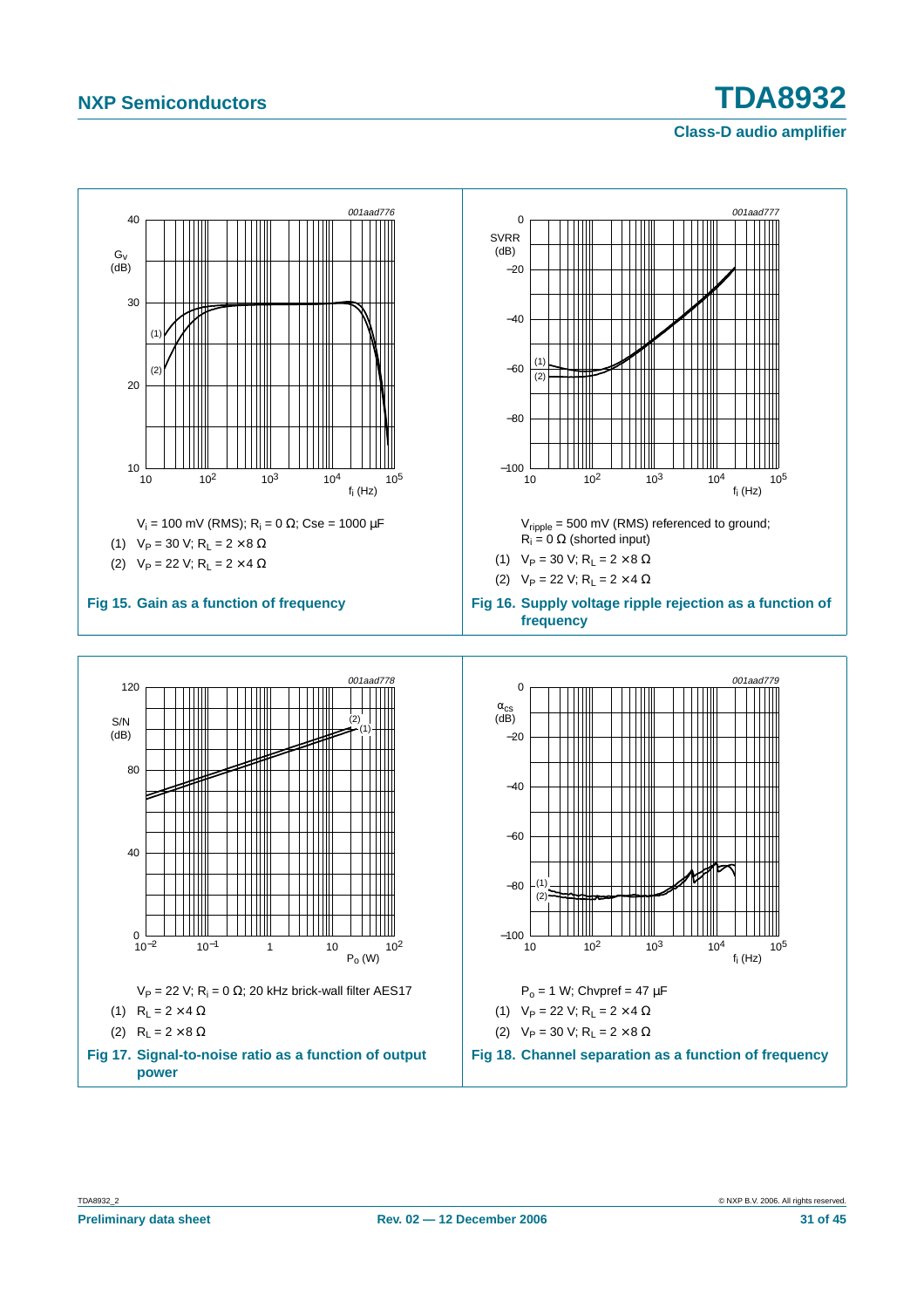# **Class-D audio amplifier**



#### <span id="page-31-0"></span>**14.10 BTL curves measured in reference design**

<span id="page-31-1"></span>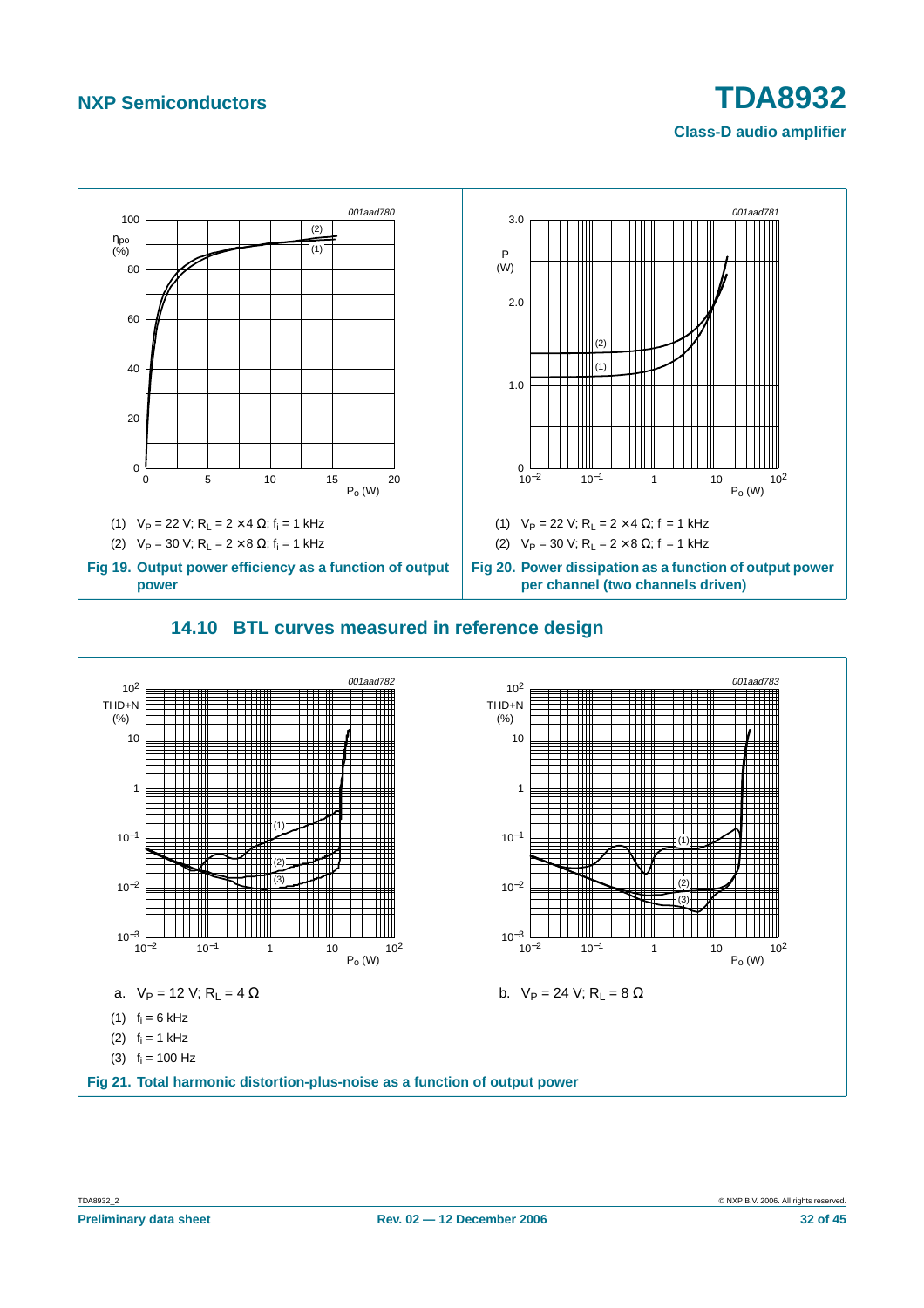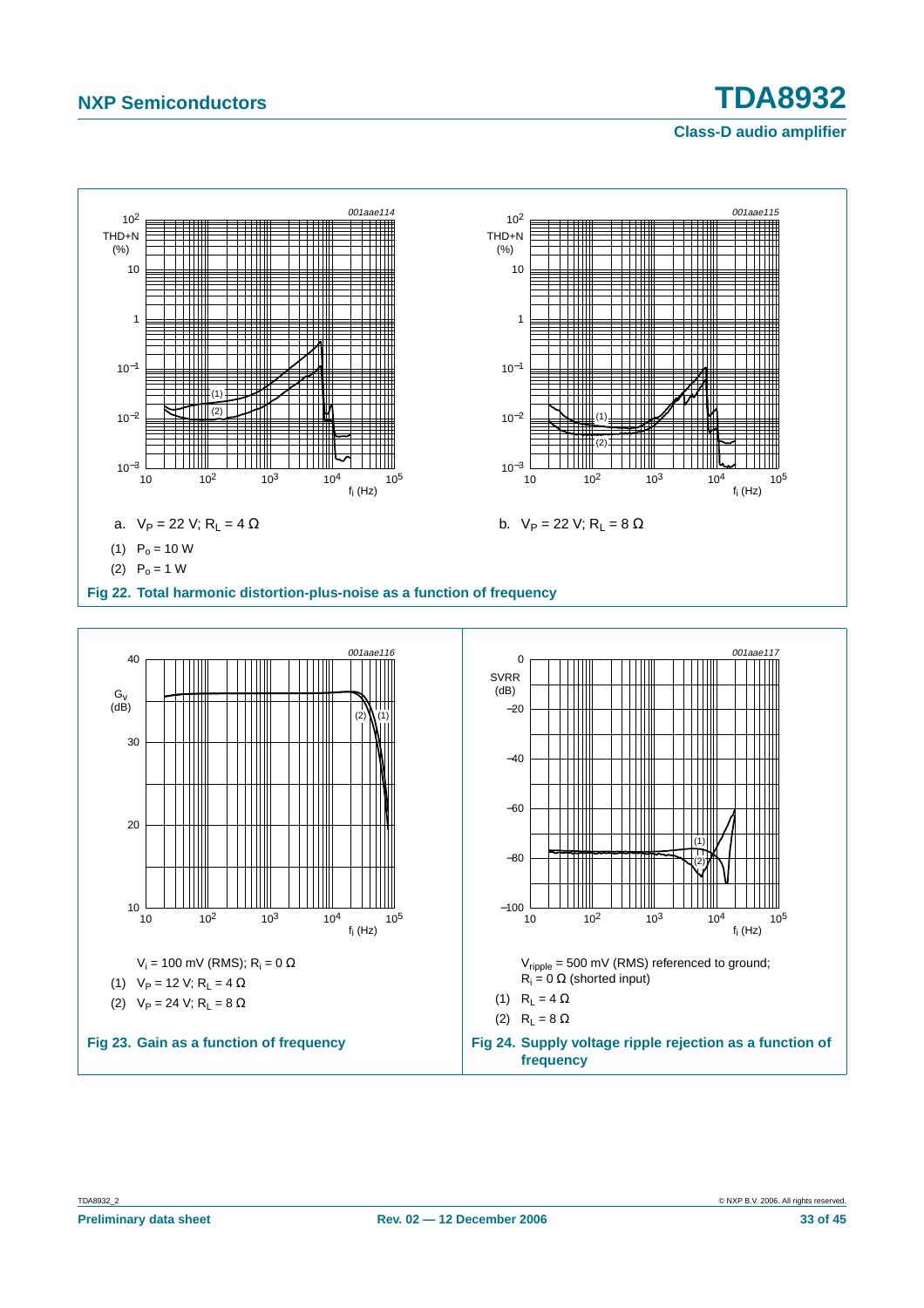

<span id="page-33-0"></span>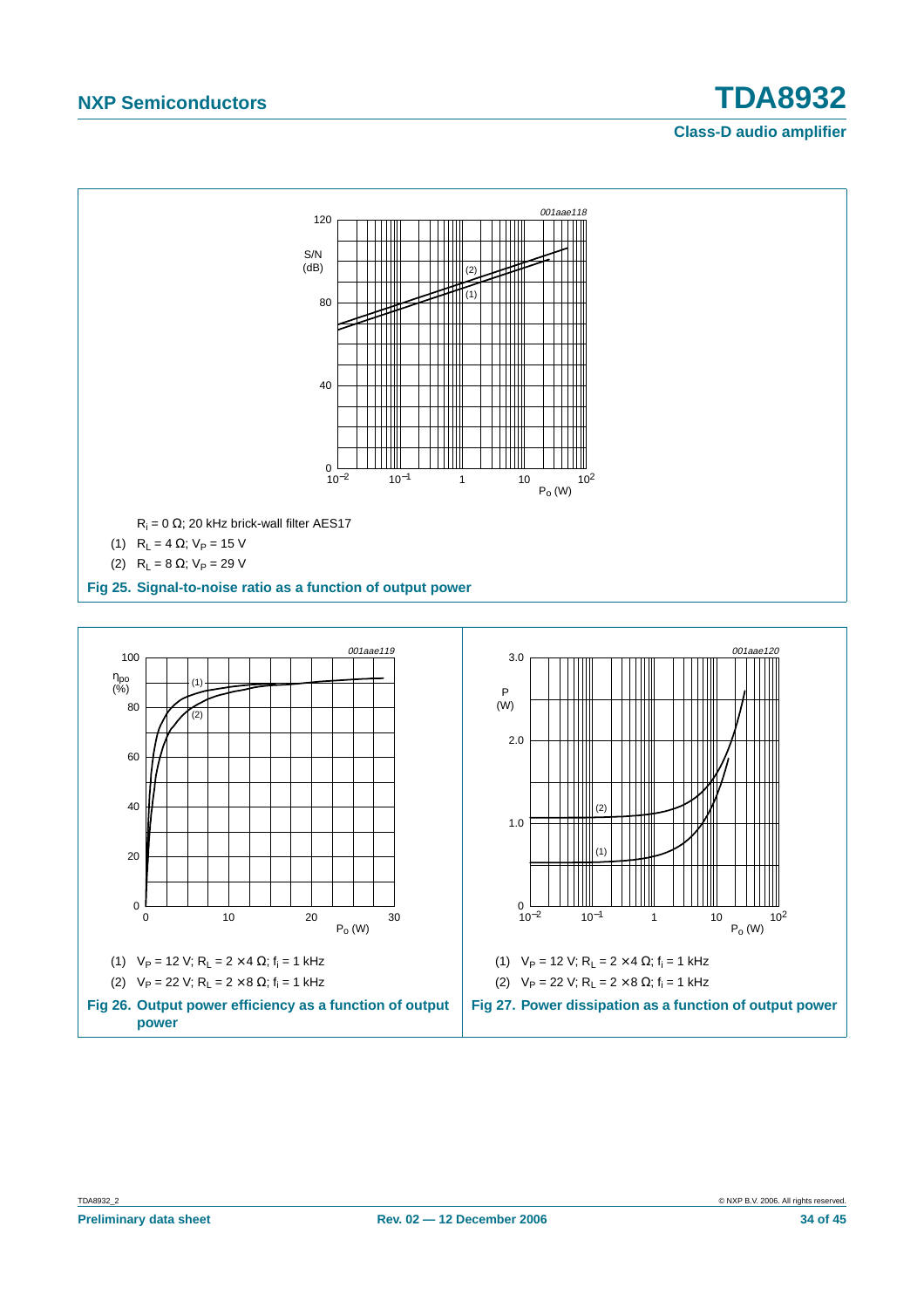<span id="page-34-1"></span><span id="page-34-0"></span>

## **14.11 Typical application schematics (simplified)**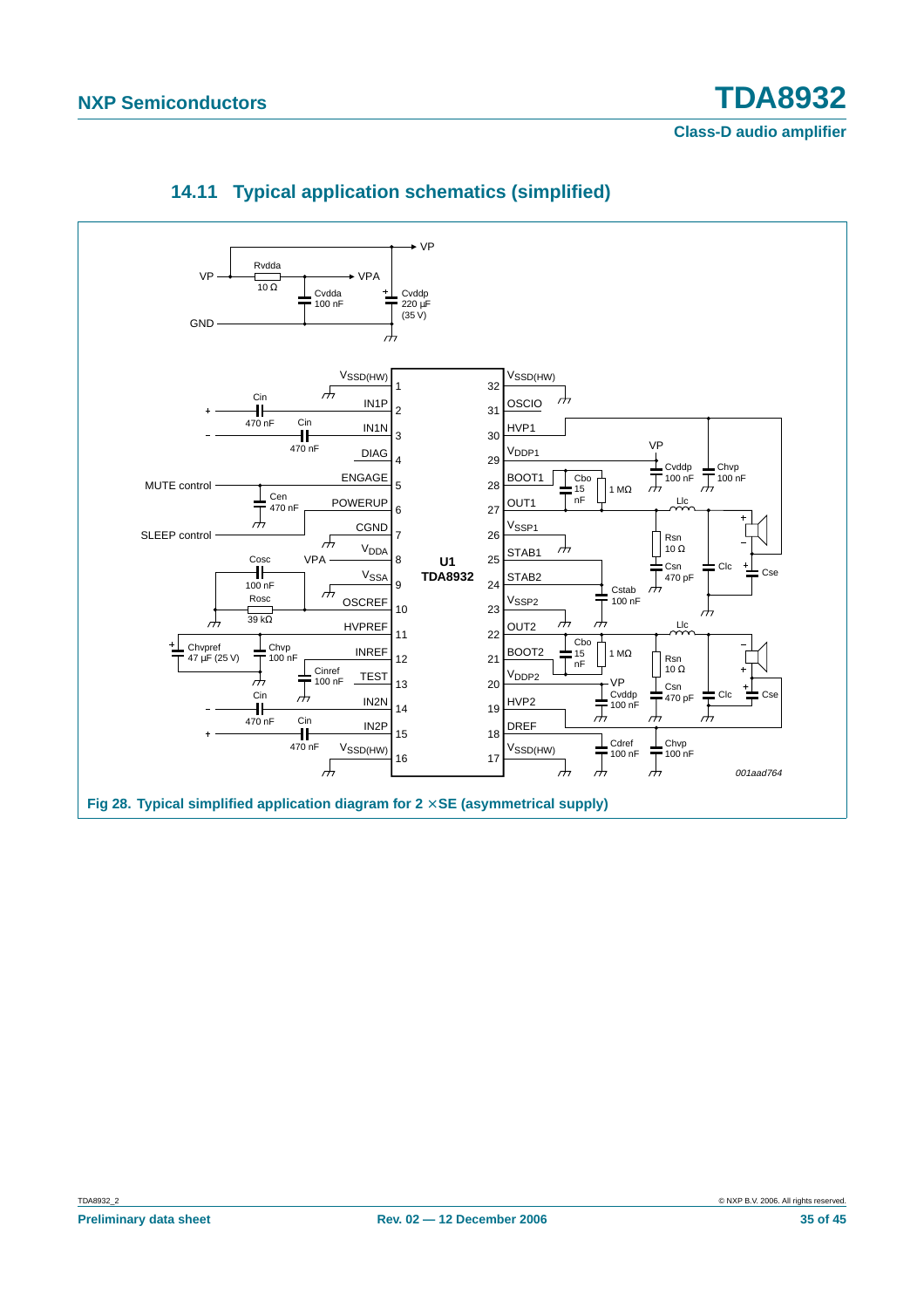<span id="page-35-0"></span>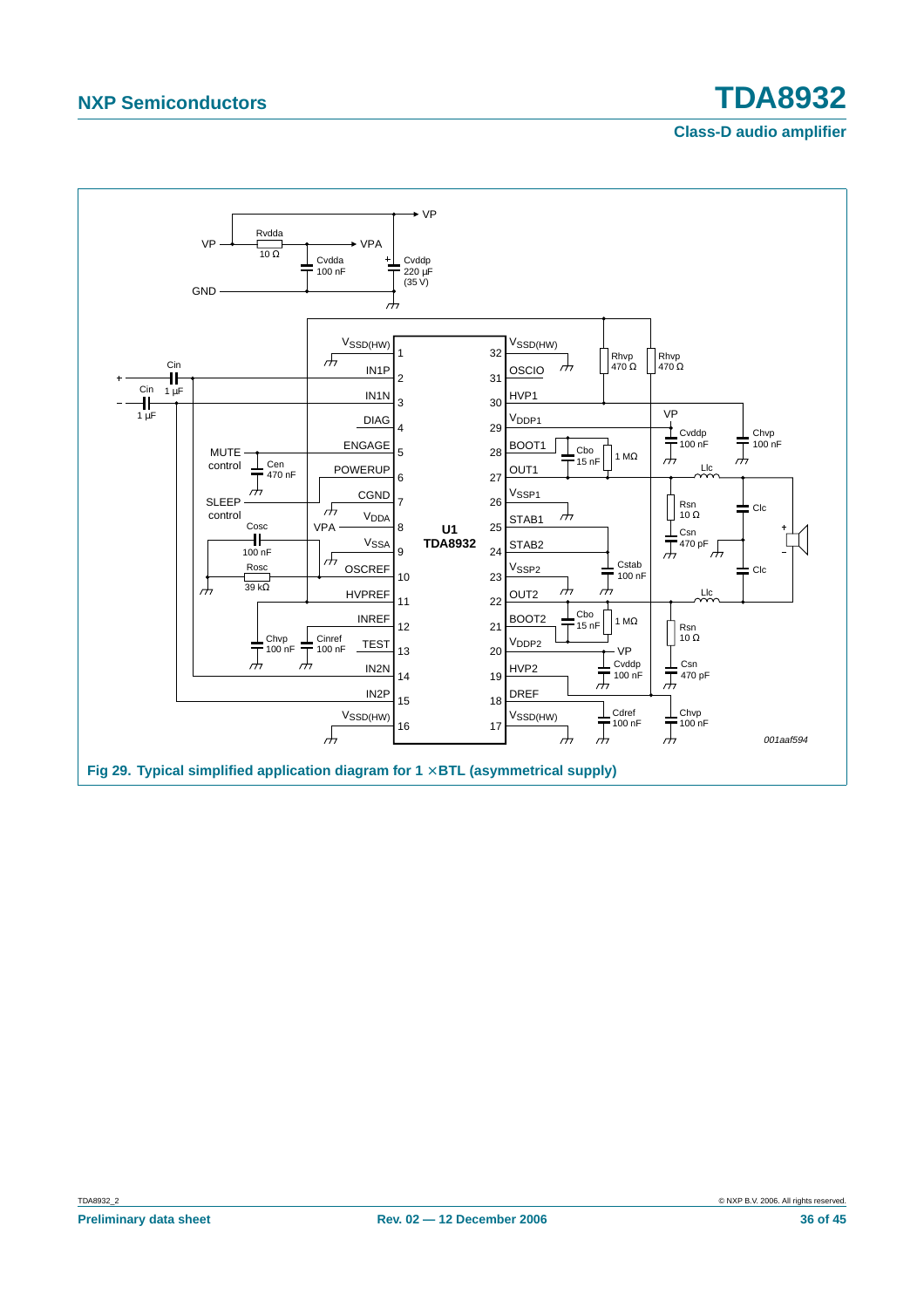<span id="page-36-0"></span>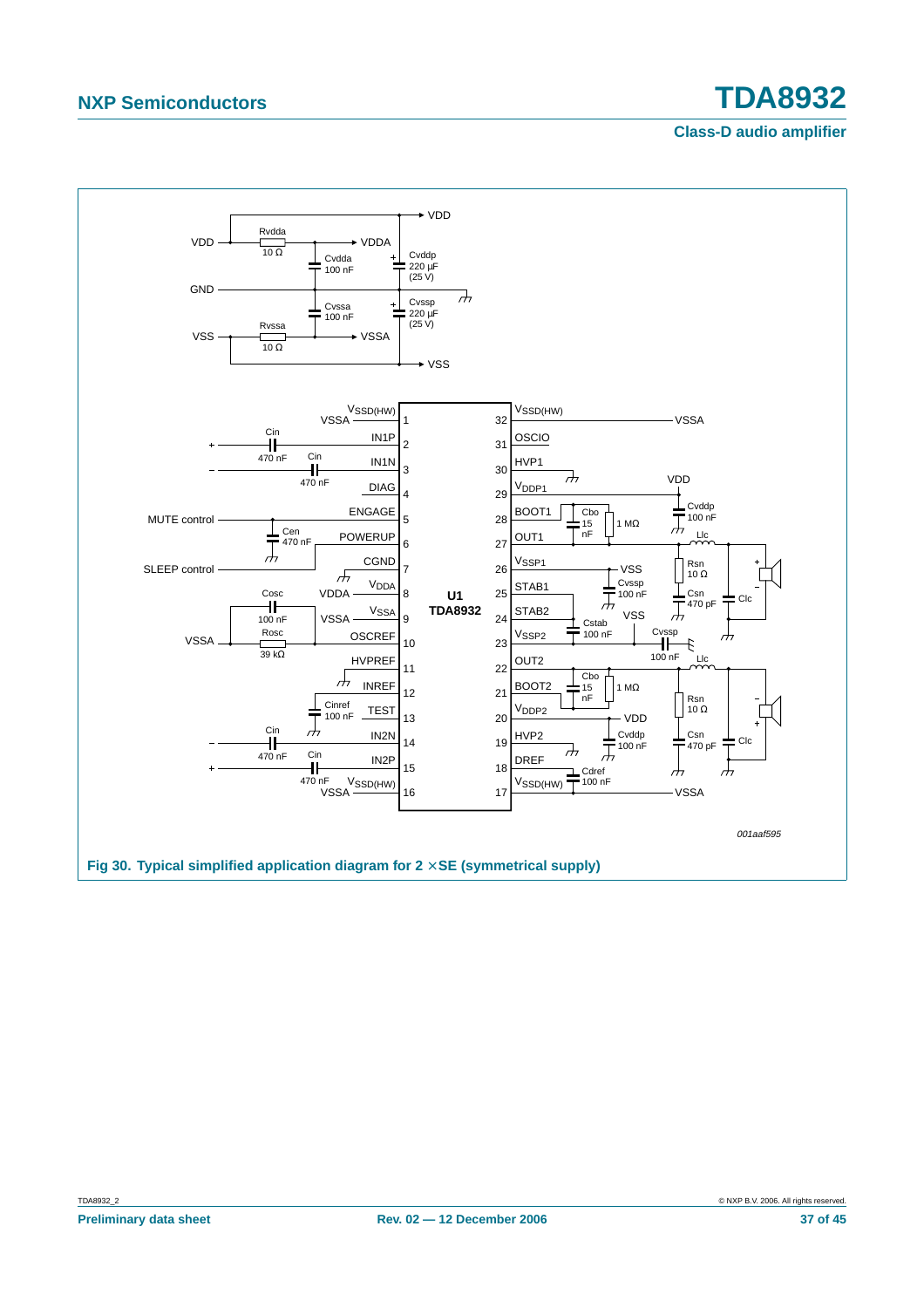#### **Class-D audio amplifier**



## <span id="page-37-2"></span><span id="page-37-1"></span><span id="page-37-0"></span>**15. Test information**

#### **15.1 Quality information**

The General Quality Specification for Integrated Circuits, SNW-FQ-611 is applicable.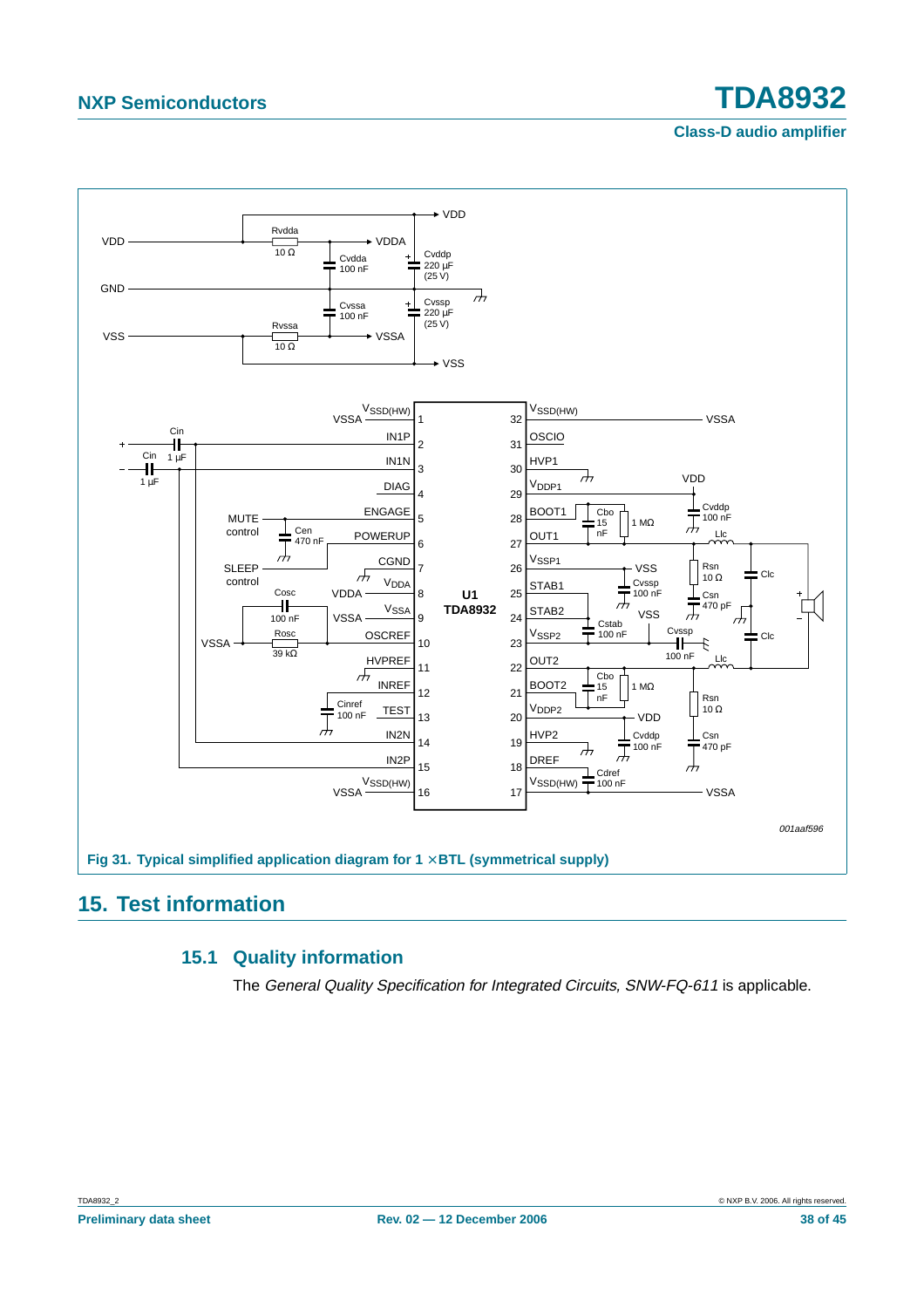## <span id="page-38-0"></span>**16. Package outline**



#### TDA8932\_2 © NXP B.V. 2006. All rights reserved. **Fig 32. Package outline SOT287-1 (SO32)**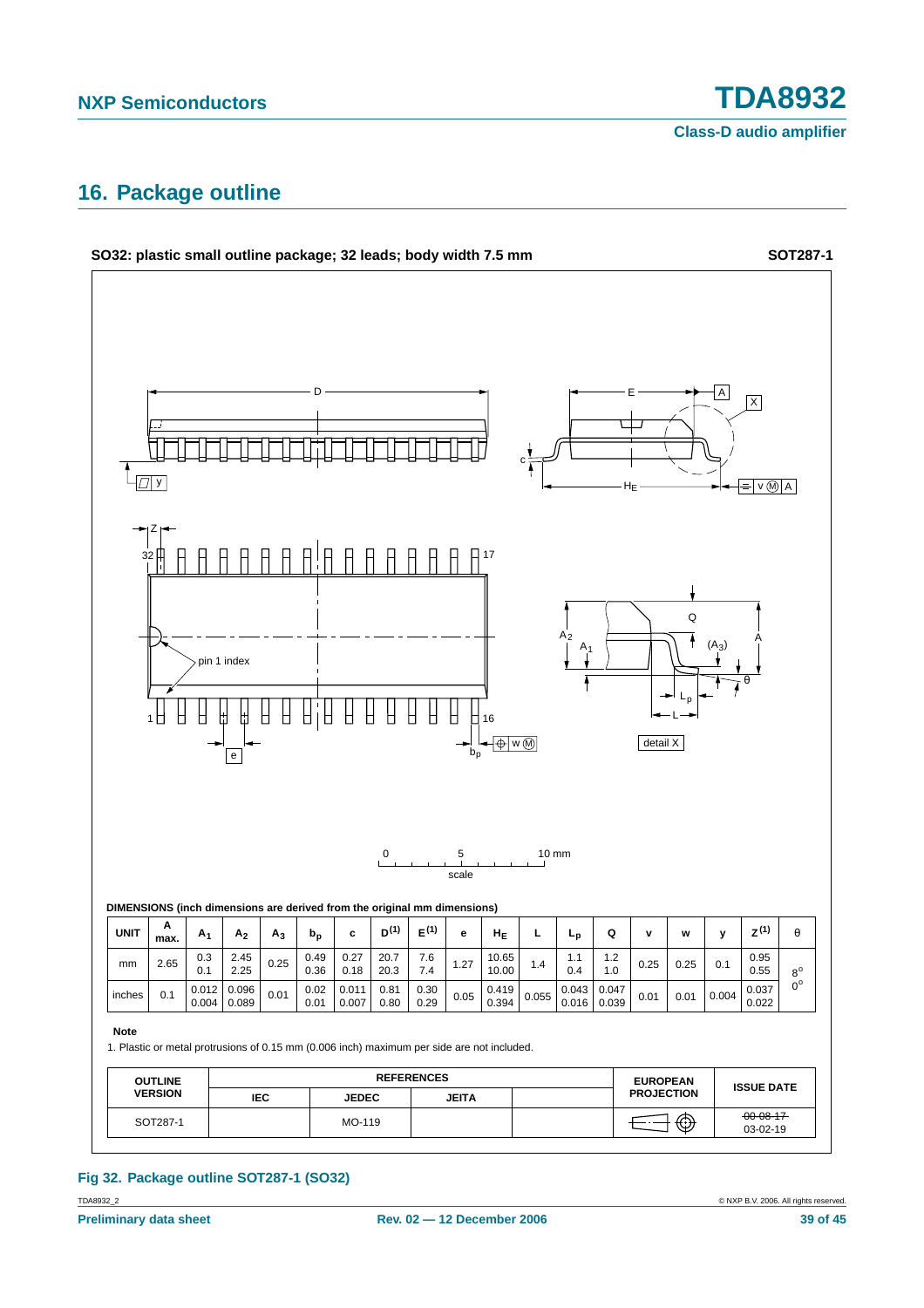## <span id="page-39-0"></span>**17. Soldering**

This text provides a very brief insight into a complex technology. A more in-depth account of soldering ICs can be found in Application Note AN10365 "Surface mount reflow soldering description".

### <span id="page-39-1"></span>**17.1 Introduction to soldering**

Soldering is one of the most common methods through which packages are attached to Printed Circuit Boards (PCBs), to form electrical circuits. The soldered joint provides both the mechanical and the electrical connection. There is no single soldering method that is ideal for all IC packages. Wave soldering is often preferred when through-hole and Surface Mount Devices (SMDs) are mixed on one printed wiring board; however, it is not suitable for fine pitch SMDs. Reflow soldering is ideal for the small pitches and high densities that come with increased miniaturization.

### <span id="page-39-2"></span>**17.2 Wave and reflow soldering**

Wave soldering is a joining technology in which the joints are made by solder coming from a standing wave of liquid solder. The wave soldering process is suitable for the following:

- **•** Through-hole components
- **•** Leaded or leadless SMDs, which are glued to the surface of the printed circuit board

Not all SMDs can be wave soldered. Packages with solder balls, and some leadless packages which have solder lands underneath the body, cannot be wave soldered. Also, leaded SMDs with leads having a pitch smaller than ~0.6 mm cannot be wave soldered, due to an increased probability of bridging.

The reflow soldering process involves applying solder paste to a board, followed by component placement and exposure to a temperature profile. Leaded packages, packages with solder balls, and leadless packages are all reflow solderable.

Key characteristics in both wave and reflow soldering are:

- **•** Board specifications, including the board finish, solder masks and vias
- **•** Package footprints, including solder thieves and orientation
- **•** The moisture sensitivity level of the packages
- **•** Package placement
- **•** Inspection and repair
- **•** Lead-free soldering versus PbSn soldering

#### <span id="page-39-3"></span>**17.3 Wave soldering**

Key characteristics in wave soldering are:

- **•** Process issues, such as application of adhesive and flux, clinching of leads, board transport, the solder wave parameters, and the time during which components are exposed to the wave
- **•** Solder bath specifications, including temperature and impurities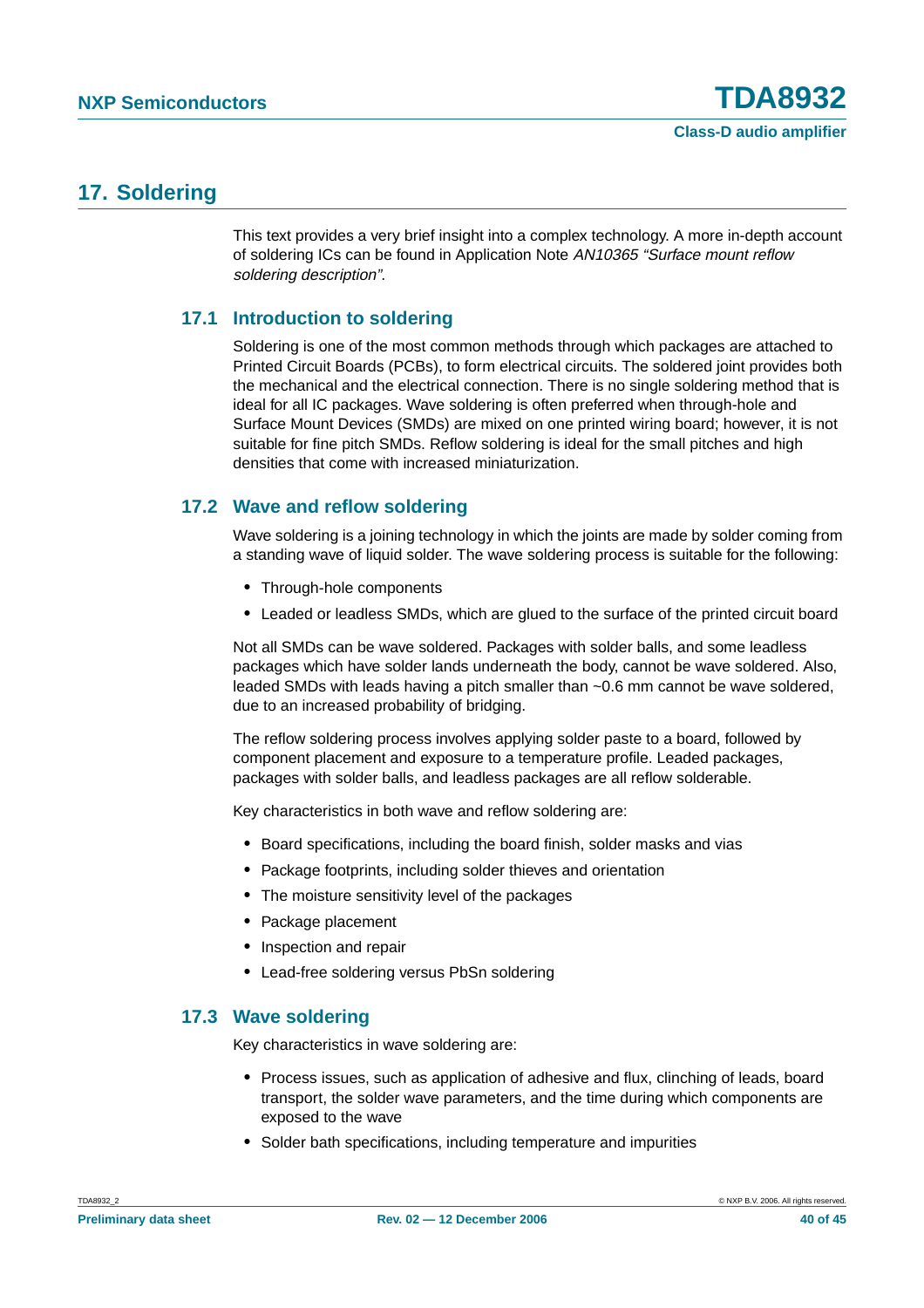#### <span id="page-40-0"></span>**17.4 Reflow soldering**

Key characteristics in reflow soldering are:

- **•** Lead-free versus SnPb soldering; note that a lead-free reflow process usually leads to higher minimum peak temperatures (see Figure 33) than a PbSn process, thus reducing the process window
- **•** Solder paste printing issues including smearing, release, and adjusting the process window for a mix of large and small components on one board
- **•** Reflow temperature profile; this profile includes preheat, reflow (in which the board is heated to the peak temperature) and cooling down. It is imperative that the peak temperature is high enough for the solder to make reliable solder joints (a solder paste characteristic). In addition, the peak temperature must be low enough that the packages and/or boards are not damaged. The peak temperature of the package depends on package thickness and volume and is classified in accordance with Table 16 and 17

#### **Table 16. SnPb eutectic process (from J-STD-020C)**

| Package thickness (mm) | Package reflow temperature $(^\circ \text{C})$ |            |  |
|------------------------|------------------------------------------------|------------|--|
|                        | Volume (mm <sup>3</sup> )                      |            |  |
|                        | $ <$ 350                                       | $\geq 350$ |  |
| < 2.5                  | 235                                            | 220        |  |
| > 2.5                  | 220                                            | 220        |  |

#### **Table 17. Lead-free process (from J-STD-020C)**

| Package thickness (mm) | Package reflow temperature $(^\circ \text{C})$ |             |        |  |
|------------------------|------------------------------------------------|-------------|--------|--|
|                        | Volume (mm <sup>3</sup> )                      |             |        |  |
|                        | $ <$ 350                                       | 350 to 2000 | > 2000 |  |
| < 1.6                  | 260                                            | 260         | 260    |  |
| 1.6 to 2.5             | 260                                            | 250         | 245    |  |
| > 2.5                  | 250                                            | 245         | 245    |  |

Moisture sensitivity precautions, as indicated on the packing, must be respected at all times.

Studies have shown that small packages reach higher temperatures during reflow soldering, see Figure 33.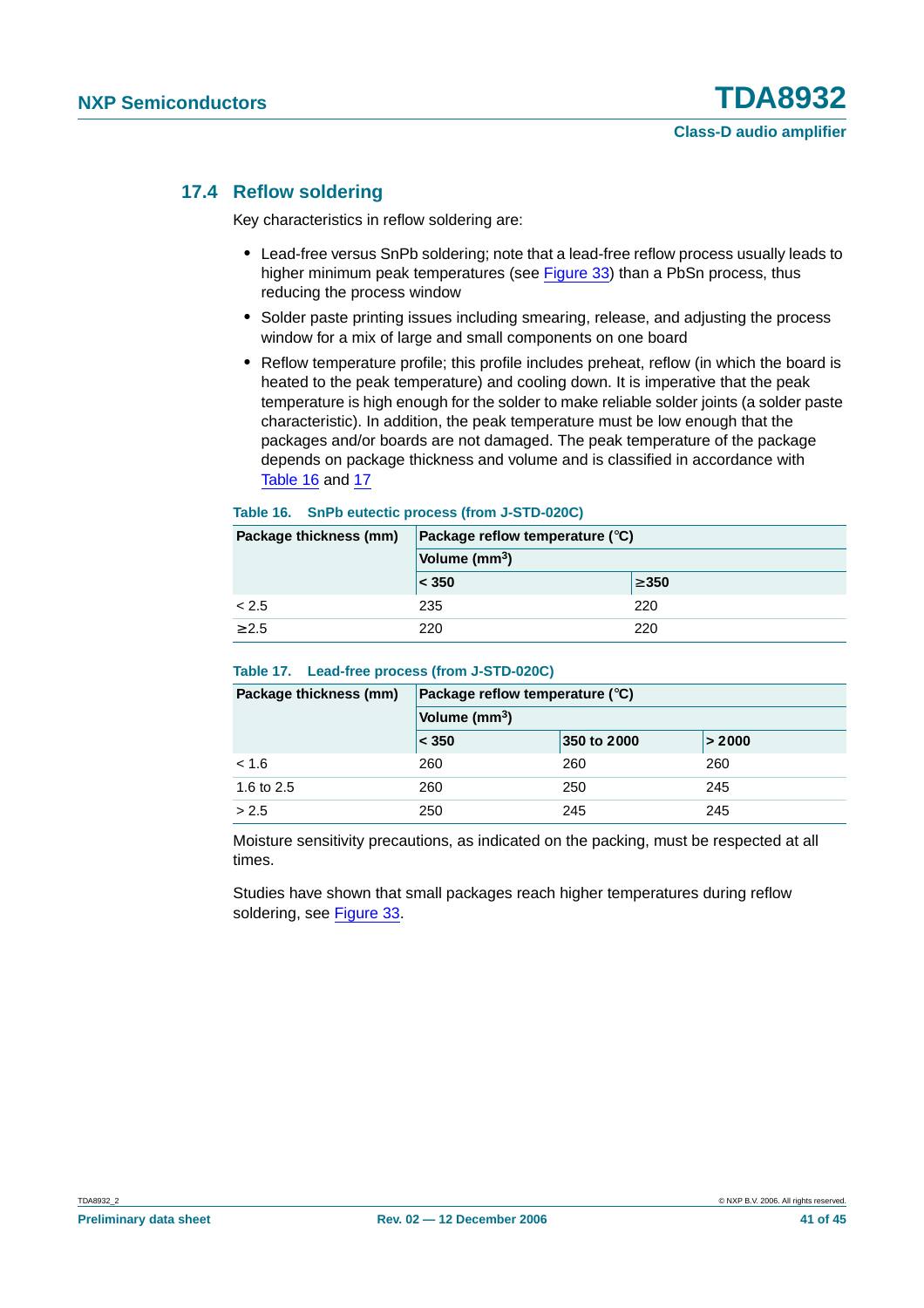

For further information on temperature profiles, refer to Application Note AN10365 "Surface mount reflow soldering description".

# <span id="page-41-0"></span>**18. Abbreviations**

| Table 18.   | <b>Abbreviations</b>                      |
|-------------|-------------------------------------------|
| Acronym     | <b>Description</b>                        |
| <b>BTL</b>  | <b>Bridge Tied Load</b>                   |
| <b>DMOS</b> | Double diffused Metal Oxide Semiconductor |
| <b>ESD</b>  | ElectroStatic Discharge                   |
| <b>PWM</b>  | Pulse Width Modulation                    |
| <b>OCP</b>  | <b>OverCurrent Protection</b>             |
| <b>OTP</b>  | OverTemperature Protection                |
| <b>OVP</b>  | OverVoltage Protection                    |
| <b>SE</b>   | Single Ended                              |
| <b>UBP</b>  | UnBalance Protection                      |
| <b>UVP</b>  | UnderVoltage Protection                   |
| TF          | <b>Thermal Foldback</b>                   |
| <b>WP</b>   | Window Protection                         |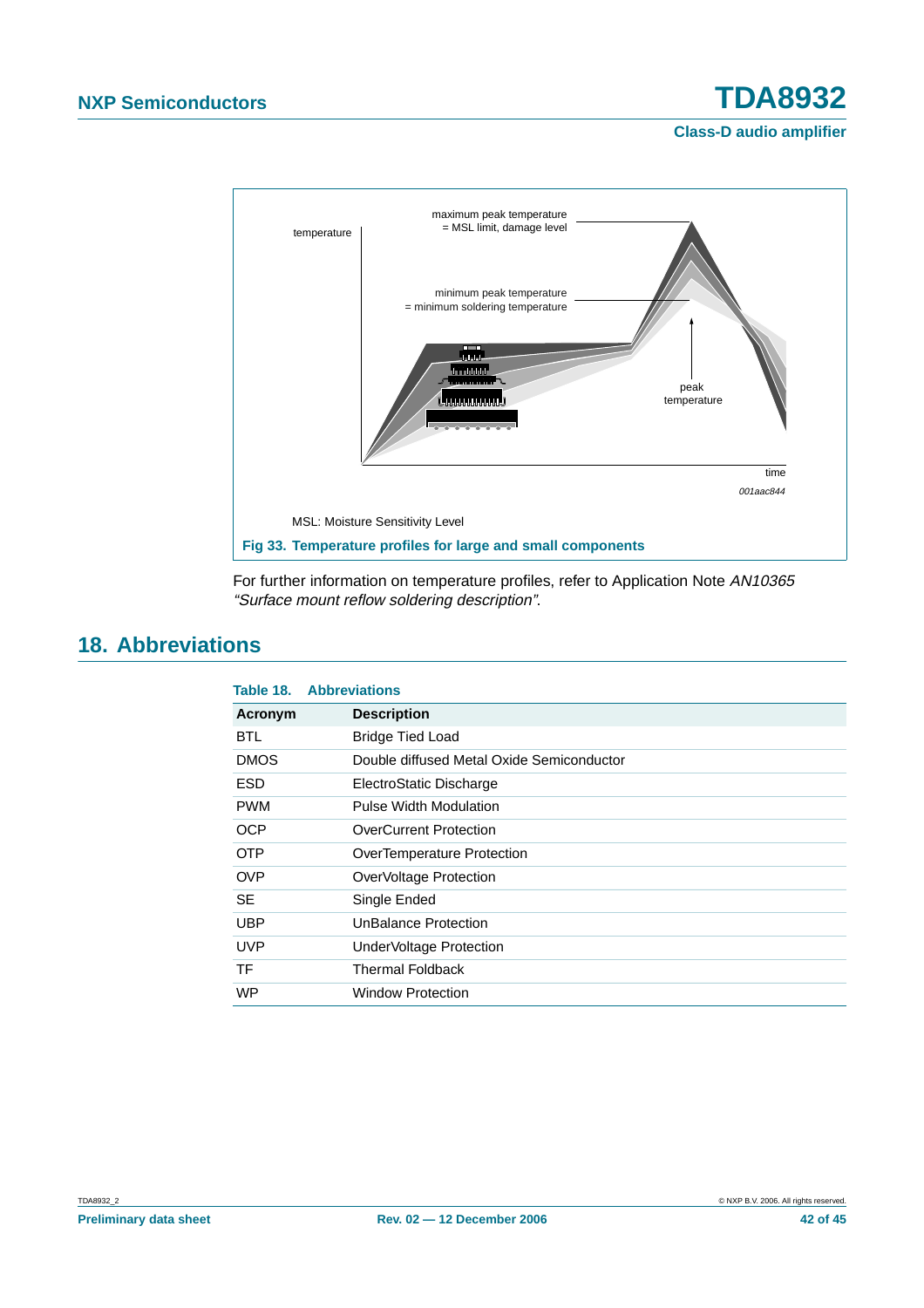# <span id="page-42-0"></span>**19. Revision history**

| Document ID    | Release date                                                                                                                                                                                                                                                                               | Data sheet status      | <b>Change notice</b> | <b>Supersedes</b> |  |           |          |                        |  |
|----------------|--------------------------------------------------------------------------------------------------------------------------------------------------------------------------------------------------------------------------------------------------------------------------------------------|------------------------|----------------------|-------------------|--|-----------|----------|------------------------|--|
| TDA8932 2      | 20061212                                                                                                                                                                                                                                                                                   | Preliminary data sheet | ٠                    | TDA8932 1         |  |           |          |                        |  |
| Modifications: | • The format of this data sheet has been redesigned to comply with the new identity<br>guidelines of NXP Semiconductors.                                                                                                                                                                   |                        |                      |                   |  |           |          |                        |  |
|                | • Legal texts have been adapted to the new company name where appropriate.<br>• Type number TDA8932TW has been deleted<br>• Two new symbols and parameters in Table 9 "Thermal characteristics"<br>Minor adaptions in application diagrams Figure 29, Figure 30 and Figure 31<br>$\bullet$ |                        |                      |                   |  |           |          |                        |  |
|                |                                                                                                                                                                                                                                                                                            |                        |                      |                   |  |           |          |                        |  |
|                |                                                                                                                                                                                                                                                                                            |                        |                      |                   |  | TDA8932_1 | 20060511 | Preliminary data sheet |  |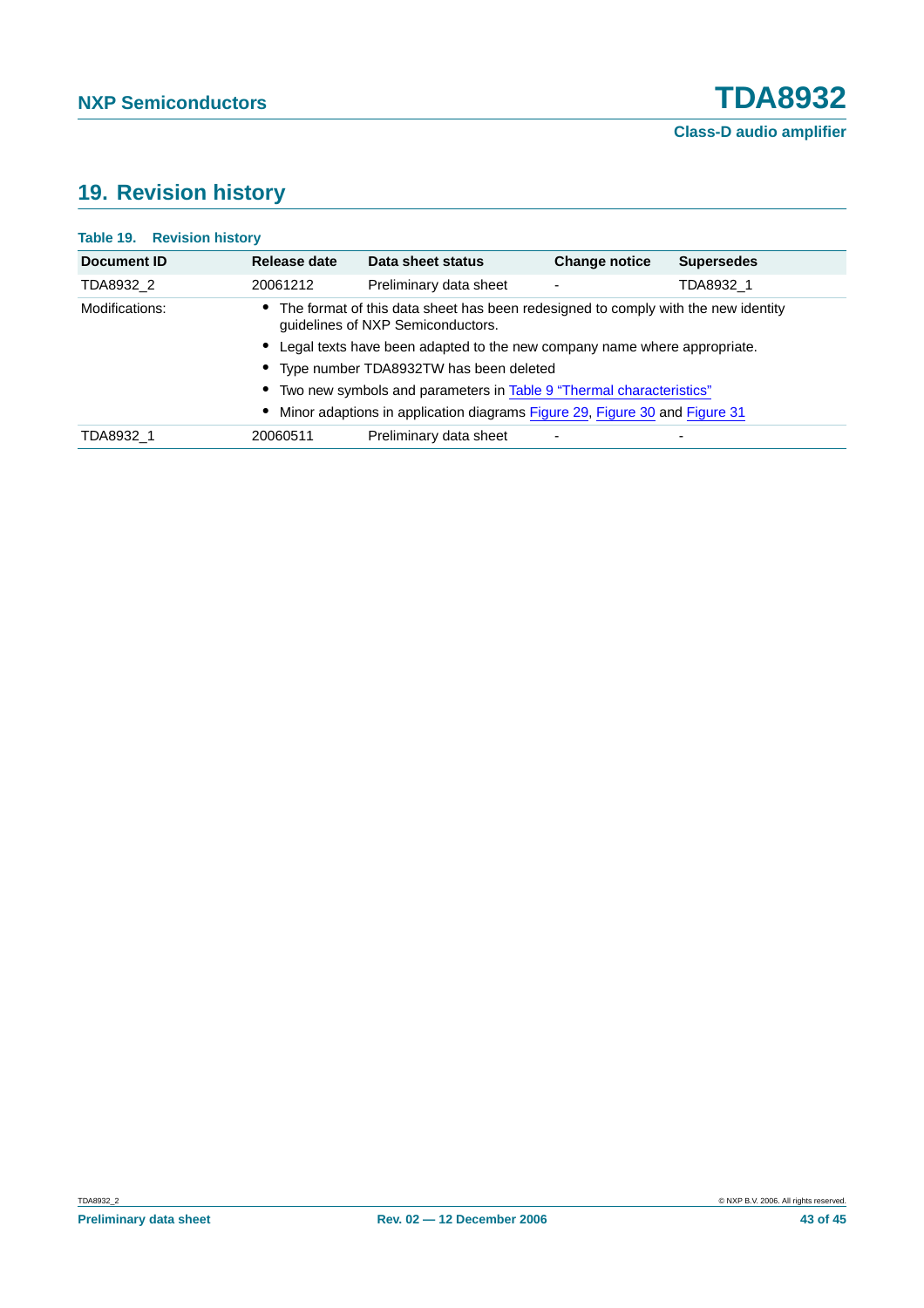# <span id="page-43-0"></span>**20. Legal information**

### <span id="page-43-1"></span>**20.1 Data sheet status**

| Document status <sup>[1][2]</sup> | Product status <sup>[3]</sup> | <b>Definition</b>                                                                     |
|-----------------------------------|-------------------------------|---------------------------------------------------------------------------------------|
| Objective [short] data sheet      | Development                   | This document contains data from the objective specification for product development. |
| Preliminary [short] data sheet    | Qualification                 | This document contains data from the preliminary specification.                       |
| Product [short] data sheet        | Production                    | This document contains the product specification.                                     |

[1] Please consult the most recently issued document before initiating or completing a design.

[2] The term 'short data sheet' is explained in section "Definitions".

The product status of device(s) described in this document may have changed since this document was published and may differ in case of multiple devices. The latest product status information is available on the Internet at URL <http://www.nxp.com>.

#### <span id="page-43-2"></span>**20.2 Definitions**

**Draft —** The document is a draft version only. The content is still under internal review and subject to formal approval, which may result in modifications or additions. NXP Semiconductors does not give any representations or warranties as to the accuracy or completeness of information included herein and shall have no liability for the consequences of use of such information.

**Short data sheet —** A short data sheet is an extract from a full data sheet with the same product type number(s) and title. A short data sheet is intended for quick reference only and should not be relied upon to contain detailed and full information. For detailed and full information see the relevant full data sheet, which is available on request via the local NXP Semiconductors sales office. In case of any inconsistency or conflict with the short data sheet, the full data sheet shall prevail.

#### <span id="page-43-3"></span>**20.3 Disclaimers**

**General —** Information in this document is believed to be accurate and reliable. However, NXP Semiconductors does not give any representations or warranties, expressed or implied, as to the accuracy or completeness of such information and shall have no liability for the consequences of use of such information.

**Right to make changes —** NXP Semiconductors reserves the right to make changes to information published in this document, including without limitation specifications and product descriptions, at any time and without notice. This document supersedes and replaces all information supplied prior to the publication hereof.

**Suitability for use —** NXP Semiconductors products are not designed, authorized or warranted to be suitable for use in medical, military, aircraft, space or life support equipment, nor in applications where failure or

malfunction of a NXP Semiconductors product can reasonably be expected to result in personal injury, death or severe property or environmental damage. NXP Semiconductors accepts no liability for inclusion and/or use of NXP Semiconductors products in such equipment or applications and therefore such inclusion and/or use is at the customer's own risk.

**Applications —** Applications that are described herein for any of these products are for illustrative purposes only. NXP Semiconductors makes no representation or warranty that such applications will be suitable for the specified use without further testing or modification.

**Limiting values —** Stress above one or more limiting values (as defined in the Absolute Maximum Ratings System of IEC 60134) may cause permanent damage to the device. Limiting values are stress ratings only and operation of the device at these or any other conditions above those given in the Characteristics sections of this document is not implied. Exposure to limiting values for extended periods may affect device reliability.

**Terms and conditions of sale —** NXP Semiconductors products are sold subject to the general terms and conditions of commercial sale, as published at <http://www.nxp.com/profile/terms>, including those pertaining to warranty, intellectual property rights infringement and limitation of liability, unless explicitly otherwise agreed to in writing by NXP Semiconductors. In case of any inconsistency or conflict between information in this document and such terms and conditions, the latter will prevail.

**No offer to sell or license —** Nothing in this document may be interpreted or construed as an offer to sell products that is open for acceptance or the grant, conveyance or implication of any license under any copyrights, patents or other industrial or intellectual property rights.

#### <span id="page-43-4"></span>**20.4 Trademarks**

Notice: All referenced brands, product names, service names and trademarks are the property of their respective owners.

# <span id="page-43-5"></span>**21. Contact information**

For additional information, please visit: **http://www.nxp.com**

For sales office addresses, send an email to: **salesaddresses@nxp.com**